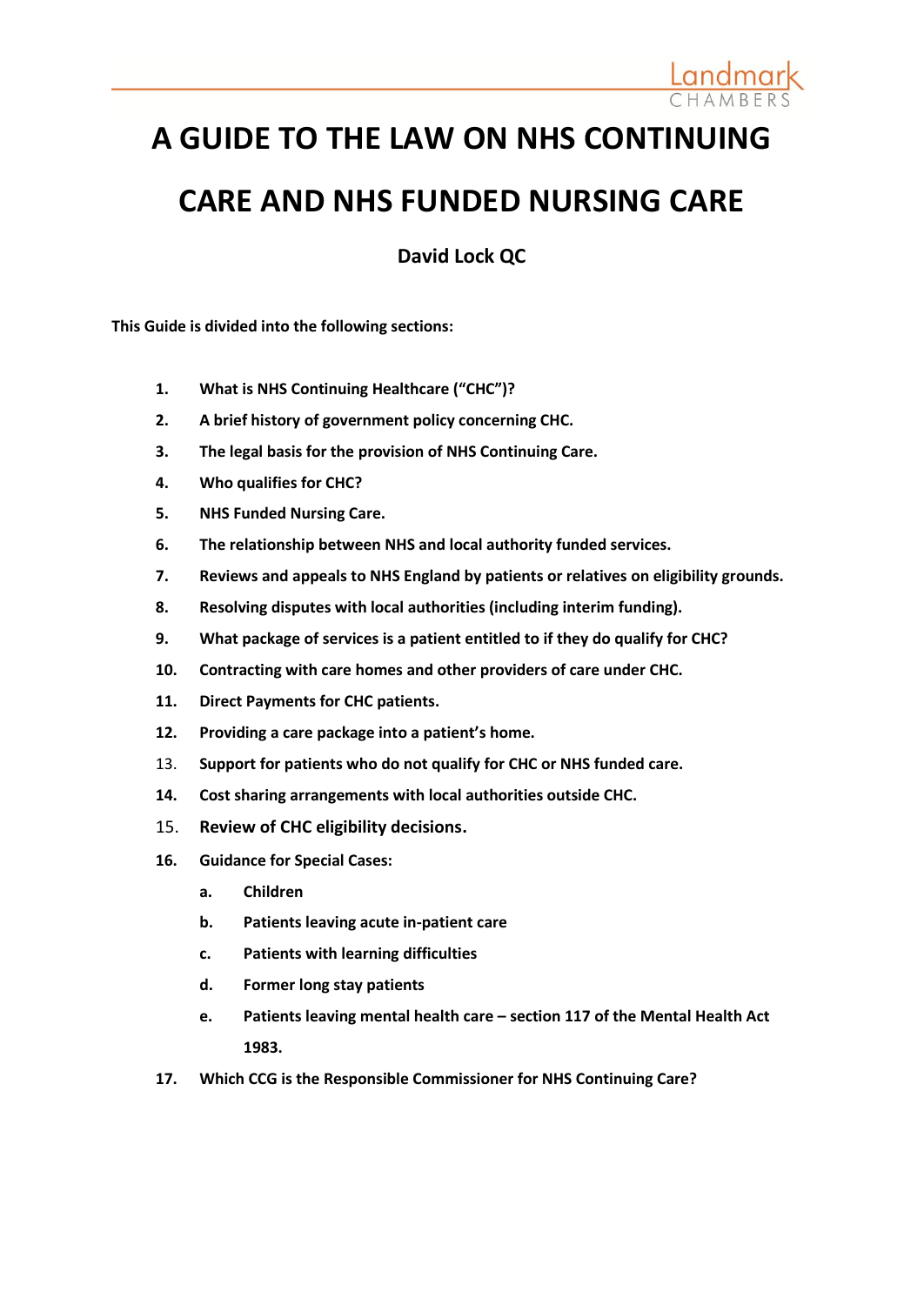

# 1. **What is NHS Continuing Healthcare ("CHC")?**

1.1 This chapter is a general guide to the law and practice around NHS Continuing Care (referred to as "CHC"). CHC is the name given to a package of care that is arranged and funded solely by the NHS for individuals who are not in hospital and who have complex ongoing healthcare needs to such an extent that the patient can be described as having a "primary health need" (referred to as "CHC")<sup>1</sup>. The Department of Health has recently published a helpful summary about CHC in the form of a leaflet<sup>2</sup> which is a good start to explaining the complexities of a service that is widely misunderstood.

# 1.2 The present version of the **[National Framework on NHS Continuing Care](https://www.gov.uk/government/publications/national-framework-for-nhs-continuing-healthcare-and-nhs-funded-nursing-care)**<sup>3</sup> defines NHS Continuing Care as follows:

"'NHS continuing healthcare' means a package of ongoing care that is arranged and funded solely by the NHS where the individual has been found to have a 'primary health need' as set out in this guidance. Such care is provided to an individual aged 18 or over, to meet needs that have arisen as a result of disability, accident or illness. The actual services provided as part of the package should be seen in the wider context of best practice and service development for each client group. Eligibility for NHS continuing healthcare places no limits on the settings in which the package of support can be offered or on the type of service delivery"

1.3 CHC is thus a package of health and social care services (and possibly accommodation if that is part of the patient's needs) to meet a patient's reasonable requirements for such services, all of which is funded by the NHS. This is shown at paragraph 25 of the National Framework which provides:

-

<sup>1</sup> See http://www.nhs.uk/chq/Pages/2392.aspx.

 $2$  See

[https://www.gov.uk/government/uploads/system/uploads/attachment\\_data/file/193700/NHS\\_CHC\\_Public\\_In](https://www.gov.uk/government/uploads/system/uploads/attachment_data/file/193700/NHS_CHC_Public_Information_Leaflet_Final.pdf) [formation\\_Leaflet\\_Final.pdf](https://www.gov.uk/government/uploads/system/uploads/attachment_data/file/193700/NHS_CHC_Public_Information_Leaflet_Final.pdf)

 $3$  The present version was published in 2012. There were previous versions in 2007 and 2009. The full document is available on the Department of Health website.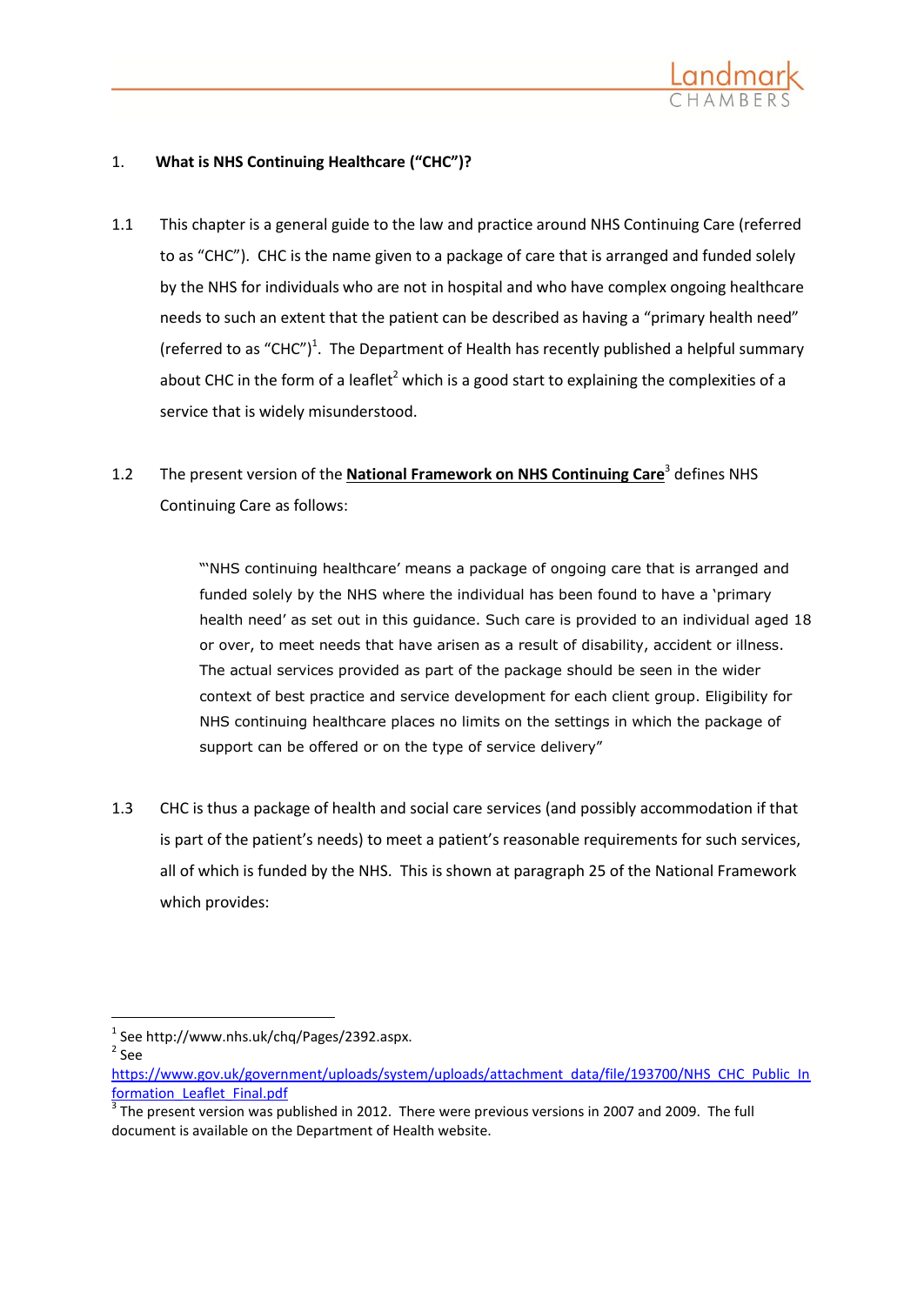

"Where an individual has a primary health need and is therefore eligible for NHS continuing healthcare, the NHS is responsible for providing all of that individual's assessed needs – including accommodation, if that is part of the overall need"

1.4 A decision that the patient is eligible for NHS CHC means, in practice, that the whole of the care package for that patient will be funded by the NHS as opposed to the costs being shared between the NHS and social services authorities (i.e. the local authority). This means that none of the services for a CHC patient are designated as being means tested services under the social care system but are provided by the NHS, i.e. generally free of charge. Frequently CHC patients are provided with care in private care homes as opposed to being provided with care directly by staff employed by NHS bodies because Clinical Commissioning Groups contract with private care homes to provide the required services (as they are permitted to do under section 10 of the NHS Act $^4$ ).

# **2 A brief history of government policy concerning CHC.**

- 2.1 The concept of NHS Continuing Care emerged out of concerns in the 1980s and early 1990s that patients with complex conditions were being treated outside NHS hospital where the same patients would previously have received this care within an NHS hospital. Patients who receive their health and social care in an NHS hospital are provided with their medicines, food, accommodation and social care free of charge. Although this is often taken for granted, the provision of food, accommodation and social care is the provision of "non-medical" support to hospital patients, funded by the NHS. Thus, the provision of food, accommodation and social care funded by the NHS comes as part of an overall "NHS hospital" package of care. However, the NHS does not generally provide "non-medical" support for patients outside an NHS hospital environment. Where such services are needed by patients, they are either paid for by patients themselves or are community care services which are the responsibility of a local authority under the Care Act 2014. Community care services are subject to means testing and, for those with means, to charges.
- 2.2 When the NHS was created a large number of individuals were provided with long term care in NHS hospitals. There were "back-wards" in NHS hospitals which provided long term care to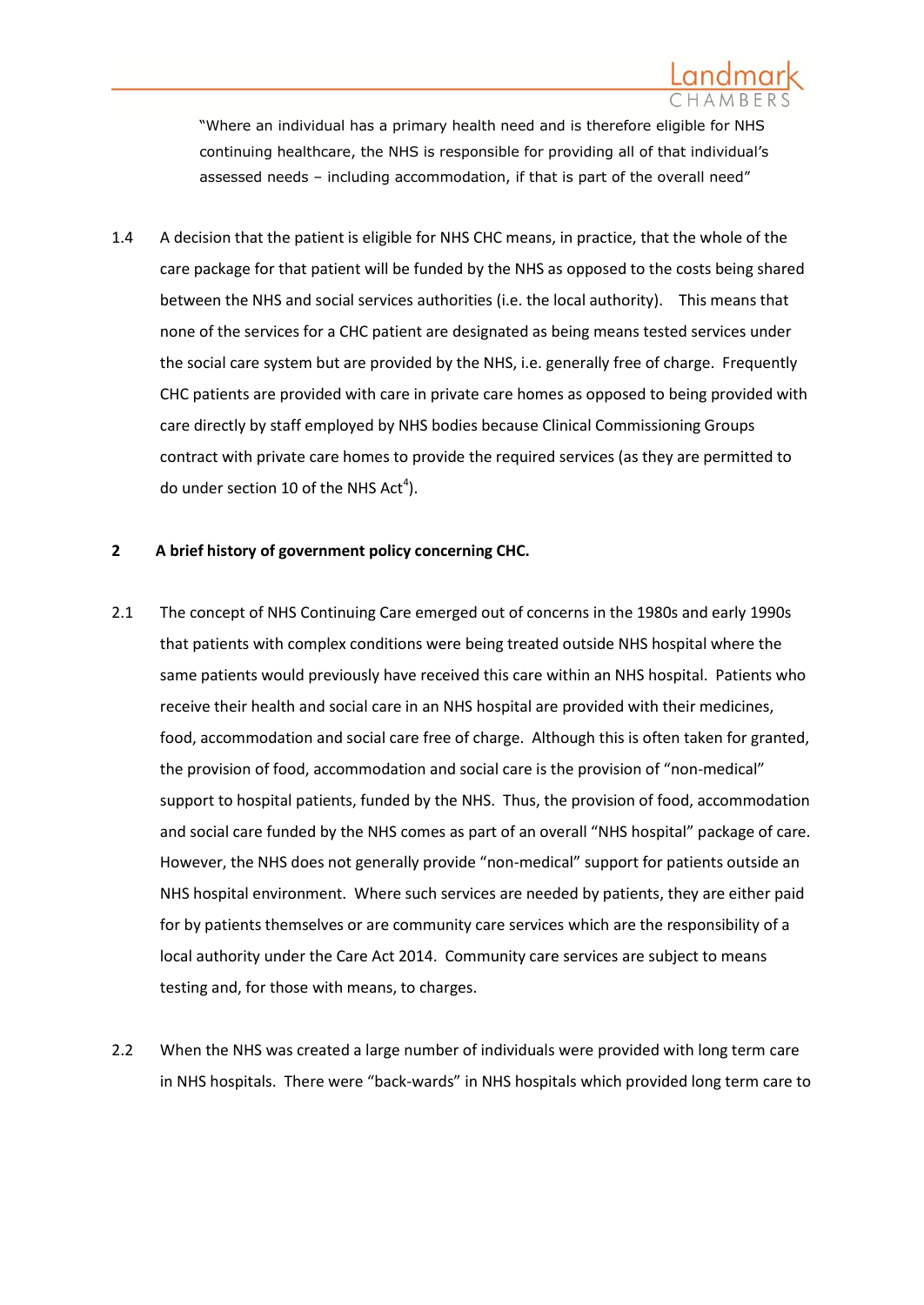the elderly. Although it is dangerous to generalise, these "patients" were often the frail elderly and often had minimal acute medical input, patients with learning difficulties who mainly needed social care and patients with long term conditions that were managed within a hospital environment. In the early 1950s the NHS maintained 32,000 TB beds and had a considerable estate of "mental health" institutions providing care for those with learning difficulties, many of whom would not now be considered to have a mental health disorder. Most patients with learning difficulties had social care needs but far fewer had physical or mental health needs. There is an excellent history of the changes to the NHS and how these long term beds were phased out in the King's Fund interim report "*A new settlement for*  health and social care<sup>5</sup>". This explains how, over an extended period, starting in the 1960s, these long term beds were phased out, with many former long stay patients being provided with social care services in place of an NHS bed (often called "care in the community").

2.3 There are 2 crucial differences between NHS services and community care services. First, as far as the service user/patient is concerned, NHS services are largely funded out of government money (i.e. provided by taxpayers) and thus provided free of charge to the individual patient. In contrast, community care services have always been subject to a means tested contribution being paid by the service user<sup>6</sup>. Secondly, NHS services are funded by NHS bodies exercising target legal duties. In contrast, community care services are provided by local social services authorities (unitary Councils or County Councils) under duties imposed by the Care Act 2014. These are not target duties but are duties owed by local authorities directly to individual service users. Hence, one effect of changing medical patterns of care which moved medical treatment for patients with complex conditions out of the hospital environment was to transfer responsibility for the duty to provide accommodation and social care away from the NHS and, at least in a majority of cases, to a local authority. This change also changed the services from being "free at the point of use" to being a service where the user had to pay, subject to a means test. But, that statutory change also resulted in the costs of provision of these services being transferred from the NHS (i.e. nationally managed state funds) to either patients or local authorities.

4 The National Health Service Act 2006

-

<sup>&</sup>lt;sup>5</sup> See [http://www.kingsfund.org.uk/press/press-releases/independent-commission-calls-new-settlement](http://www.kingsfund.org.uk/press/press-releases/independent-commission-calls-new-settlement-health-and-social-care)[health-and-social-care](http://www.kingsfund.org.uk/press/press-releases/independent-commission-calls-new-settlement-health-and-social-care)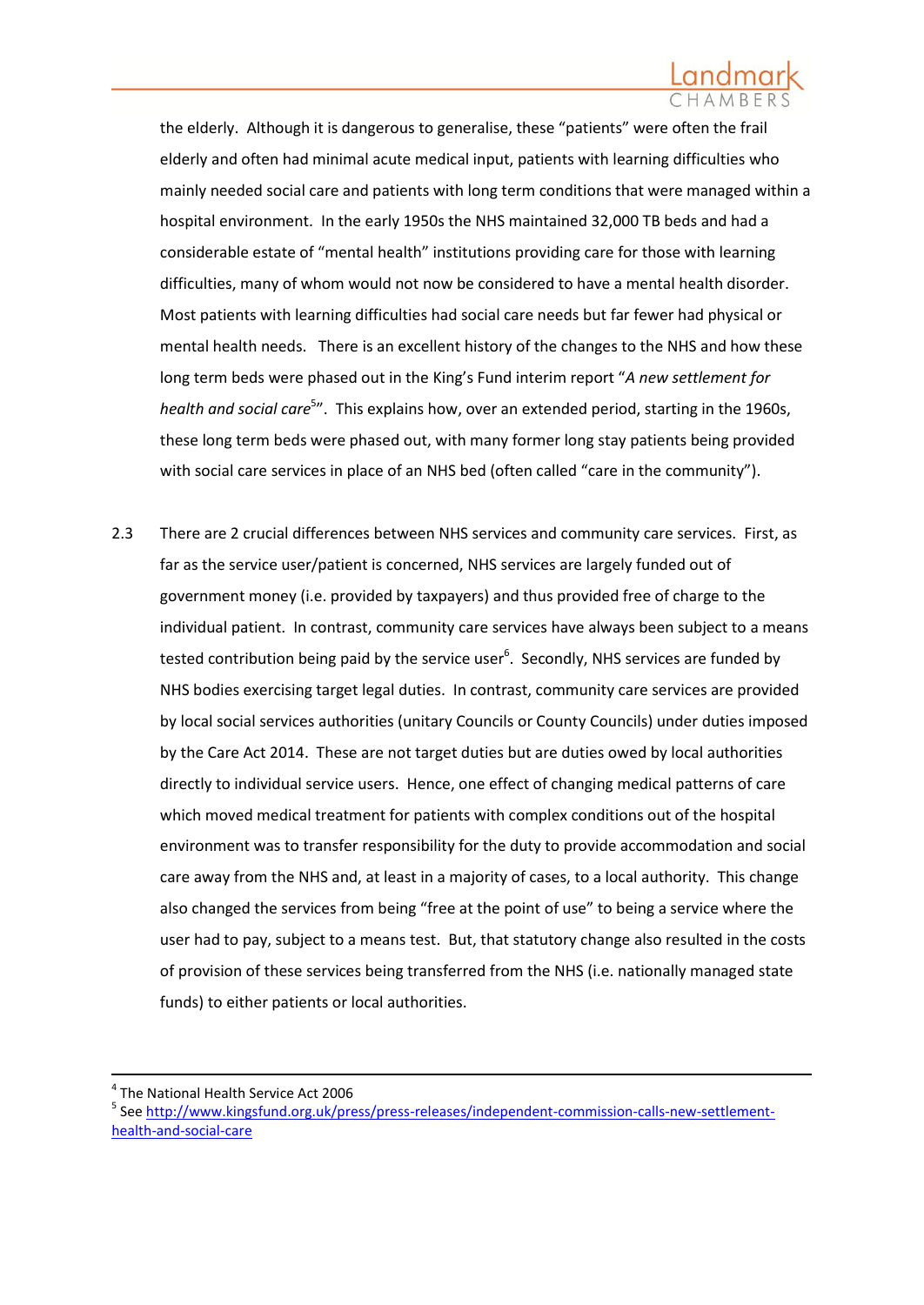

2.4 The first relevant Guidance that attempted to describe the dividing line between statutory health and social care responsibilities was Health Service Guidance (92)50 which was issued when the National Health Service and Community Care Act 1990 came into force in April 2003. The 1990 Act imposed a statutory duty on social services authorities to conduct assessments of the needs of service users who required community care services. The coming into force of the 1990 Act was accompanied by a guideline document, HSG(92)50, issued by the NHS Management Executive to district health authorities called "*Local authority contracts for residential and nursing home care: NHS related aspects*". It provided:

> "This guidance sets out district health authority and local authority responsibilities, from April 1993, for funding community health services for residents of residential care and nursing homes who have been placed in those homes by local authorities."

2.5 The guidance proposed a distinction between "*specialist"* nursing services, which would continue to be provided by the NHS, and "*general nursing care*", which the guidance proposed should be for the local authority to fund. The Guidance said:

> "Full implementation of the White Paper 'Caring for People' will mean that local authorities will have responsibilities for purchasing nursing home care for the great majority of people who need it and who require to be publicly supported. When, after April 1993, a local authority places a person in a nursing home after joint health authority/local authority assessment, the local authority is responsible for purchasing services to meet the general nursing care needs of that person, including the cost of incontinence services (e g laundry) and those incontinence and nursing supplies which are not available on NHS prescription. Health authorities will be responsible for purchasing, within the resources available and in line with their priorities, physiotherapy, chiropody and speech and language therapy, with the appropriate equipment, and the provision of specialist nursing advice, e.g. continence advice and stoma care, for those people placed in nursing homes by local authorities with the consent of a district health authority. Health authorities can opt to purchase these services through directly managed units, NHS trusts, or other providers including the nursing home concerned. Health authorities continue to have the power to enter into a

-

 $^6$  This distinction goes back to the National Assistance Act 1948 and the National Health Act 1946, both of which emerged out of the 1941 Beveridge Report.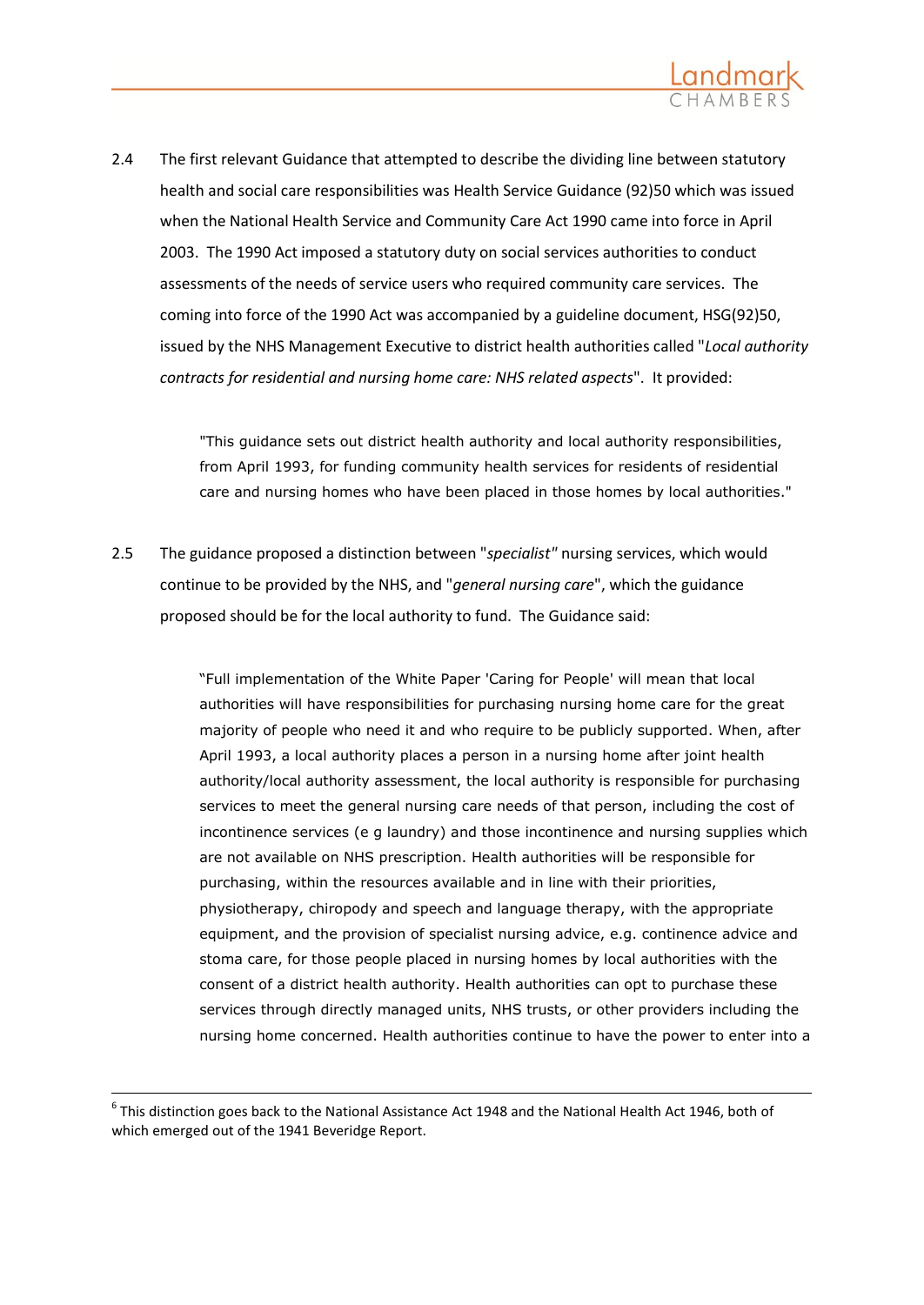

contractual arrangement with a nursing home where a patient's need is primarily for health care. Such placements must be fully funded by the health authority"

- 2.6 The Guidance thus suggested that the NHS would continue to have a power (but possibly not a duty) to purchase a nursing place for an NHS patient where the "*patient's need is primarily for health care*". However, the guidance gave no indication as to how the NHS was supposed to determine whether a patient's needs were primarily for healthcare as opposed to having a primary need for social care. It was also unclear from this Guidance whether the NHS would have a power or only a duty to provide a nursing home place (and hence a package including accommodation and social care services) for a patient whose needs were primarily for healthcare.
- 2.7 The practical consequence of this policy was that, once patients with complex conditions moved out of the NHS hospital environment, accommodation, social care and support was generally funded by patients themselves or by local authorities. Health authorities limited themselves to providing "specialist" health services, but looked to the local authority to provide accommodation and social care services pursuant to their community care obligations.
- 2.8 Further Guidance was issued in 1995 called "*Continuing Care: NHS and Local Councils' responsibilities*". The 1995 guidance included some general principles which attempted to define where the line lay between the duties of local authorities and those of NHS bodies. It said the NHS was responsible for arranging and funding in-patient continuing care in a hospital or nursing home, on a short or long term basis, for people:
	- a) where the complexity or intensity of their medical, nursing care or other care or the need for frequent not easily predictable interventions requires the regular (in the majority of cases this might be weekly or more frequent) supervision of a consultant, specialist nurse or other NHS member of the multidisciplinary team;
	- b) who require routinely the use of specialist health care equipment or treatments which require the supervision of specialist NHS staff; or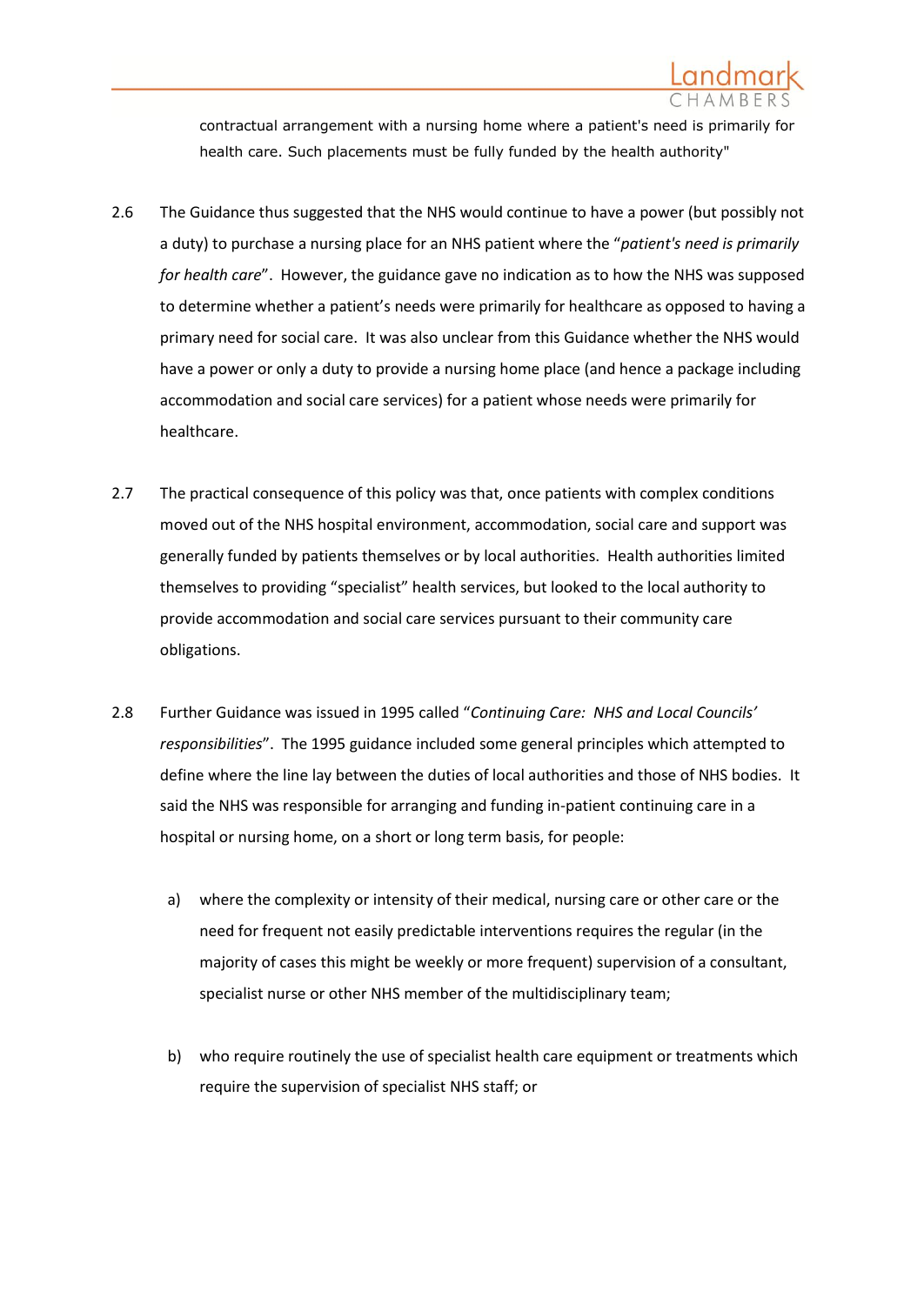- c) who have a rapidly degenerating or unstable condition which means that they will require specialist medical or nursing supervision.
- 2.9 The Department issued supplementary guidance in February 1996, which referred to the danger of eligibility criteria being over-restrictive. It specifically mentioned the risk of overrelying on the needs of a patient for specialist medical opinion when determining eligibility for continuing NHS funded care. It said that there would be a limited number of cases where the complexity or intensity of nursing or other clinical needs might mean that a patient was eligible for continuing care even though that patient no longer required medical supervision.
- 2.10 The next step on the tortuous history of the development of CHC was the seminal case of *[R v.](http://www.bailii.org/ew/cases/EWCA/Civ/1999/1871.html)  [North and East Devon Health Authority ex-parte Pamela Coughlan](http://www.bailii.org/ew/cases/EWCA/Civ/1999/1871.html)* in July 1999. The Court of Appeal was required to consider whether the health authority had acted lawfully in seeking to close Mardon House and to transfer care responsibilities for the residents to the local authority. At first instance, Hidden J explained that the residents needed nursing services and that, in his view, these could only be provided by an NHS body. He said the provision of both general and specialist nursing services were "'health care' and can never be 'social care'. His view was that the health authority was wrong because:

"both general and specialist nursing care remain the *sole responsibility* of the health authorities"

2.11 The Health Authority appealed and the Court of Appeal had to decide where the line was to be drawn between health and social care services. The Court of Appeal did not see the divide in such clear terms as the Judge at first instance. The conclusions of the Court of Appeal are worth setting out in full as follows:

> "(a) The Secretary of State can exclude some nursing services from the services provided by the NHS. Such services can then be provided as a social or care service rather than as a health service.

> (b) The nursing services which can be so provided as part of the care services are limited to those which can legitimately be regarded as being provided in connection with accommodation which is being provided to the classes of persons referred to in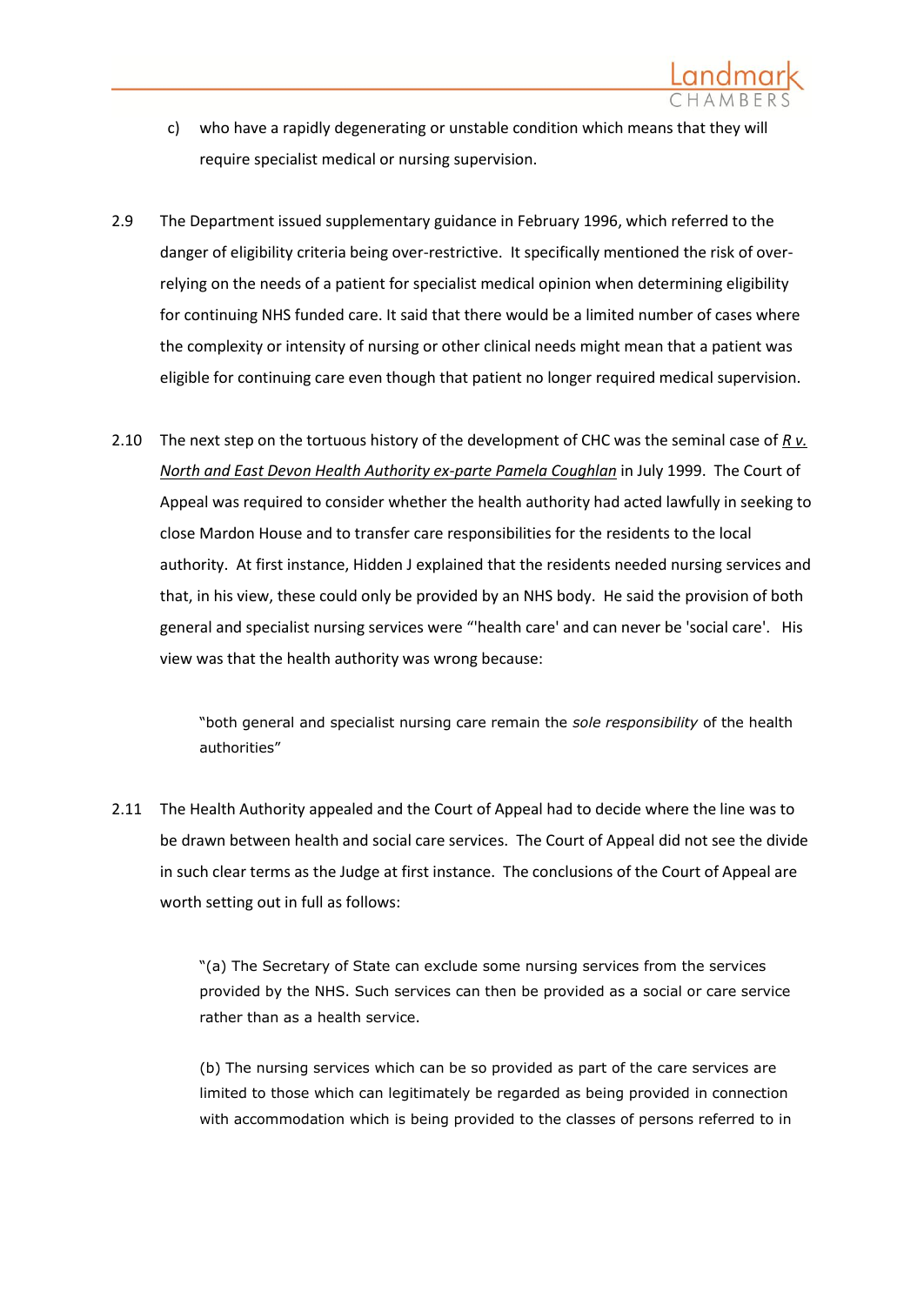

[section 21](http://login.westlaw.co.uk/maf/wluk/app/document?src=doc&linktype=ref&context=24&crumb-action=replace&docguid=I5344D891E44811DA8D70A0E70A78ED65) of the 1948 Act who are in need of care and attention; in other words as part of a social services care package.

(c) The fact that the nursing services are to be provided as part of social services care and will have to be paid for by the person concerned, unless that person's resources mean that he or she will be exempt from having to pay for those services, does not prohibit the Secretary of State from deciding not to provide those services. The nursing services are part of the social services and are subject to the same regime for payment as other social services. Mr Gordon submitted that this is unfair. He pointed out that if a person receives comparable nursing care in a hospital or in a community setting, such as his or her home, it is free. The Royal Commission on Long Term Care, in its report, "With Respect to Old Age" (Cm 4192-I) (March 233 1999), chapter 6, pp 62 et seq, not surprisingly agrees with this assessment and makes recommendations to improve the situation. However, as long as the nursing care services are capable of being properly classified as part of the social services responsibilities, then, under the present legislation, that unfairness is part of the statutory scheme.

(d) The fact that some nursing services can be properly regarded as part of social services care, to be provided by the local authority, does not mean that all nursing services provided to those in the care of the local authority can be treated in this way. The scale and type of nursing required in an individual case may mean that it would not be appropriate to regard all or part of the nursing as being part of "the package of care" which can be provided by a local authority. There can be no precise legal line drawn between those nursing services which are and those which are not capable of being treated as included in such a package of care services.

(e) The distinction between those services which can and cannot be so provided is one of degree which in a borderline case will depend on a careful appraisal of the facts of the individual case. However, as a very general indication as to where the line is to be drawn, it can be said that if the nursing services are (i) merely incidental or ancillary to the provision of the accommodation which a local authority is under a duty to provide to the category of persons to whom section 21 of the 1948 Act refers and (ii) of a nature which it can be expected that an authority whose primary responsibility is to provide social services can be expected to provide, then they can be provided under section 21. It will be appreciated that the first part of the test is focusing on the overall quantity of the services and the second part on the quality of the services provided.

(f) The fact that care services are provided on a means tested contribution basis does not prevent the Secretary of State declining to provide the nursing part of those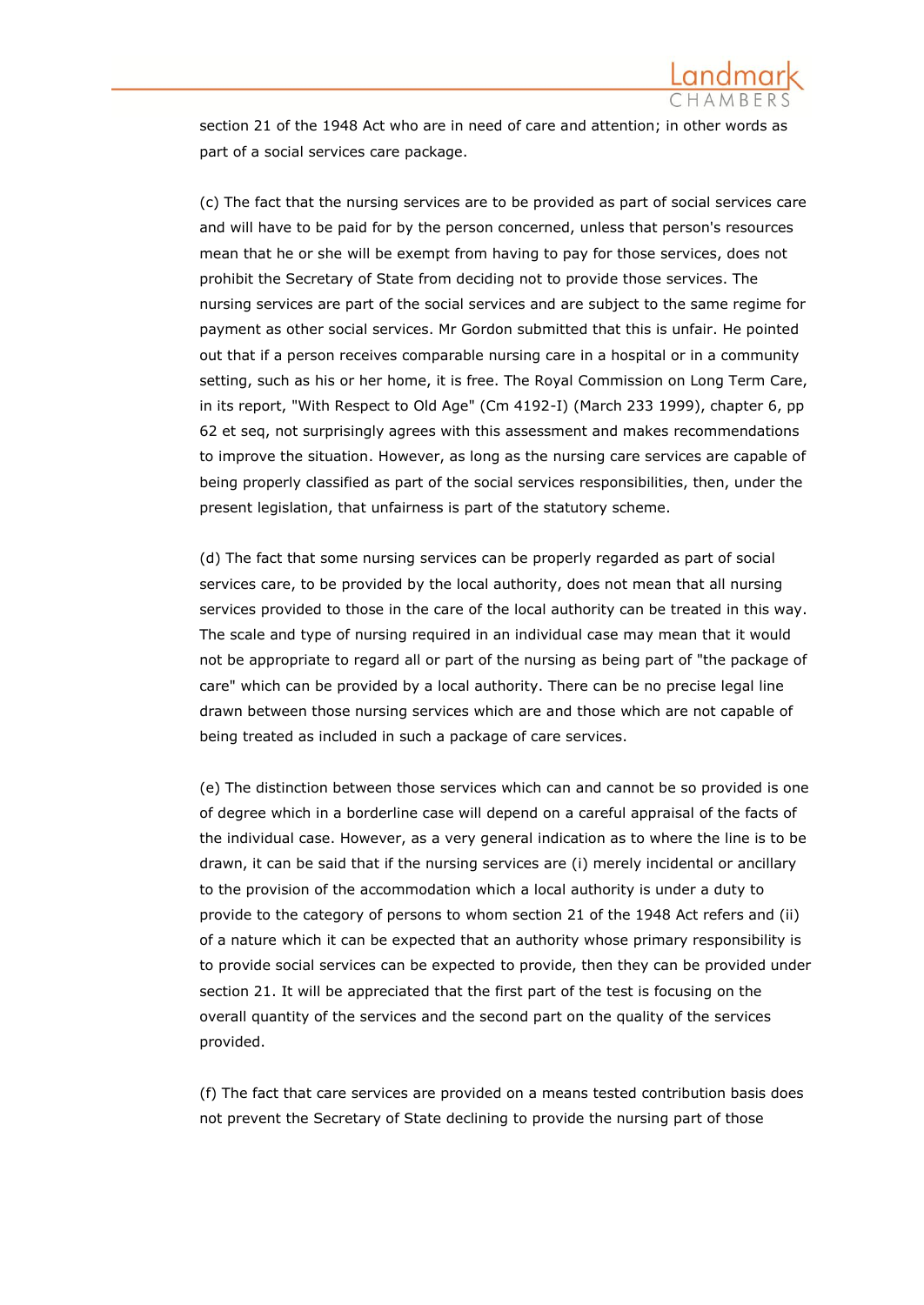

services on the NHS. However, he can only decline if he has formed a judgment which is tenable and consistent with his long-term general duty to continue to promote a comprehensive free health service that it is not necessary to provide the services. He cannot decline simply because social services will fill the gap"

- 2.12 This Court of Appeal judgment appears to be the origin of the "incidental or ancillary" test concerning residential accommodation which defines the type of care placements that can properly be classified as being social care. This test continues to be part of the process of assessing eligibility to CHC today. It seems that this part of the judgment was, in effect, the Court of Appeal "legislating", although in part it was building on the approach taken in the 1995 Guidance. However, this part of the *Coughlan* case was primarily about whether a local authority was lawfully obliged to provide nursing services. It was not (at least at this stage of the argument) a case about whether the NHS was under a duty to fund accommodation and social care services. It thus left open the possibility of a gap between health and social care provision.
- 2.13 The next significant step was section 49 of the Health and Social Care Act 2001 which effectively prevented local authorities from employing registered nurses as part of the package of care provided at local authority care homes or funding care to be provided by nurses at homes run in the private sector. This legislation was, in part, a government response to the Royal Commission on Long Term Care chaired by Sir Stewart Sutherland ("the Sutherland Report"). The Sutherland Report had recommended that personal care for elderly people in need should be made available to everyone, subject to a needs assessment. It thus recommended that personal care for elderly people should be paid for from general taxation and that, for others, it should be subject to co-payment arrangements according to means. The then government were not prepared to accept the recommendations (or pay the cost of this bold recommendation) but as a compromise it enacted section 49 of the 2001 Act. This provided:

"(1) Nothing in the enactments relating to the provision of community care services shall authorise or require a local authority, in or in connection with the provision of any such services, to—

(a) provide for any person, or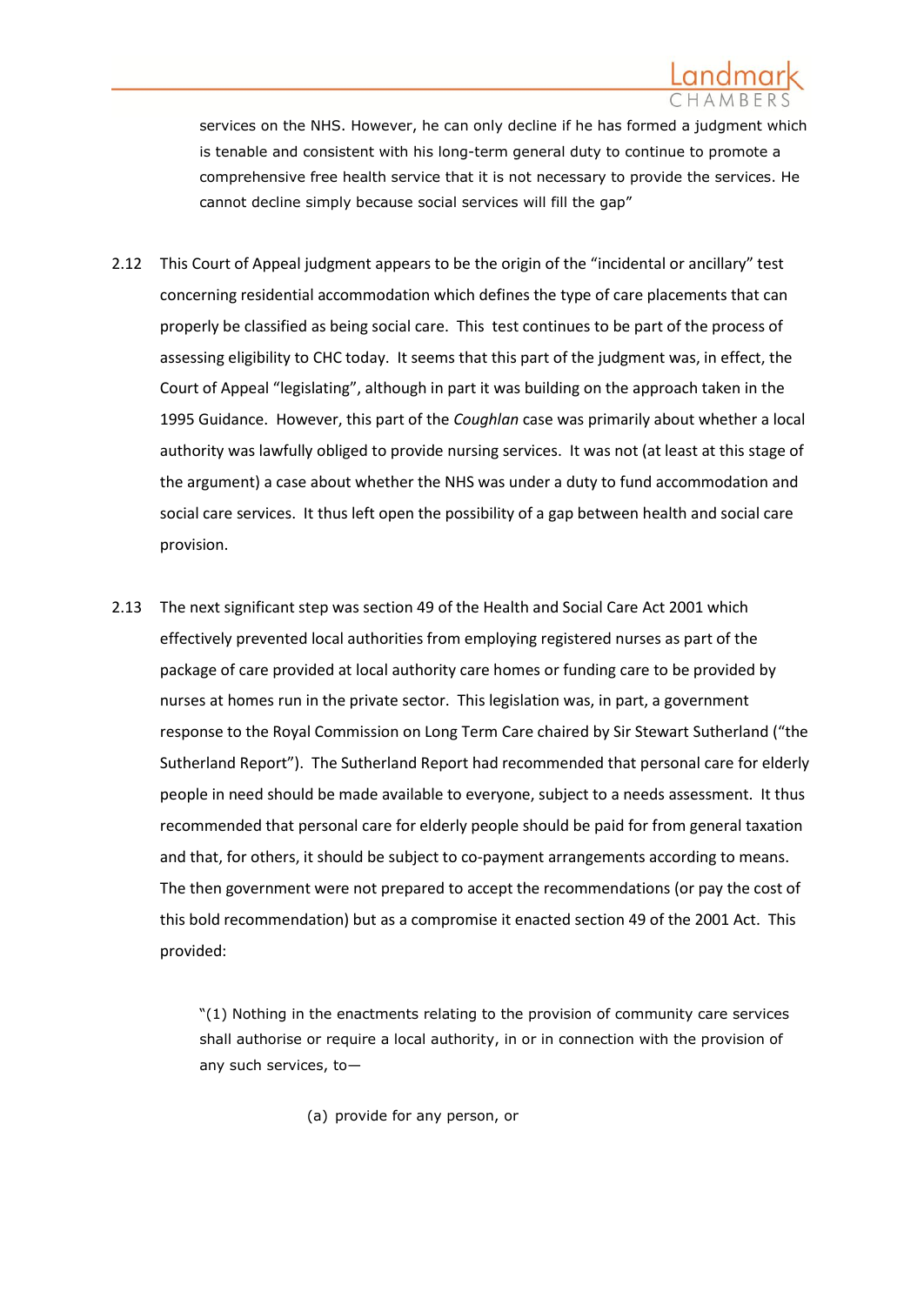

(b) arrange for any person to be provided with,

nursing care by a registered nurse.

(2) In this section "nursing care by a registered nurse" means any services provided by a registered nurse and involving—

- (a) the provision of care, or
- (b) the planning, supervision or delegation of the provision of care,

other than any services which, having regard to their nature and the circumstances in which they are provided, do not need to be provided by a registered nurse.

- 2.14 The broad effect of section 49 was thus to prevent local authorities from having either the legal power or legal duty to employ or pay for nursing services as part of their community care obligations. The idea was to ensure that, where the services of a nurse were required by a patient outside of a hospital environment, those services should be funded by the NHS and not by a local authority.
- 2.15 Following the *Coughlan* judgement the Department of Health released some fairly unhelpful Guidance "*[Continuing Care: NHS and Local Council's Responsibilities HSC 2001/015](http://webarchive.nationalarchives.gov.uk/20130107105354/http:/www.dh.gov.uk/prod_consum_dh/groups/dh_digitalassets/@dh/@en/documents/digitalasset/dh_4012280.pdf)*". This Guidance introduced a distinction between "continuing care" and "Continuing NHS health care" for the first time. It defined continuing care as follows:

'Continuing care' (or 'long term care') is a general term that describes the care which people need over an extended period of time, as the result of disability, accident or illness to address both physical and mental health needs. It may require services from the NHS and/or social care. It can be provided in a range of settings, from an NHS hospital, to a nursing home or residential home, and people's own homes"

In contrast it defined "Continuing NHS Health care" as follows:

"Continuing NHS health care' describes a package of care arranged and funded solely by the NHS. It does not include the provision by local councils of any social services"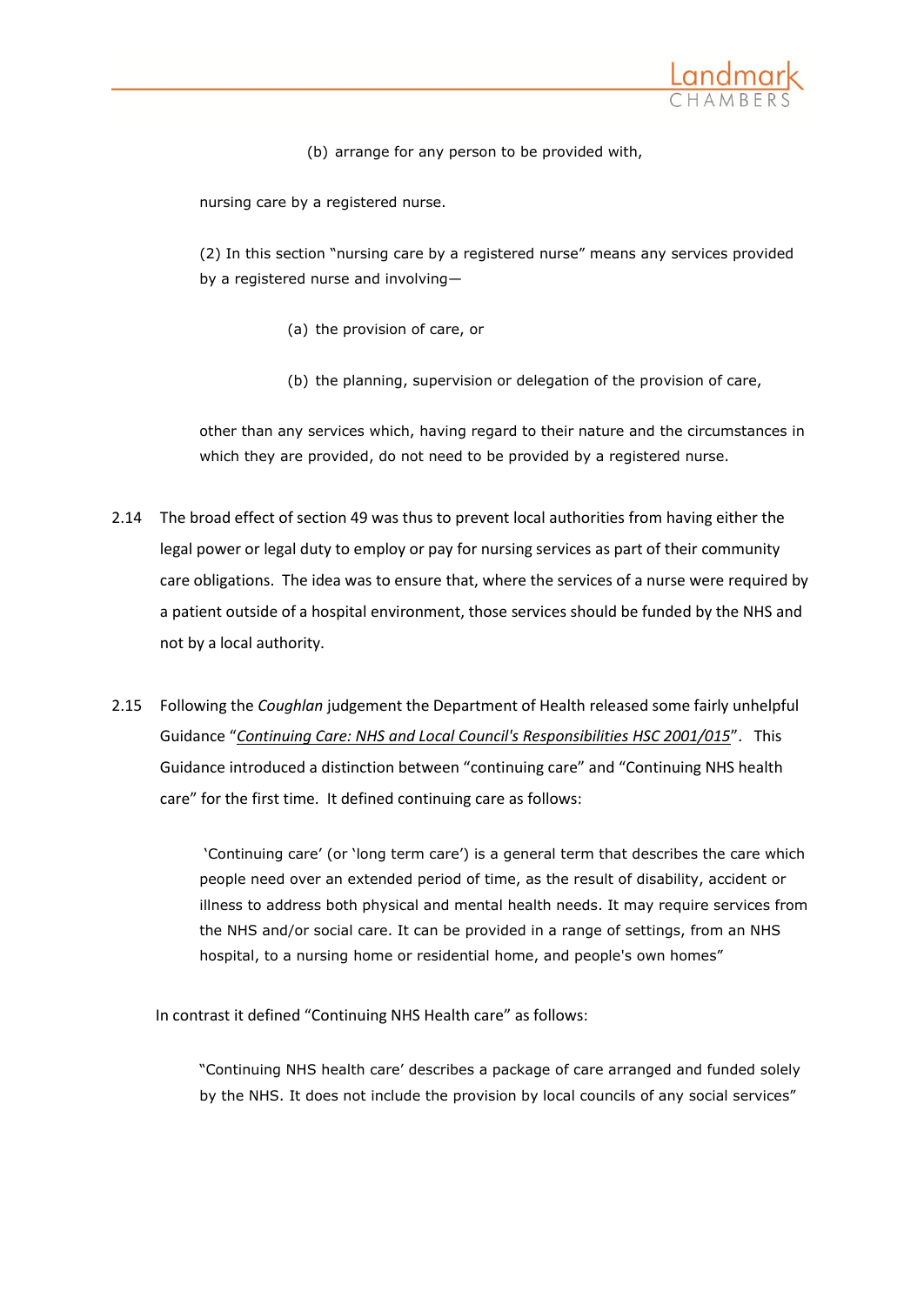

2.16 The Guidance then recommended that local health authorities set their own eligibility criteria to determine which patients were and were not entitled to Continuing NHS Health care (i.e. a package of health and community care services care funded exclusively by the NHS). Annex C gave some guidance about what should be contained within local NHS policies. It said:

> "1. The eligibility criteria or application of rigorous time limits for the availability of services by a health authority should not require a local council to provide services beyond those they can provide under section 21 of the National Assistance Act (see point 20 of the guidance for the definition of nursing care used in the Coughlan judgement).

> 2. The nature or complexity or intensity or unpredictability of the individual's health care needs (and any combination of these needs) requires regular supervision by a member of the NHS multidisciplinary team, such as the consultant, palliative care, therapy or other NHS member of the team.

> 3. The individual's needs require the routine use of specialist health care equipment under supervision of NHS staff.

> 4. The individual has a rapidly deteriorating or unstable medical, physical or mental health condition and requires regular supervision by a member of the NHS multidisciplinary team, such as the consultant, palliative care, therapy or other NHS member of the team.

5. The individual is in the final stages of a terminal illness and is likely to die in the near future.

6. A need for care or supervision from a registered nurse and/or a GP is not, by itself, sufficient reason to receive continuing NHS health care.

7. The location of care should not be the sole or main determinant of eligibility. Continuing NHS health care may be provided in an NHS hospital, a nursing home, hospice or the individual's own home.

Guidance on free nursing care will include more details on determining registered nurse input to services in a nursing home, where the care package does not meet continuing NHS health care eligibility criteria"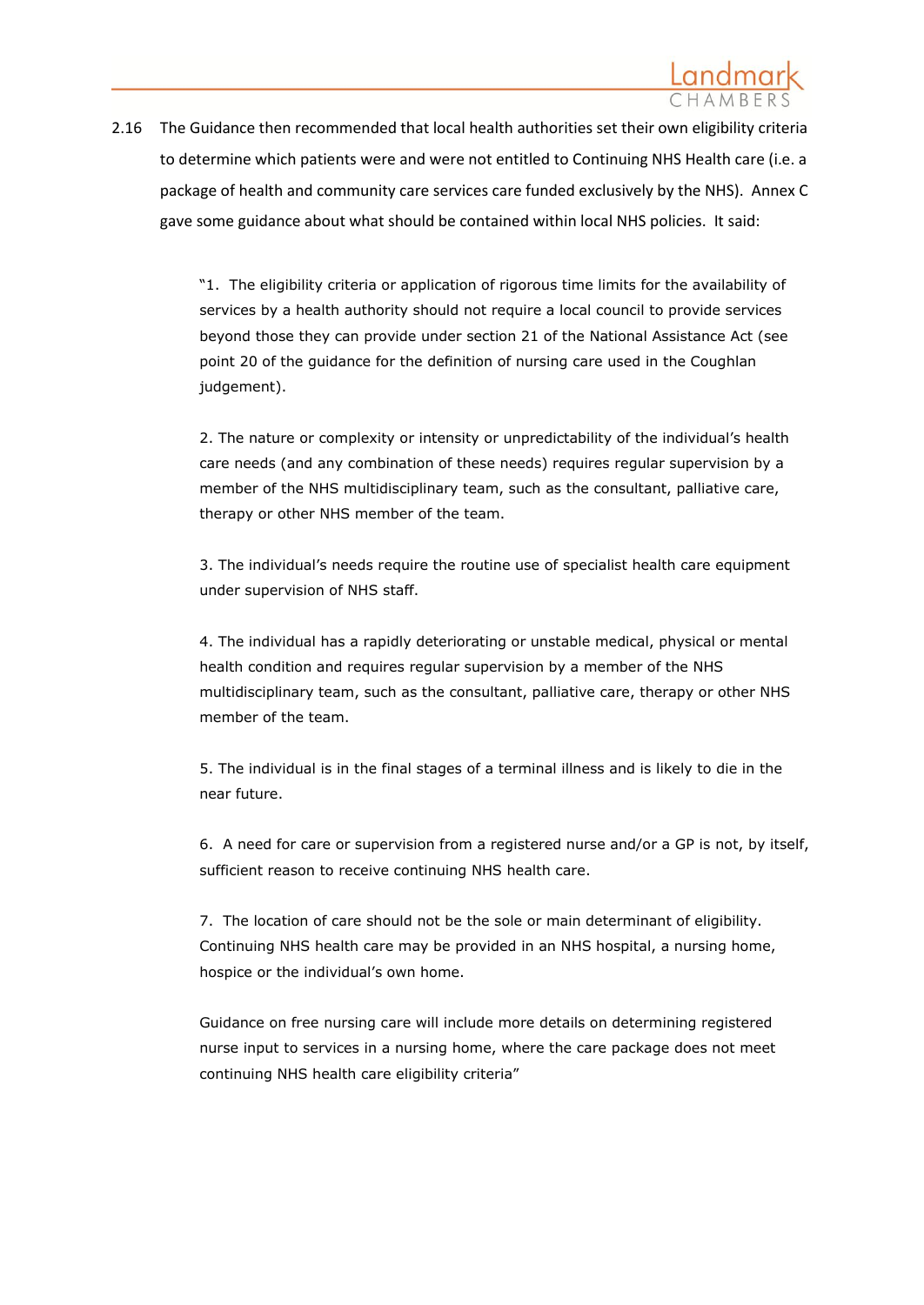- 2.17 This Guidance demonstrated the tensions in government which have always been present in CHC policy. There are 2 primary sets of tensions. First, there are tensions between health and social care organisations. A patient with serious disabilities represents a long-term resource commitment for the state. Thus working out which side of the NHS/social care line such a patient falls is important because both NHS and local budgets have been under immense pressure and will remain under pressure for the foreseeable future. Secondly there are tensions between patients (and their families) and the NHS. Patients naturally want to fall under NHS Continuing Care because this will result in the patient getting social care and accommodation which is free at the point of use. The practical consequence of "*going into [social] care*" is that many family homes have to be sold to pay care fees. Thus the entirely understandable aspiration of both the patient and their relatives that the home should be an asset to be passed to the next generation is thwarted. Whilst this is an entirely legitimate perspective, some of the mechanisms used by families to avoid the state getting their hands on the home may have less legitimacy. From the NHS perspective, the expression "where there's a will, there's a relative" has come to the mind of many NHS officials struggling to define the boundary and trying to explain to an insistent relative why their elderly mother or father is not entitled to CHC. Those two sets of tensions – the NHS/LA tension and the NHS/patient and family tension – run through CHC policy like the word Brighton runs through a stick of seaside rock. There are always present, albeit often just below the surface.
- 2.18 In 2003 the Parliamentary and Health Service Ombudsman issued a special report *NHS funding for long term care* (February 2003, HC 399) which criticised both central government and individual NHS bodies in relation to their approach to eligibility for CHC, and upheld a large number of specific complaints from members of the public where a patient had been denied free NHS and social care. The Ombudsman reported on the 2001 Guidance in the following unflattering terms:

"A pattern is emerging from the complaints I have seen of NHS bodies struggling, and sometimes failing, to conform to the law and central guidance on this issue, resulting in actual or potential injustice arising to frail elderly people and their relatives (paragraph 1).

I do not underestimate the difficulty of setting fair, comprehensive and easily comprehensible criteria. The criteria have to be applied to people of all ages, with a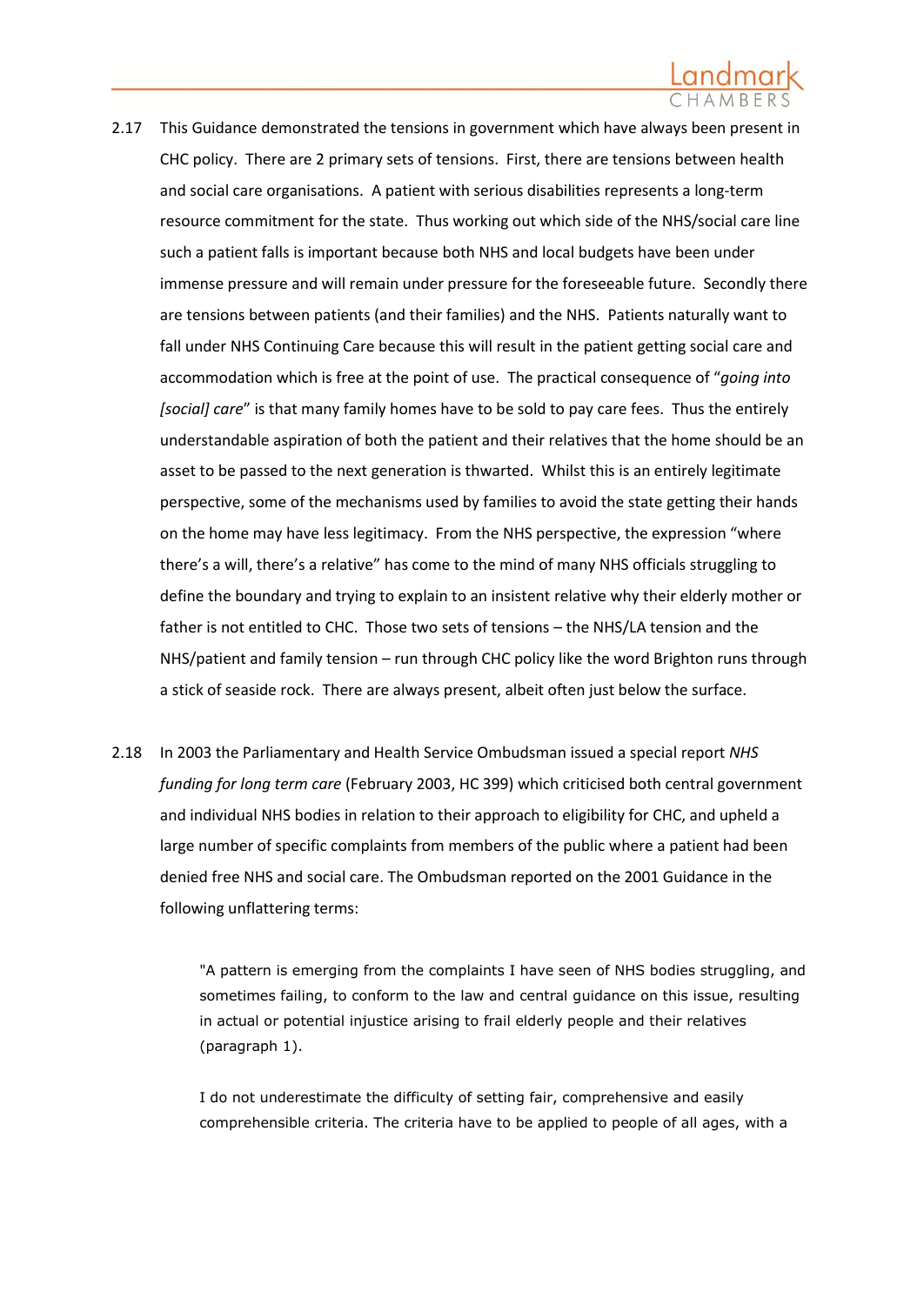

wide range of physical, psychological and other difficulties. There are no obvious, simple, objective criteria that can be used. But that is all the more reason for the Department to take a strong lead in the matter: developing a very clear, well-defined national framework. One might have hoped that the comments made in the *Coughlan* case would have prompted the Department to tackle this issue. However, efforts since then seem to have focused mainly on policy about free nursing care. Authorities were left to take their own legal advice about their obligations to provide continuing NHS health care in the light of the *Coughlan* judgment. I have seen some of the advice provided, which was, perhaps inevitably, quite defensive in nature. The long awaited further guidance in June 2001 [HSC 2001/015] gives no clearer definition than previously of when continuing NHS health care should be provided: if anything it is weaker, since it simply lists factors authorities should 'bear in mind' and details to which they should 'pay attention' without saying how they should be taken into account. I have criticised some Authorities for having criteria which were out of line with previous guidance: except in extreme cases I fear I would find it even harder now to judge whether criteria were out of line with current guidance. Such an opaque system cannot be fair. (paragraph 31)"

- 2.19 There are 2 legitimate criticisms of the PHSO report. First, it criticised variations between the polices adopted by different health authorities. That is a misguided criticism because the NHS has always been set up a national service with local decision makers. Whenever there are local decision makers, there will be differences between the decisions that are made. Hence differences between services being made available in different areas is an inevitable consequence of the decision making system, not necessarily evidence that the system is failing. Secondly, it is arguable that the report only considered the perspective of prospective CHC patients and their families. It gave insufficient weight to the needs of other patients who were also seeking funding for NHS treatment out of the same limited budget. However the NHS was probably too timid to point out these errors and largely adopted a "*mea culpa*" approach.
- 2.20 The 2001 Guidance was also subsequently the subject of some pointed criticism by Mr Justice Charles in *[R \(on the application of Grogan\) v Bexley NHS Care Trust & Ors](http://www.bailii.org/ew/cases/EWHC/Admin/2006/44.html)* [2006] EWHC 44 [\(Admin\).](http://www.bailii.org/ew/cases/EWHC/Admin/2006/44.html) However the Judge in that case importantly noted at §37:

".. the divide between the duties relating to the provision of health services and social services is not between two duties that are enforceable by individuals. This is because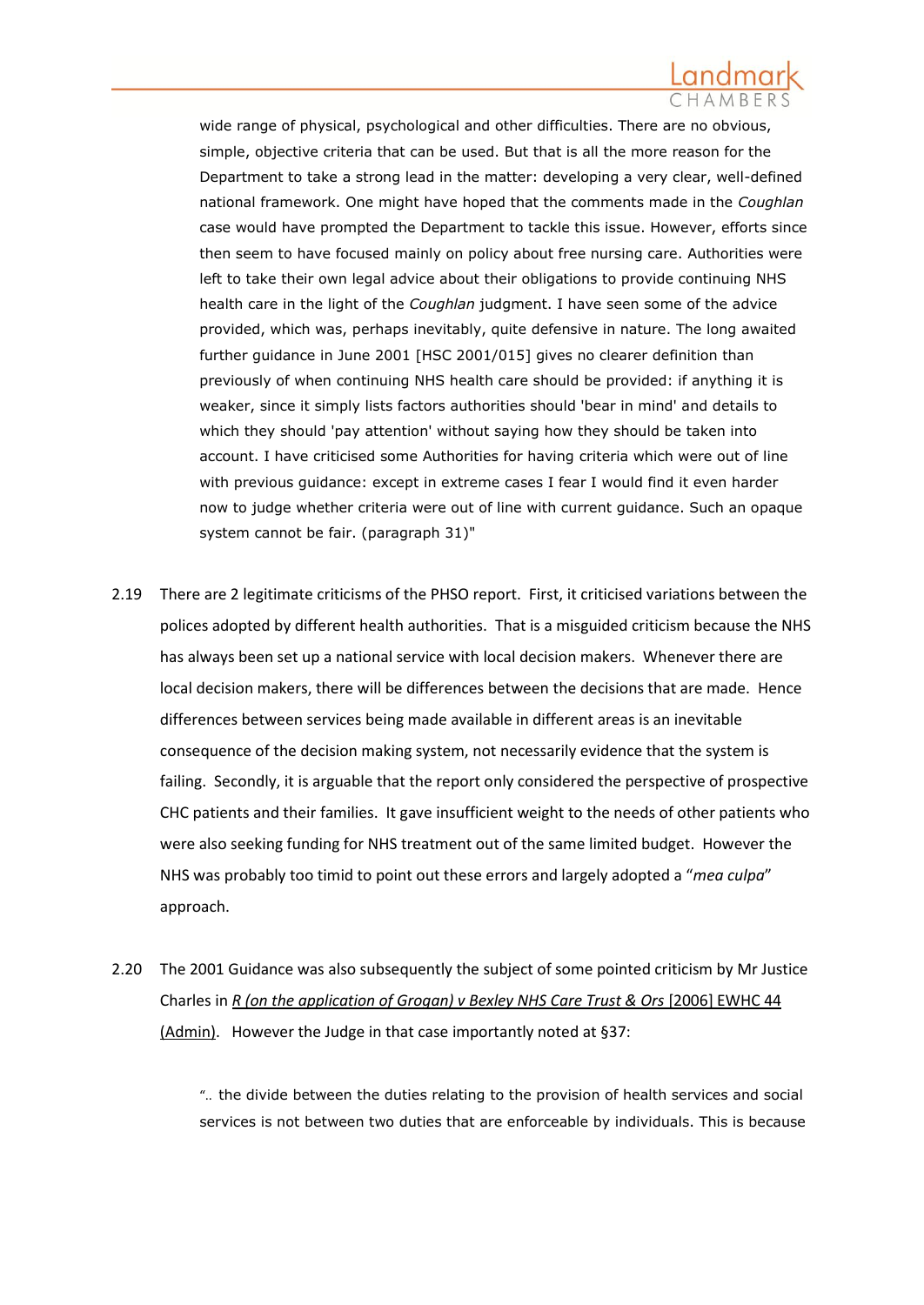

the duties of the local authority are so enforceable but the relevant duties of the [Secretary of State] in respect of the NHS are "target duties"

The Judge also said at §39:

"I accept as submitted on behalf of the [Secretary of State] that the extent of her duties to provide health services is governed by the health legislation and not by the limits of the duties of local authorities. Thus I accept that there is potential for a gap between what the [Secretary of State] (through the relevant health bodies) provides, or is under a duty to provide, as part of the NHS, and "health services" that could lawfully be supplied by local authorities"

The Judge complained that the 2001 Department of Health Guidance was "*far from being as clear as it might have been"* and concluded that it was partially to blame for the failure of local NHS bodies to adopt a consistent approach to eligibility for CHC. However, one significant feature of the *Grogan* case was that the local authority were not parties to the action and hence not represented at court. Thus, the court only had the perspectives of the patient, the Secretary of State and the NHS, but was not assisted by the perspective of the local authority.

- 2.21 The adoption of different eligibility criteria by different health authorities and the newly emerging local commissioners, known as "primary care trusts" ("PCTs"), led to a plethora of complaints about a "post code lottery" around the entitlement of individual patients to CHC. Complaints about a postcode lottery are a standard of any debate on NHS services. Critics of decisions often affirm the benefits of "local decision making", assuming a local decision will be in their favour, but equally complain about decisions varying between localities when they go against them. A "postcode lottery" is, of course, the inevitable result of local decision making. However, the perceived unfairness of different CHC eligibility policies in different areas led the Department of Health to require CHC eligibility criteria to be set by Strategic Health Authorities ("SHAs") from 1 April 2004.
- 2.22 PCTs remained as the statutory decision makers to decide which patients were eligible for CHC but, in making this decision after 1 April 2004, PCTs were required to use the SHA eligibility criteria to determine eligibility for NHS Continuing Care. This change was aimed at delivering a greater level of consistent approach over the area of the SHA. At this stage, there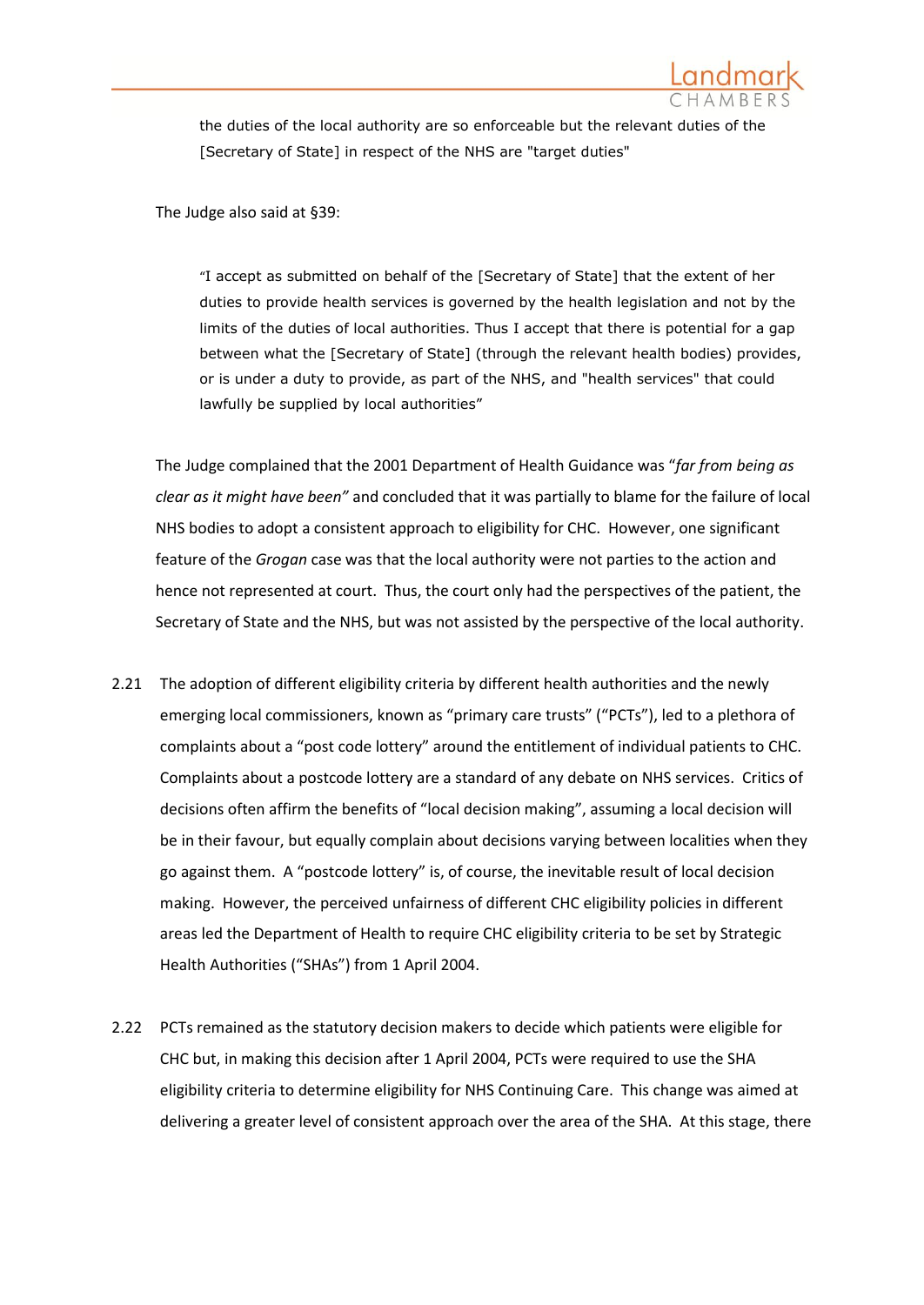

were 10 (later 9) SHAs covering the whole of England. However, there were still elements of post-code lottery in this system because the interpretation of the SHA criteria differed between different PCTs within the SHA area and, even if a patient was eligible, the package of care that an eligible patient received was determined by the policies of individual PCTs.

- 2.23 The 2001 Guidance introduced a further stage for patients, namely the SHA Review Panel. These panels were commonly referred to as "Appeal Panels" but this was not strictly correct because they only made recommendations back to the PCTs, and could not uphold make the decision to uphold an appeal. However, few if any of the recommendations were not accepted by PCTs.
- 2.24 The adoption of SHA eligibility criteria and SHA appeal panels did not lead to a completely uniform approach across the country and hence complaints continued. The government responded by introducing national CHC criteria covering the whole of England. These were adopted first in the first National Framework for NHS Continuing Healthcare which was published in October 2007. The National Framework was updated in 2009 and was further updated in 2012.
- 2.25 The present position is thus that a person's eligibility for CHC is determined by applying rules in part 6 of the National Health Service Commissioning Board and Clinical Commissioning Groups (Responsibilities and Standing Rules) Regulations 2012 ("the 2012 Regulations") which, in turn, follows the decision making process set out in the 2012 version of the [National](https://www.gov.uk/government/uploads/system/uploads/attachment_data/file/213137/National-Framework-for-NHS-CHC-NHS-FNC-Nov-2012.pdf)  [Framework.](https://www.gov.uk/government/uploads/system/uploads/attachment_data/file/213137/National-Framework-for-NHS-CHC-NHS-FNC-Nov-2012.pdf) The details of the eligibility decision making process are explained below. However, the package of services that an eligible patient receives is still governed by the policies of the local NHS commissioners, who are now the local Clinical Commissioning Groups.

### **3 The legal basis for the provision of NHS Continuing Care.**

3.1 The 1995 Guidance grappled with the problem as to when the NHS should provide a comprehensive package of health and social care services for a seriously ill patient, which was free at the point of use but was delivered outside of a hospital environment. That conundrum has remained the central issue for subsequent policy makers in this area. From a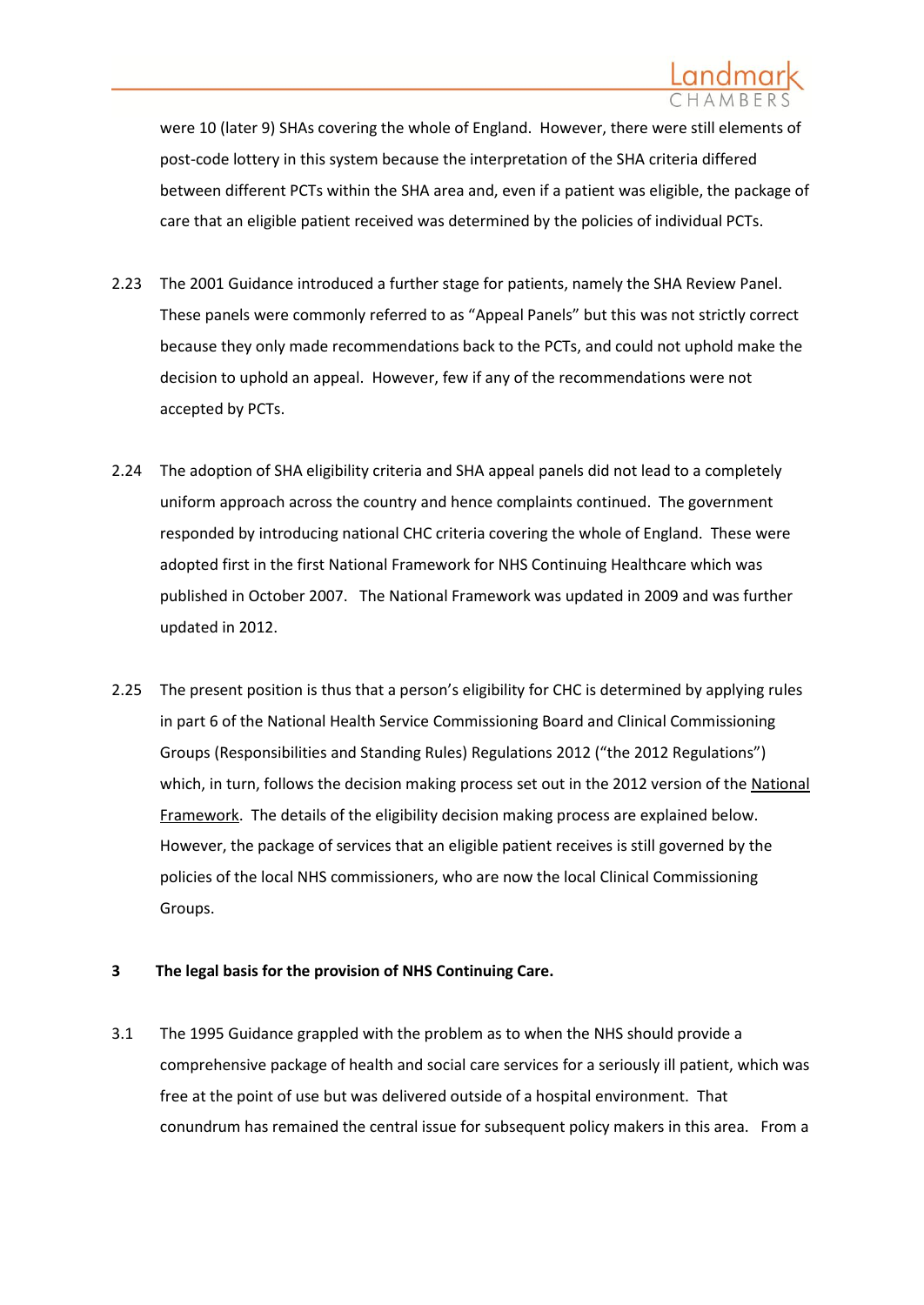

legal perspective, section 3 of the NHS Act 2006 requires clinical commissioning groups, who are the statutory successors of PCTs, to make arrangements to provide the following services:

"(1) "A clinical commissioning group must arrange for the provision of the following to such extent as it considers necessary to meet the reasonable requirements of the persons for whom it has responsibility:

- (a) hospital accommodation;
- (b) other accommodation for the purpose of any service provided under this Act;
- (c) medical, dental, nursing and ambulance services;
- (d) such other facilities for the care of expectant and nursing mothers and young children as the group considers are appropriate as part of the health service;
- (e) such facilities for the prevention of illness, the care of persons suffering from illness and the after-care of persons who have suffered from illness as the group considers are appropriate as part of the health service;
- (f) such other services as are required for the diagnosis and treatment of illness"
- <span id="page-15-0"></span>3.2 NHS Continuing Healthcare ("CHC") involves the provision of a "package" of care and support services to the meet the needs of someone who has a primary healthcare need. This can include medical care (i.e. the services of medical professionals plus drugs and other medical inventions). However, it can also include accommodation and social care in addition to medical care. The legal basis for the provision of such services is a combination of section 3(1)(c) (for medical and nursing services), section 3(1)(b) (for accommodation) and section 3(1)(e) (for social care and other services). In *R (Whapples) v Birmingham Crosscity Clinical Commissioning & Anor* [2015] EWCA Civ 435 the Court of Appeal found that the power to create the National Framework was contained in section 2 of the NHS Act.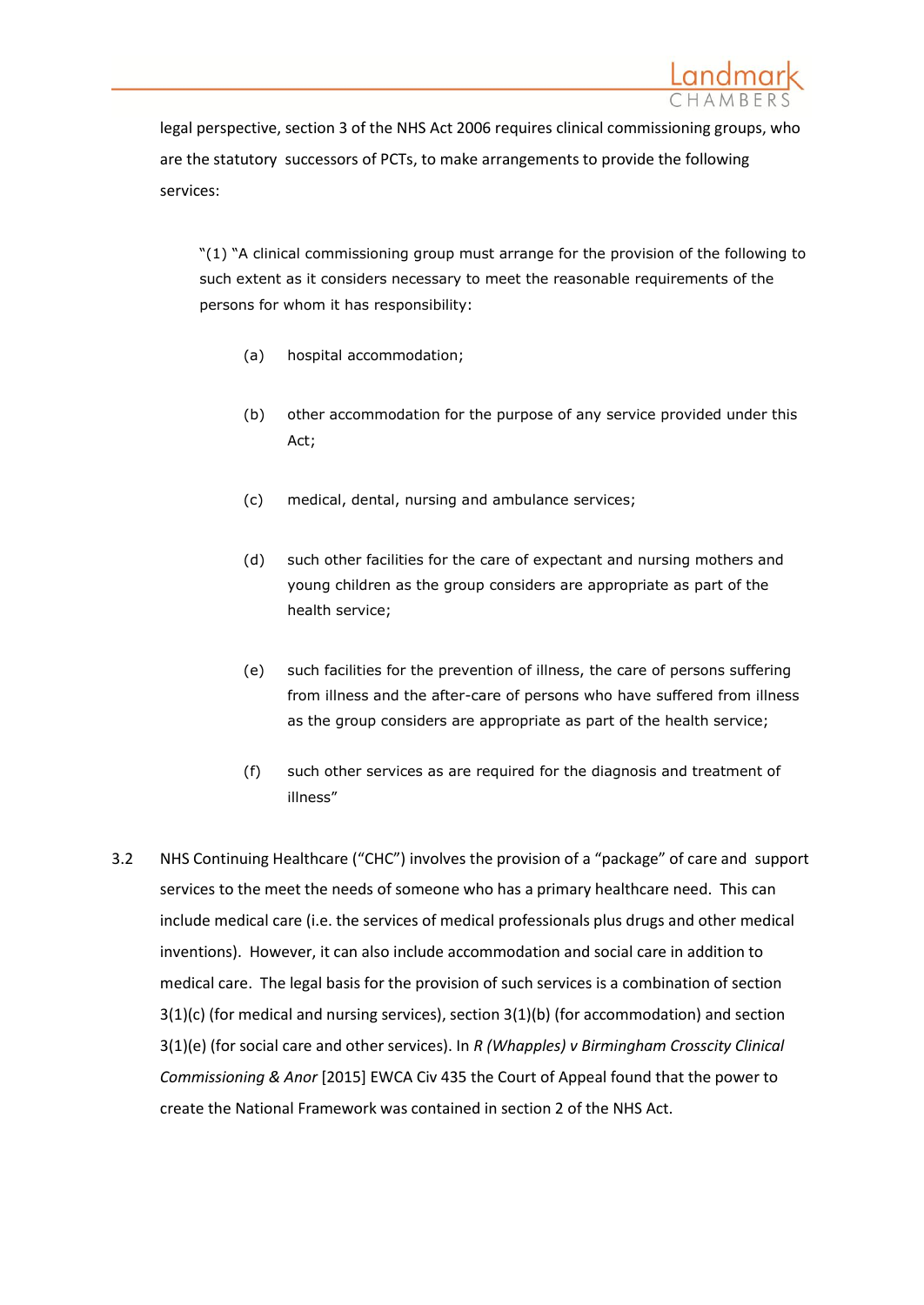

- 3.3 The obligation to provide accommodation to CHC patients, when this is part of their overall needs, probably arises under section 3(1)(b) although a clear view on this is somewhat difficult as a result of the judgments in *Whapples* which specifically left the matter open. It appears reasonably clear that the duty to provide accommodation to a CHC patient outside a hospital arises when the patient has a "reasonable requirement" for accommodation for the purpose of any service provided under the NHS Act. That raises the slightly difficult question as the meaning of the term "hospital" in the NHS Act. The word "hospital" is widely defined in section 275 of the NHS Act to include "*any institution for the reception and treatment of persons suffering from illness*". A care home can amount to a "hospital" where the resident requires and is provided with nursing services: see *Minister of Health v General Committee of the Royal Midland Counties Home for Incurables at Leamington Spa* [1954] 1 Ch 530, *Chief Adjudication Officer v White* (reported as *R(IS) 18/94*) and *Botchett v Chief Adjudication Officer* (reported as R(IS) 10/96. See also *R (DLA 2/06)* which explains the legislative history in some detail.
- 3.4 However, the obligation to provide accommodation will rarely, if ever, result in the NHS having a duty to provide "ordinary accommodation" to a patient outside of a care home environment. In *Whapples* the Court of Appeal said:

"Read as a whole, the National Framework does not, in circumstances where a patient is receiving NHS continuing healthcare in his own home, generally contemplate that the NHS will be responsible for defraying the costs of that accommodation"

- 3.5 However, that case made it clear that, where a person needs accommodation which is different from the accommodation in which they are presently living in order to deliver health and social care services, a local authority may well have a duty to provide suitable accommodation to such a person under its community care powers. These powers were under section 21 of the National Assistance Act 1948 in *Whapples* and are now under the Care Act 2014 after 1 April 2015.
- 3.6 The extent of the NHS's obligation to provide "other services" under section 3(1)(e) is subject to the additional qualification that they are only such services as the CCG considers to be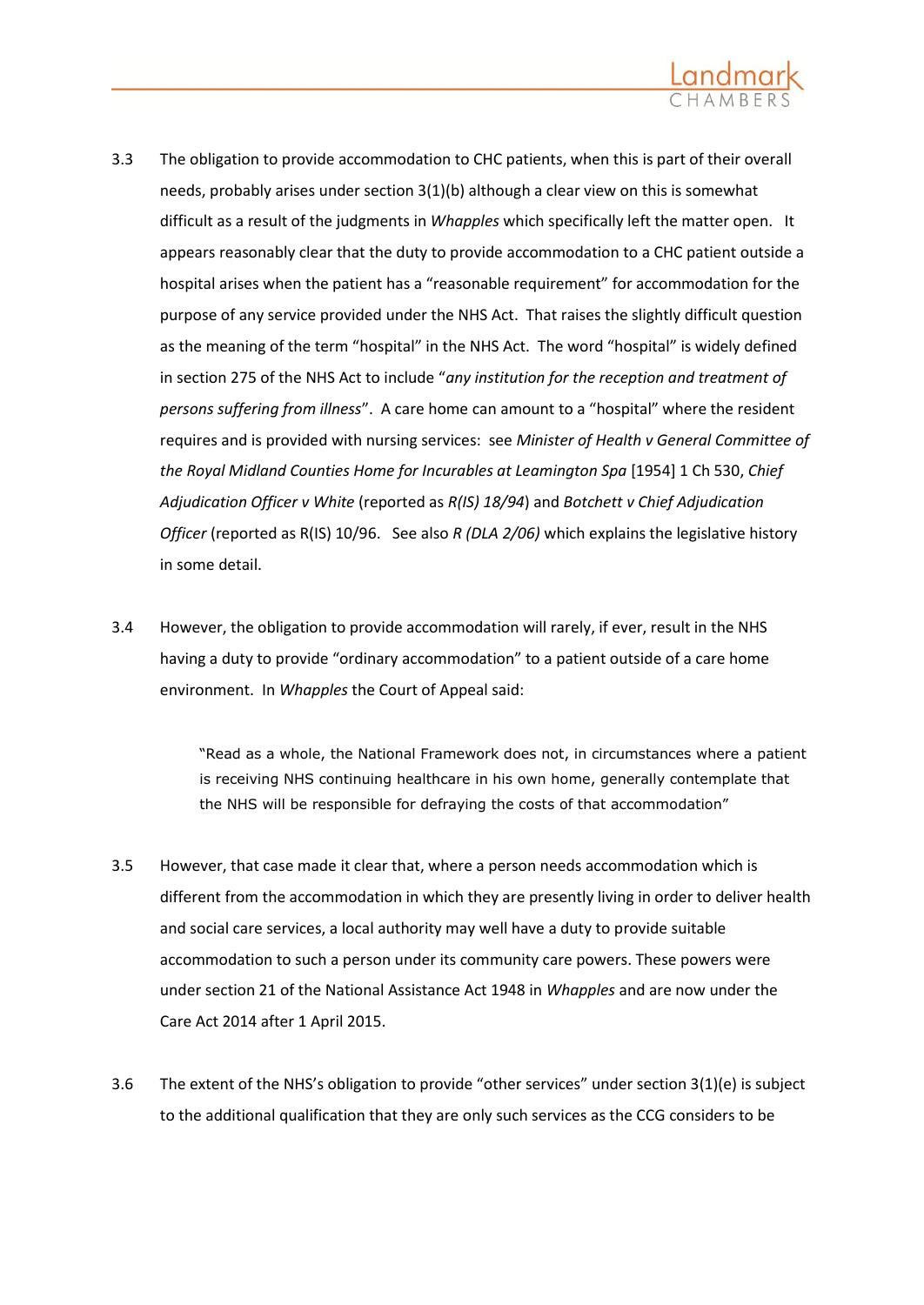

"*appropriate as part of the health service*". That clearly gives the CCG a wide discretion to determine the circumstances in which CHC services should and should not be provided to NHS patients. However, in exercising that discretion, the CCG must follow the guidelines set out in the National Framework unless it has a good reason to depart from the guidance.

# 4 **Who qualifies for CHC?**

- 4.1 From October  $1^{st}$  2007, a National Framework is required to be used by local NHS decision makers to determine eligibility. The National Framework has been updated from time to time and the present version dates from November 2012<sup>7</sup>. The rules on CHC eligibility are now contained in the 2012 Regulations. Part 6 of the 2012 Regulations<sup>8</sup> sets out the tests to be applied by each CCG to determine whether a patient is eligible for CHC.
- 4.2 The CCG or NHS England decision making process to determine whether a patient is eligible for CHC ought to be completed and a decision made and communicated to the patient within a maximum of 28 days. Paragraph 95 of the National Framework sets out the timescales as follows:

"The time that elapses between the Checklist (or, where no Checklist is used, other notification of potential eligibility) being received by the CCG and the funding decision being made should, in most cases, not exceed 28 days. In acute services, it may be appropriate for the process to take significantly less than 28 days if an individual is otherwise ready for discharge. The CCG can help manage this process by ensuring that potential NHS continuing healthcare eligibility is actively considered as a central part of the discharge planning process, and also by considering whether it would be appropriate to provide interim or other NHS-funded services, as set out in paragraph 65 above"

4.3 Regulation 20 transposes the definitions of "NHS continuing care" into statute for the first time. The definition is the same as in the National Framework, namely:

<sup>7</sup> See [https://www.gov.uk/government/uploads/system/uploads/attachment\\_data/file/213137/National-](https://www.gov.uk/government/uploads/system/uploads/attachment_data/file/213137/National-Framework-for-NHS-CHC-NHS-FNC-Nov-2012.pdf)[Framework-for-NHS-CHC-NHS-FNC-Nov-2012.pdf](https://www.gov.uk/government/uploads/system/uploads/attachment_data/file/213137/National-Framework-for-NHS-CHC-NHS-FNC-Nov-2012.pdf)

<sup>&</sup>lt;sup>8</sup> The National Health Service Commissioning Board and Clinical Commissioning Groups (Responsibilities and Standing Rules) Regulations 2012 SI 2996/2012 as amended by a series of subsequent amendment Regulations.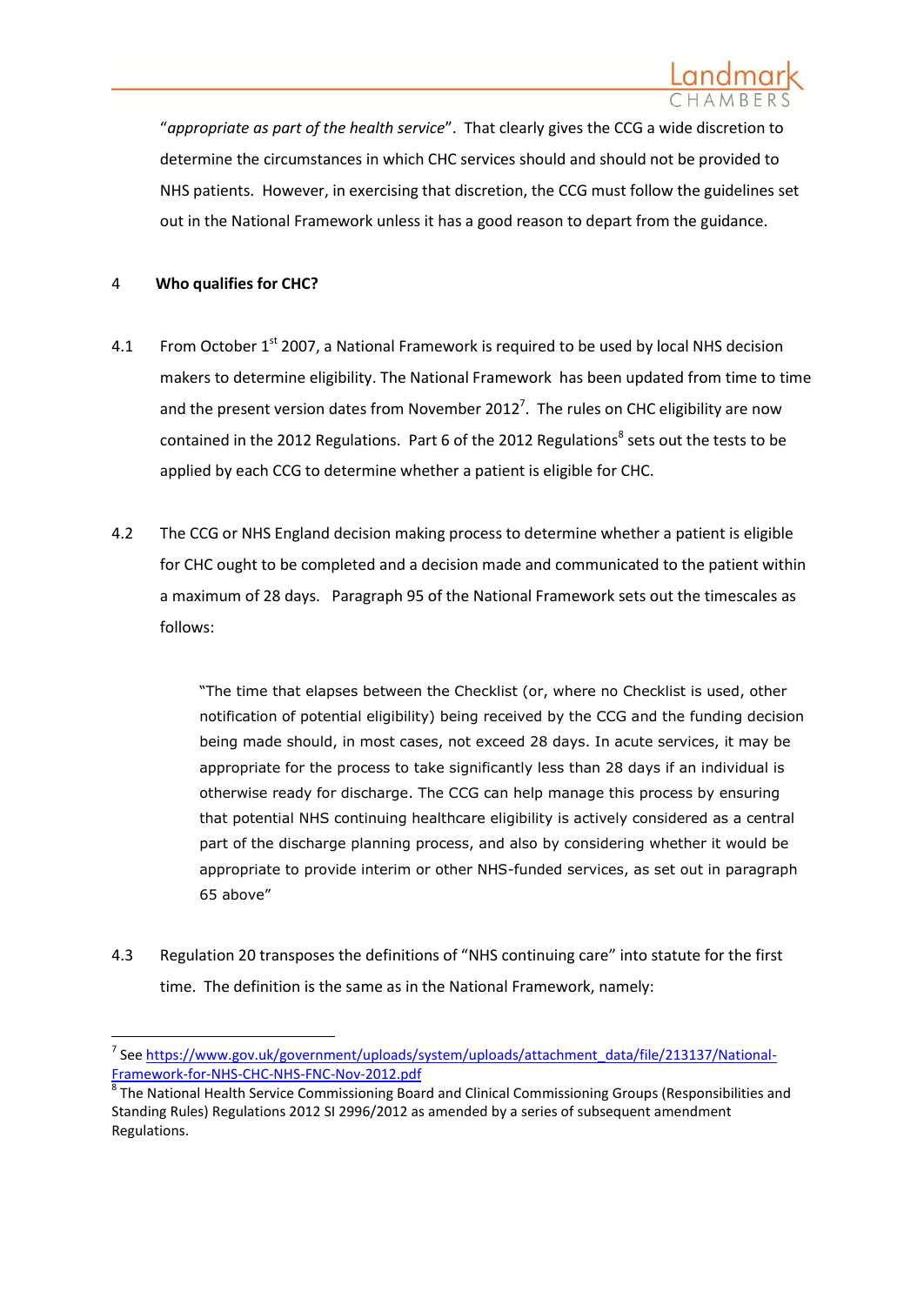

"NHS Continuing Healthcare" means a package of care arranged and funded solely by the health service in England for a person aged 18 or over to meet physical or mental health needs which have arisen as a result of disability, accident or illness"

The word "care" is not defined in the Regulations or in the NHS Act and so the meaning of the services that can be provided as part of a package of "care" must be taken from the Guidance.

### 4.4 Regulation 21(1) provides:

"A relevant body must take reasonable steps to ensure that an assessment of eligibility for NHS Continuing Healthcare is carried out in respect of a person for which that body has responsibility in all cases where it appears to that body that—

- (a) there may be a need for such care; or
- (b) an individual who is receiving NHS Continuing Healthcare may no longer be eligible for such care"
- 4.5 The 2012 Regulations thus impose a statutory duty on the CCG to carry out an assessment if the CCG is aware of the existence of the individual and has information that "may" suggest a need for CHC or a variation in the care services, the CCG is under a specific legal duty to carry out a CHC assessment. The information can come from any source including a local authority, provided there is enough information to lead the CCG to believe that the patient may qualify for CHC. The duty to carry out a CHC assessment can thus arise whether there is a request by the patient or not. The wording of the duty is substantially the same as the duty on a local authority to carry out an assessment of an individual's entitlement to community care services under section 9 of the Care Act 2014 (formerly 47 of the NHS and Community Care Act 1990). The case law suggests that there is a low threshold before the duty to carry out an assessment arises (see *R (Pinfold) v Bristol Council*). All that is needed to trigger a duty to carry out an assessment is for the CCG to have sufficient information that a patient "may" be eligible for CHC.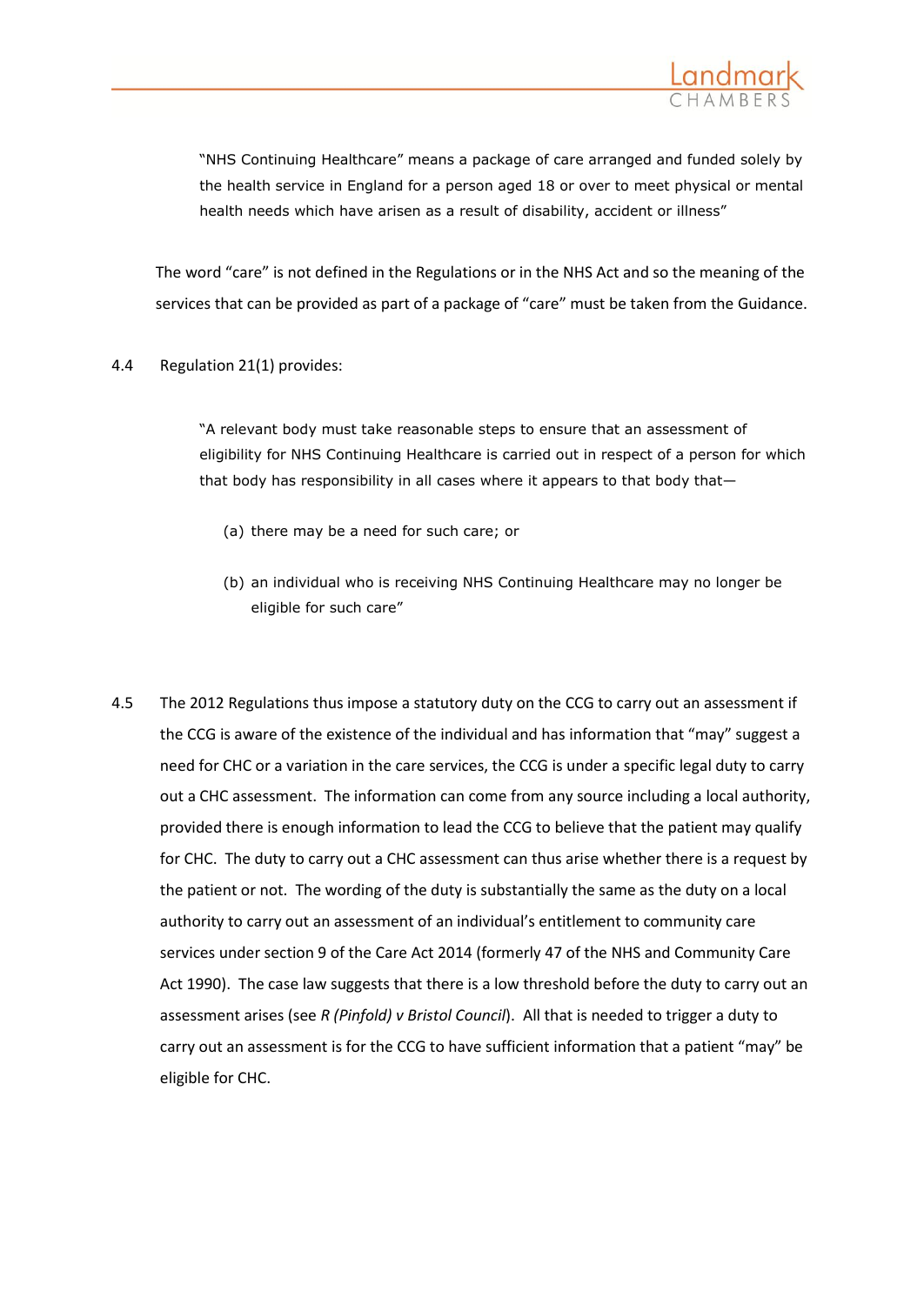

- 4.6 The duty in the 2012 Regulations to carry out a CHC assessment can arise where a patient is being discharged from hospital if, at the point of discharge, the CCG believes that the patient may qualify for CHC. There is also a duty on the CCG and a Hospital Trust to consider whether a patient qualifies for CHC when discharging a patient from hospital if there is a delayed discharge and the Trust or CCG want to use the mechanism of the Community Care (Delayed Discharges) Act 2003 to charge social services for the costs of the delayed discharge. Before any notices can be served under that Act the Delayed Discharges (Continuing Care) Directions 2013<sup>9</sup> ("the Delayed Discharges Directions") require the Trust or CCG to take reasonable steps to ensure that an assessment for CHC is carried out in all cases where it appears that the patient may have a need for such care.
- 4.7 There is also a duty to carry out an assessment if a patient "may no longer be eligible for such care". Hence if a CCG has information that suggests that a CHC eligible patient is no longer eligible for CHC, the CCG has a duty to carry out an assessment to determine the true position.

# **The CHC Checklist as an initial screening tool.**

4.8 If the CCG has a legal duty to conduct a CHC assessment, the first step is often to use the [CHC](https://www.gov.uk/government/uploads/system/uploads/attachment_data/file/213138/NHS-CHC-Checklist-FINAL.pdf)  [Checklist](https://www.gov.uk/government/uploads/system/uploads/attachment_data/file/213138/NHS-CHC-Checklist-FINAL.pdf) as an initial screening tool to screen out patients who are clearly not eligible for CHC (although there is no absolute legal duty to do so). Regulation 21(4) provides:

> "If a relevant body wishes to use an initial screening process to decide whether to undertake an assessment of a person's eligibility for NHS Continuing Healthcare it must—

- (a) complete and use the NHS Continuing Healthcare Checklist issued by the Secretary of State and dated 28th November 2012(11) to inform that decision;
- (b) inform that person (or someone lawfully acting on that person's behalf) in writing of the decision as to whether to carry out an assessment of that person's eligibility for NHS Continuing Healthcare; and
- <sup>9</sup><br><sup>9</sup> See

[https://www.gov.uk/government/uploads/system/uploads/attachment\\_data/file/254680/Delayed\\_discharges](https://www.gov.uk/government/uploads/system/uploads/attachment_data/file/254680/Delayed_discharges_directions.pdf) [\\_directions.pdf](https://www.gov.uk/government/uploads/system/uploads/attachment_data/file/254680/Delayed_discharges_directions.pdf)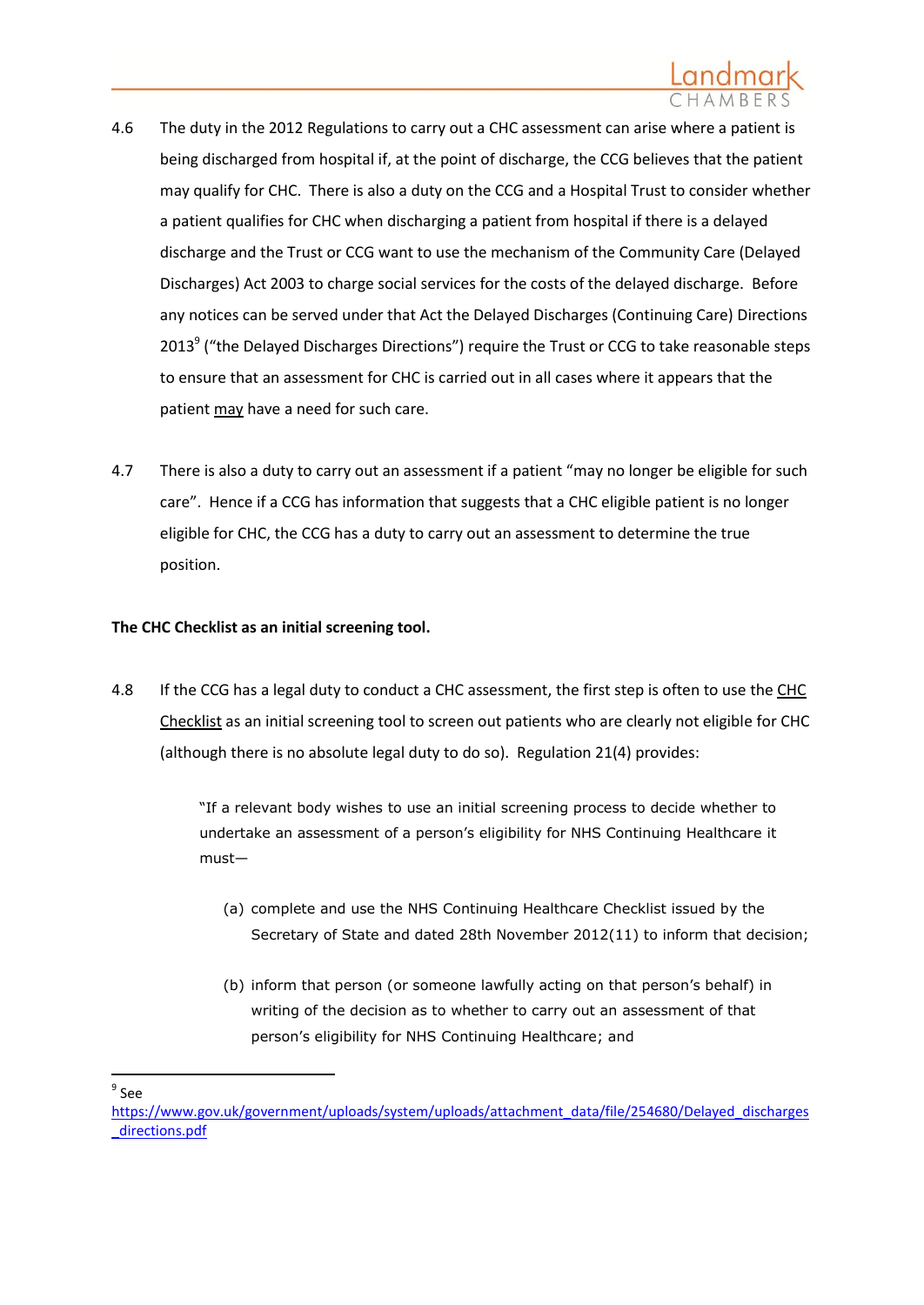

- (c) make a record of that decision"
- 4.9 The National Framework suggests that the Checklist procedure should be used as a first step in most cases. The procedure can be conducted by a nurse, doctor, social worker or other qualified healthcare professional. The National Framework states that:

".. the tool could form part of the discharge pathway from hospital, a GP or a nurse could use it in an individual's home, and Social Services workers could use it when carrying out a Community Care assessment. This list is not exhaustive, and in some cases it may be appropriate for more than one person to be involved"

The purpose of the checklist is to help practitioners identify people who need a full assessment for NHS continuing healthcare and those who do not have sufficient needs to justify a full assessment. The form that should be completed goes through the care domains set out in the full assessment process and is attached to the [Checklist](https://www.gov.uk/government/uploads/system/uploads/attachment_data/file/213138/NHS-CHC-Checklist-FINAL.pdf) document. Completion of the Checklist fulfils the duty in Regulation 21(4) to make a record of the decision. If a decision is made that a person Is not CHC eligible after following the Checklist procedure, that is a sound basis for a CCG concluding that the person is not eligible for CHC.

- 4.10 The CHC Checklist requires the multi-disciplinary team to assess whether the individual meets or exceeds the described need across 11 Care Domains (Column A) or is Borderline (Column B). A full consideration of eligibility is required if there are:
	- two or more ticks in column A.
	- five or more ticks in column B; or one tick in A and four in B.
	- one tick in column A in one of the boxes marked with an asterisk (i.e., the domains which carry a priority level in the Decision Support Tool), with any number of ticks in the other two columns.
- 4.11 There may be special circumstances where a full consideration for NHS Continuing Healthcare is necessary even though the individual does not appear to meet the indicated threshold. If the patient does not pass the above tests then the CCG can be confident that the patient does not qualify for fully funded CHC. However, getting through the initial screening tool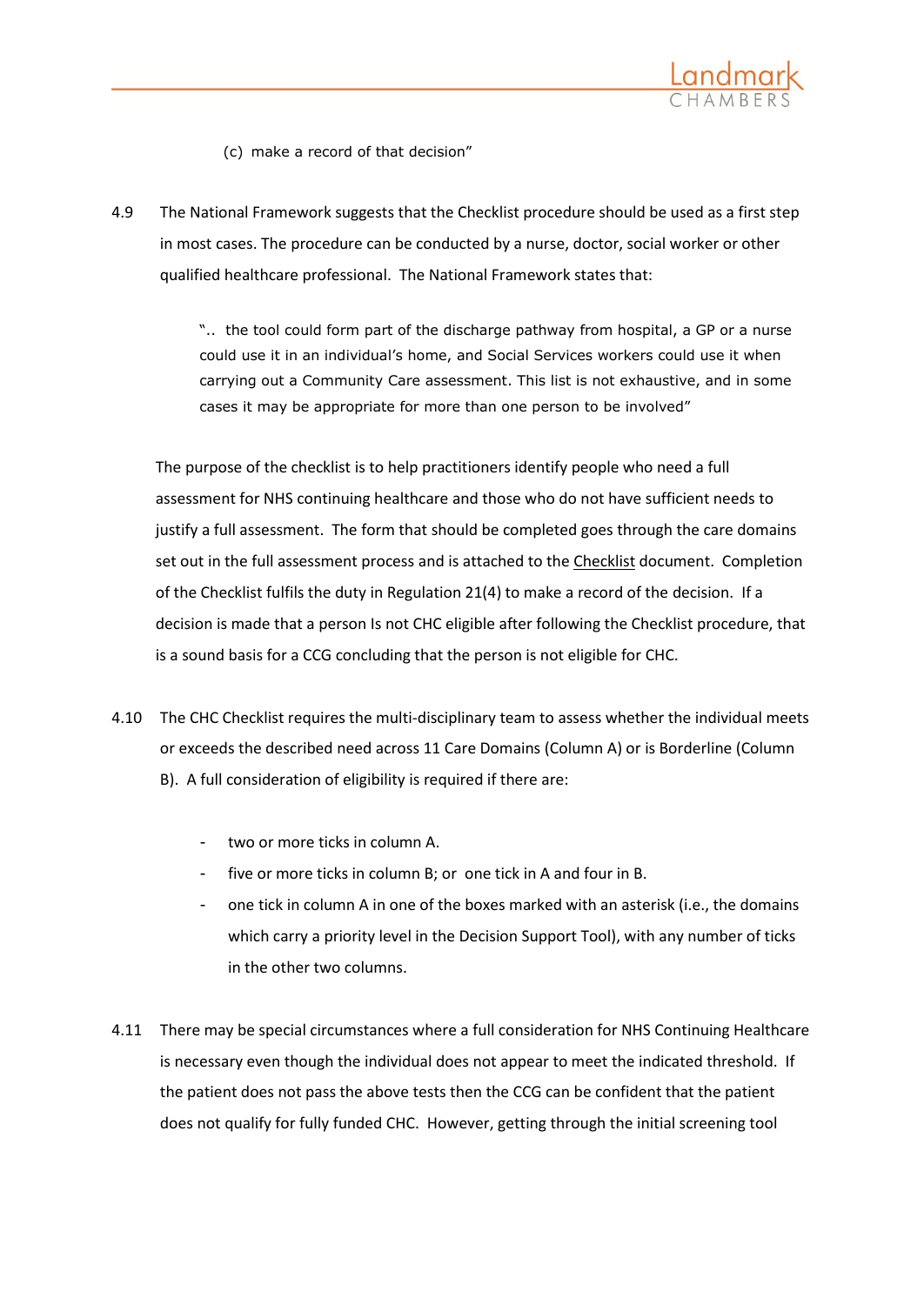

does not mean that a patient will qualify for fully funded CHC. There are many patients who will get through the initial screening but will not be entitled to fully funded CHC.

4.12 The form to be completed as part of the initial screening tool contains a section where the healthcare worker who completes the forms records their reasons for or against a full assessment. Completing the form with reasons is a legal requirement under the Regulations.

### **The full assessment process**

4.13 Regulation 21(5) of the 2012 Regulations is concerned with the full CHC assessment process. It provides:

> "When carrying out an assessment of eligibility for NHS Continuing Healthcare, a relevant body must ensure that—

- (a) a multi-disciplinary team—
	- (i) undertakes an assessment of needs, or has undertaken an assessment of needs, that is an accurate reflection of that person's needs at the date of the assessment of eligibility for NHS Continuing Healthcare, and
	- (ii) uses that assessment of needs to complete the Decision Support Tool for NHS Continuing Healthcare issued by the Secretary of State and dated 28th November 2012; and
- (b) the relevant body makes a decision as to whether that person has a primary health need in accordance with paragraph (7), using the completed Decision Support Tool to inform that decision"
- 4.14 Where a full CHC assessment is needed, the 2012 Regulations require an assessment by a multi-disciplinary team. There are a number of points to note:
	- A multi-disciplinary team is defined in the Regulation 21(13) to mean a team consisting of either :
		- "(a) two professionals who are from different healthcare professions, or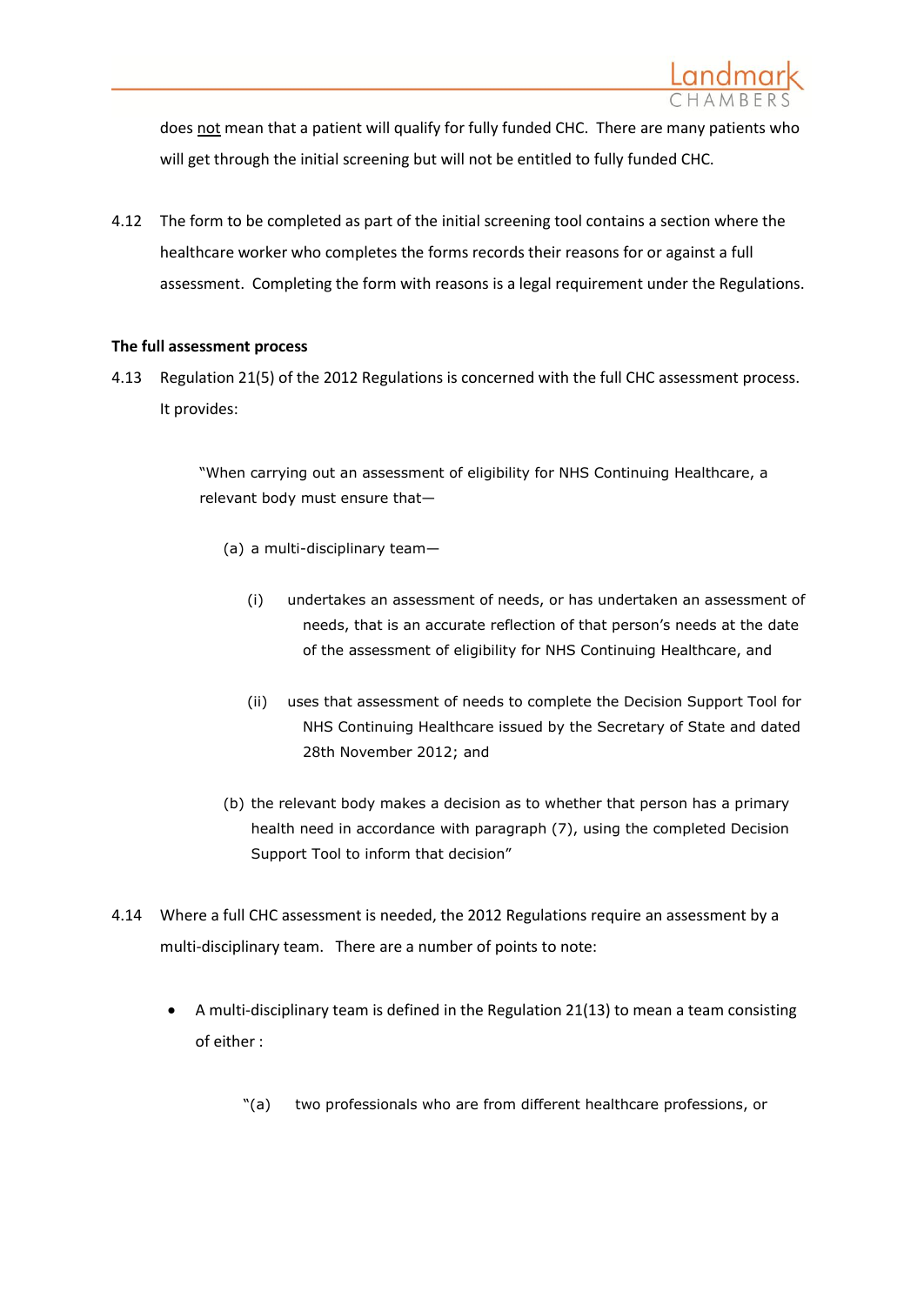(b) one professional who is from a healthcare profession and one person who is responsible for assessing persons for community care services under section 47 of the National Health Service and Community Care Act 1990"

- It is probably best practice to include a professional with a social care background where it is clinically appropriate to do so, but it is lawful to have a multi-disciplinary team with two different healthcare professionals.
- The role of the multi-disciplinary team is to carry out the assessment. However the team is not the final decision making body as to whether a patient qualifies for CHC. The team's role is to complete the assessment process and to provide the information to the CCG, and thus support the CCG decision maker to decide whether the patient is eligible for CHC
- Membership of the team should be recorded with a full record is made of the conclusions of the team and the reasons for any recommendations that are put forward by the team.
- 4.15 The multi-disciplinary team are required to use the [Decision Support Tool.](https://www.gov.uk/government/uploads/system/uploads/attachment_data/file/213139/Decision-Support-Tool-for-NHS-Continuing-Healthcare.pdf) In practice this means that the multi-disciplinary team needs to ensure that the paperwork is completed for each of the Care Domains. That involves an assessment of the level of need for each of the domains before a decision can be reached on CHC eligibility. The level of need for any Care Domain can be assessed at:
	- Low
	- Moderate
	- High
	- Severe
	- Priority (for 4 of the care domains only)
- 4.16 The Decision Support Tool suggests that a patient is likely to be eligible for CHC if he or she has: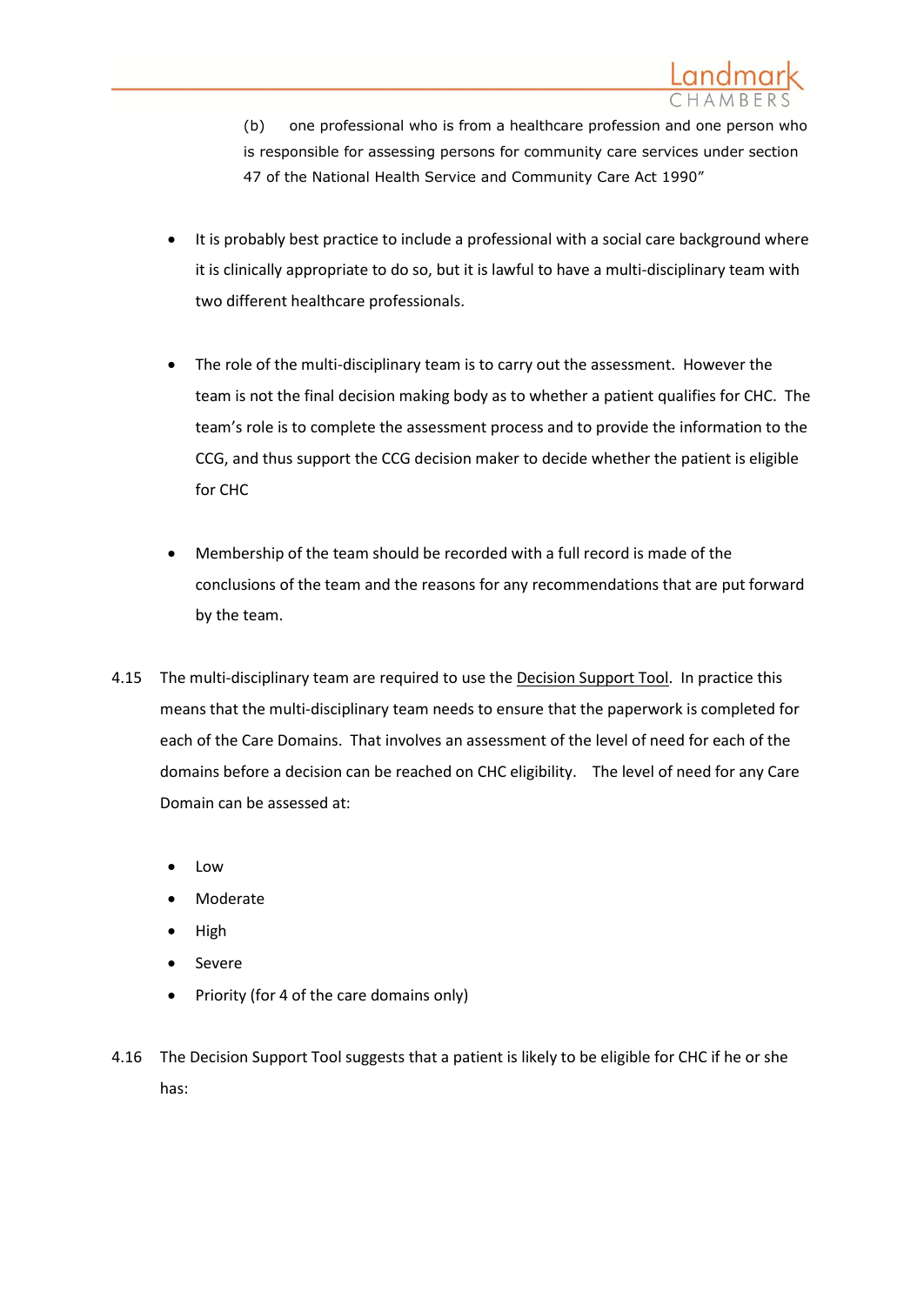

- A level of **priority** needs in any one of the four domains that carry this level.
- A total of two or more incidences of identified **severe** needs across all care domains.
- 4.17 However, the test for the decision maker under the 2012 Regulations is solely whether the patient has a "Primary Healthcare Need". The multi-disciplinary team is usually expected to recommend that the patient has a "Primary Health Need" if the patient has a priority need in one domain or two or more instances of severe needs. However the Decision Support Tool only provides indicators to assist in the "Primary Healthcare Need" decision, but does not mandate an outcome.
- 4.18 The decision maker is fully entitled to conclude that, given the individual clinical circumstances, the patient does not have a Primary Health Need despite having a priority level of needs in one of the four domains that carry this level or two or more identified severe needs. The ultimate decision is a matter for the clinical judgment of the decision maker (usually a CHC panel acting as a decision maker on behalf of the CCG). The panel should be informed by the outcome of the DST as reported by the multi-disciplinary team, but must reach its own decision on the tests set out in the 2012 Regulations. The Guidance states that the assessment should not be carried out in a mechanistic way and, depending on the clinical facts, the team is entitled to recommend that the patient has a Primary Health Need if there is:
	- one domain recorded as severe, together with needs in a number of other domains, or
	- a number of domains with high and/or moderate needs,
- 4.19 In these cases, the team needs to look at overall level and severity of medical needs, the interactions between needs in different care domains, and the evidence from risk assessments. All these should be taken into account in deciding whether to make a recommendation of eligibility for NHS Continuing Healthcare. The Guidance however notes that it is not possible to equate a number of incidences of one level with a number of incidences of another level. The team should not, for example conclude that 'two moderates equals one high'.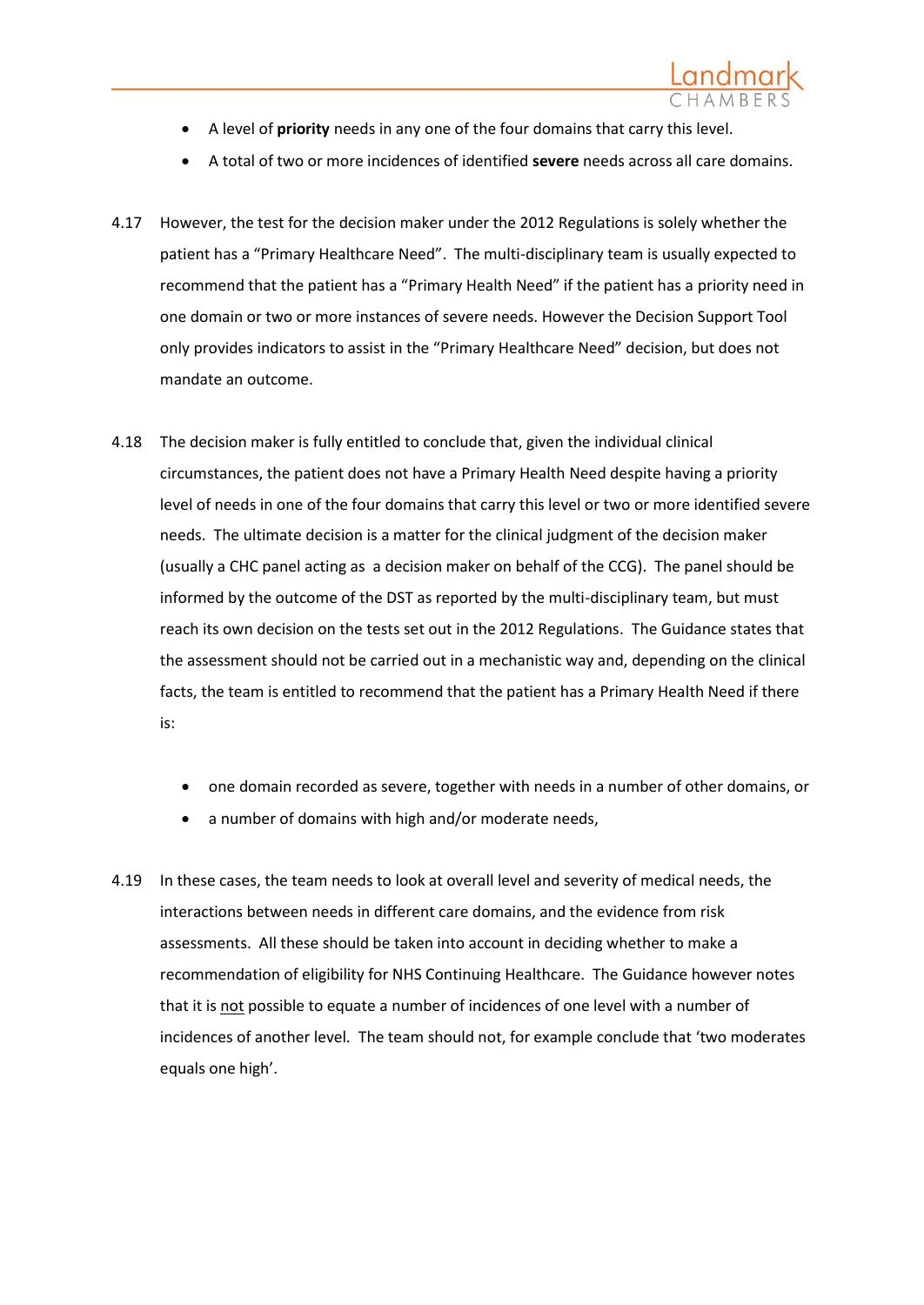

4.20 Ultimately, the recommendation must be one of professional judgment by the multidisciplinary team. It is therefore inevitable that there will be some variations between the assessments conducted by different professionals. A single set of national criteria and a single Decision Support Tool assist in improving consistency between decisions within a CCG and between different CCGs but some degree of inconsistency is inevitable given the professional judgments that need to made within the multi-disciplinary team. Provided the assessments are carried out conscientiously, it is more important to carry out accurate assessments on the clinical information available than to be over concerned about consistency between this case and another which, however similar, cannot ever be identical.

#### **Consultation with Social Services**

- 4.21 Regulation 22(1) provides that CCGs must, as far as reasonably practicable, consult with Social Services before making a final decision about whether a patient qualifies for CHC. There is a duty on Social Services Departments to provide advice and assistance to CCGs when they are consulted. If the local authority has any paperwork concerning the patient including any assessment that a local authority has conducted to determine if the patient is in need of community care services, there is a duty on the local authority to disclose this to assist the CCG. The consultation stage should happen after the completion of the assessment using the Decision Support Tool but before the eligibility decision is made.
- 4.22 The CCG should provide as much information to the local authority about the case as the local authority reasonably requires. Provided assurances are given by both sides about maintaining professional confidentiality (which should not be a problem with professional social workers), the Data Protection Act 1998 should not prevent the flow of relevant clinical information between the local authority. The CCG can rely on the statutory duty to consult under Regulation 22 of the 2012 Regulations to justify the disclosure of sensitive personal data about the patient to the local authority. It thus appears that, unless there are very special circumstances, the local authority are entitled to see all the case papers concerning the patient to assist them to respond to the application for CHC.
- 4.23 However the local authority do not have an automatic right to see the information for other purposes, such as following up any concerns they may have about other service users. CCG staff should seek advice if they are concerned that there is a request from the local authority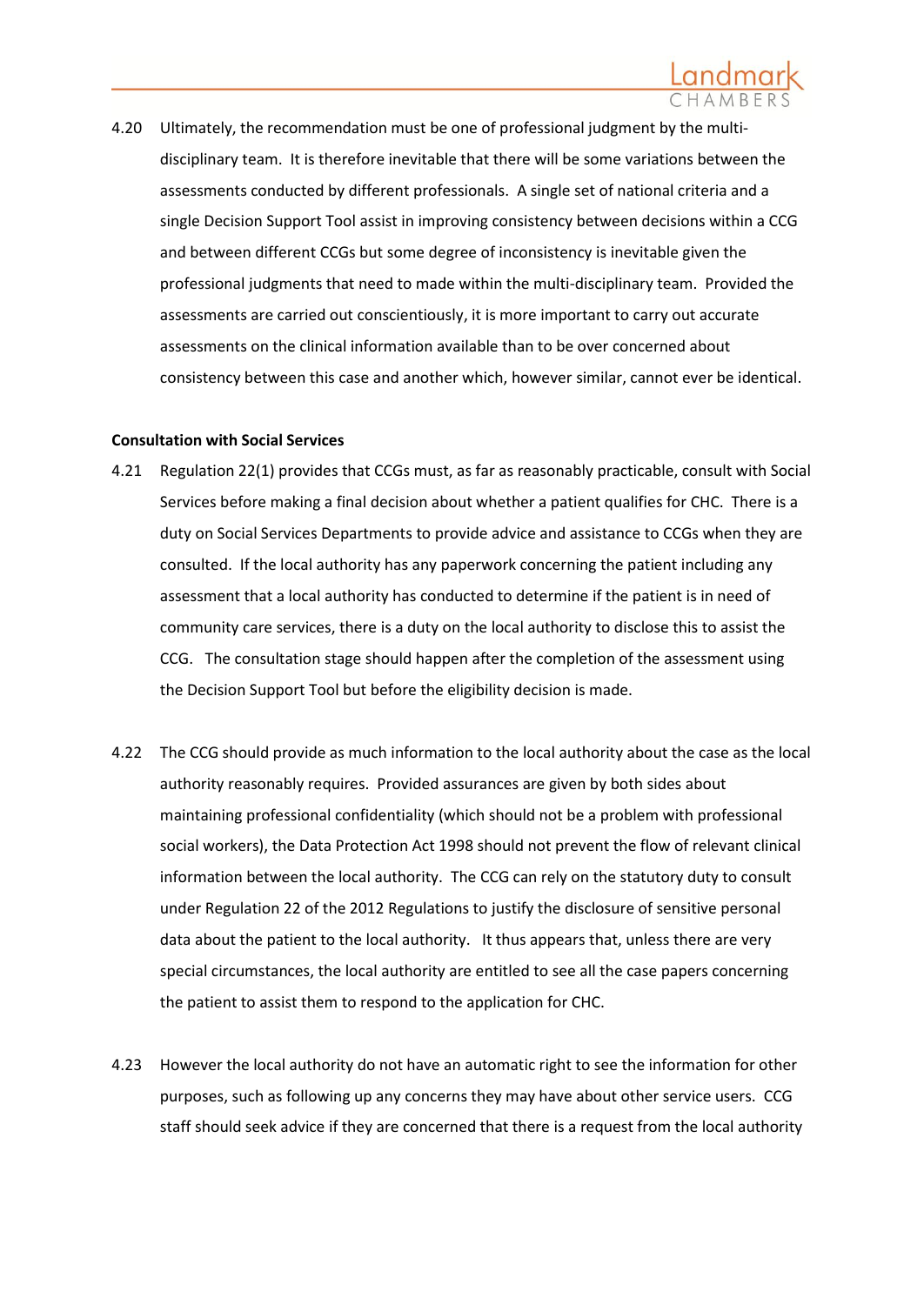

or anyone else (including the police) to use the information collected in the CHC process for any purpose other than assessing if a patient is entitled to CHC.

- 4.24 The role of local authority at this stage is to have the chance to comment on the assessment and its recommendations, and to feed their views into the decision making process. But the local authority does not hold a veto. The CCG is the sole decision maker on CHC eligibility as the Court of Appeal confirmed in *St Helens Borough Council v Manchester Primary Care Trust & Anor*<sup>10</sup> [2008] EWCA Civ 931 (06 August 2008).
- 4.25 The CCG must take any views expressed by local authority colleagues into account when taking the CHC eligibility decision. However, the tensions between the CCG and the local authority can mean that the CCG ends up disagreeing with the local authority's views on the right outcome of an individual case. The local authority may consider that a patient is eligible for CHC and thus seek to press the CCG to fund a patient's on-going care (supported by the patient and/or the family). However, it is not unknown for the CCG to disagree with views strongly expressed by local authority colleagues. Any such disagreement should not prevent the CCG making a decision because the duty on the CCG under the Regulations is to consult the local authority, which does not require consensus decision making. The local authority holds no veto and the decision making process should not be set up so as to give the local authority a veto. However Regulation 22(2) provides:

"Where there is a dispute between a relevant body and the relevant social services authority about—

(a) a decision as to eligibility for NHS Continuing Healthcare; or

(b) where a person is not eligible for NHS Continuing Healthcare, the contribution of a relevant body or social services authority to a joint package of care for that person,

the relevant body must, having regard to the National Framework, agree a dispute resolution procedure with the relevant social services authority, and resolve the disagreement in accordance with that procedure"

-

<sup>&</sup>lt;sup>1010</sup> <http://www.bailii.org/ew/cases/EWCA/Civ/2008/931.html> [ should just be fn 8 not 88]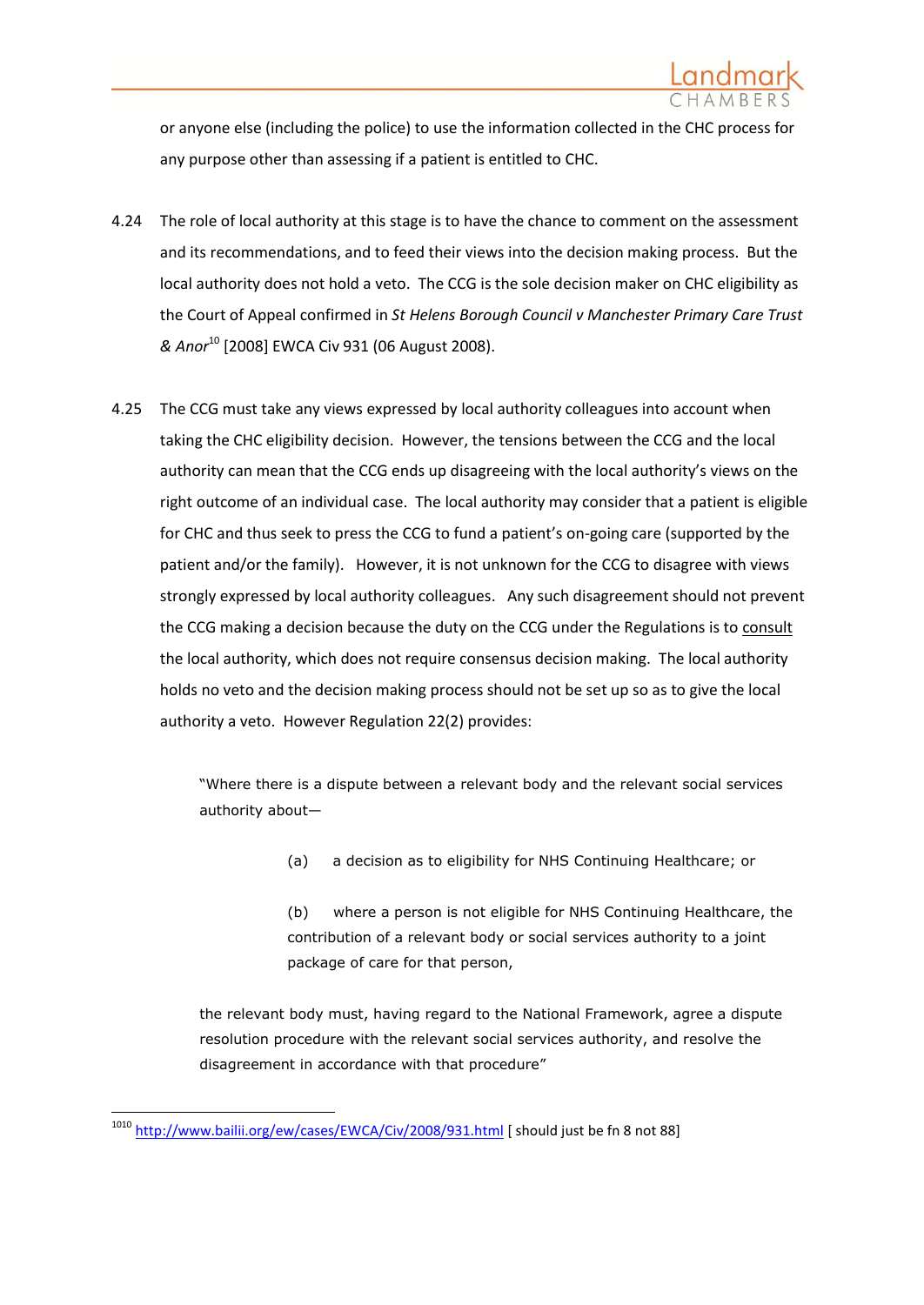

4.26 Paragraph 156 of the National Framework provides:

"CCGs and LAs in each local area should agree a local disputes resolution process to resolve cases where there is a dispute between them about eligibility for NHS continuing healthcare, about the apportionment of funding in joint funded care/support packages, or about the operation of refunds guidance (see Annex F). Disputes should not delay the provision of the care package, and the protocol should make clear how funding will be provided pending resolution of the dispute. Where disputes relate to LAs and CCGs in different geographical areas, the disputes resolution process of the responsible CCG should normally be used in order to ensure resolution in a robust and timely manner. This should include agreement on how funding will be provided during the dispute, and arrangements for reimbursement to the agencies involved once the dispute is resolved"

- 4.27 That approach begs the question as to what happens if the CCG and the local authority have not been able to agree local dispute resolution protocols as has happened in a number of areas. In those circumstances, there is probably a duty on the CCG to offer a form of mediation. However, as the Court of Appeal made clear in *St Helens Borough Council v Manchester Primary Care Trust & Anor<sup>11</sup>* [2008] EWCA Civ 931, the NHS body is the ultimate decision maker and its decision will only be set aside if the court considers that it is a *Wednesbury* unreasonable decision.
- 4.28 If the local authority fail to respond to a request to provide input into the CHC process relating to a particular patient, the CCG are entitled to press ahead to the decision making phase without the local authority input.

### **Who within the CCG makes the eligibility decision?**

-

4.29 The eligibility decision can be made by a person or committee authorised under the CCG's Standing Orders to take the decision on behalf of the CCG. This will usually be a nominated officer or a panel which is constituted to review the assessments and reach a decision. There is considerable flexibility in the Department of Health Model Standing Orders for CCGs to permit CCGs to delegate decision making by a CCG to a committee which includes individuals

<sup>&</sup>lt;sup>1111</sup> <http://www.bailii.org/ew/cases/EWCA/Civ/2008/931.html> [ should just be fn 9 not 99]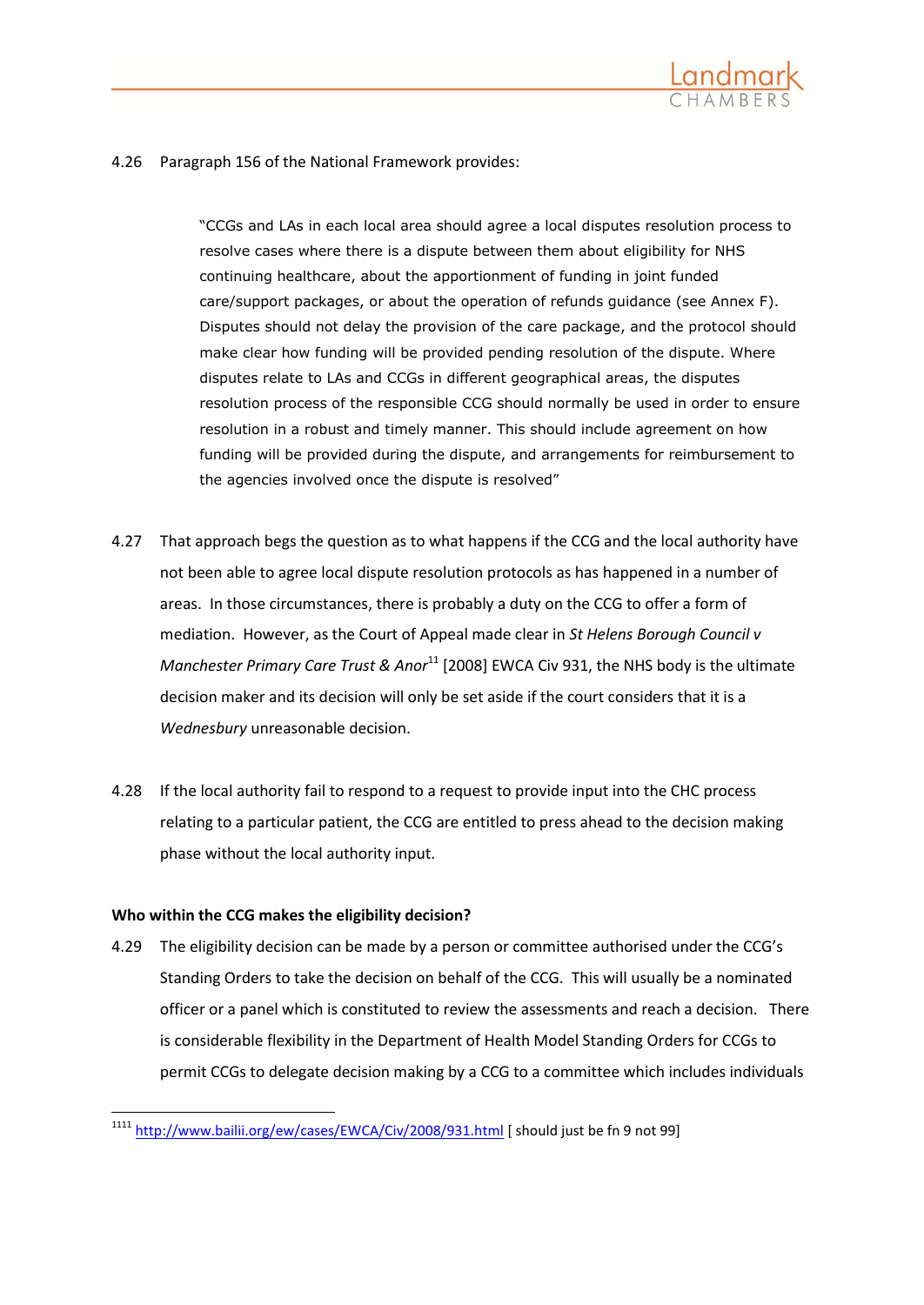

who are not employed by the CCG. Thus, the CCG panel could include colleagues from Social Services or patient user groups, provided that the body is constituted as a committee of the CCG.

4.30 The membership, terms of reference and decision making powers of the Panel should be approved by the CCG Governing Body. Many CCGs have colleagues from Social Services on the panel which makes the final decisions on eligibility, but it is not appropriate to set up the decision making process of the committee in such a way that those from outside the CCG have a right of veto or constitute a majority for an vote on the issue of eligibility. The CCG should not leave itself in a position where CCG staff are unable to take a decision that a patient is or is not eligible for CHC.

# **The tests to be applied in determining eligibility for CHC**

# **The first ground: Primary Health Need**

4.31 Regulation 21(5)(b) provides that the purpose of the Decision Support Tool is to "inform" the decision of the CCG as to whether the patient has a "primary health need". Regulation 21(6) then provides:

> "If a relevant body decides that a person has a primary health need in accordance with paragraph (5)(b), it must also decide that that person is eligible for NHS Continuing Healthcare"

4.32 The CCG's judgment as to whether a person has a primary health need will be reached in part by looking at the medical support the patient requires on a day to day basis to meet their needs using the assessment produced by the Decision Support Tool. Paragraph 35 of the National Framework states that a primary healthcare need is assessed according to the following aspects of a patient's needs: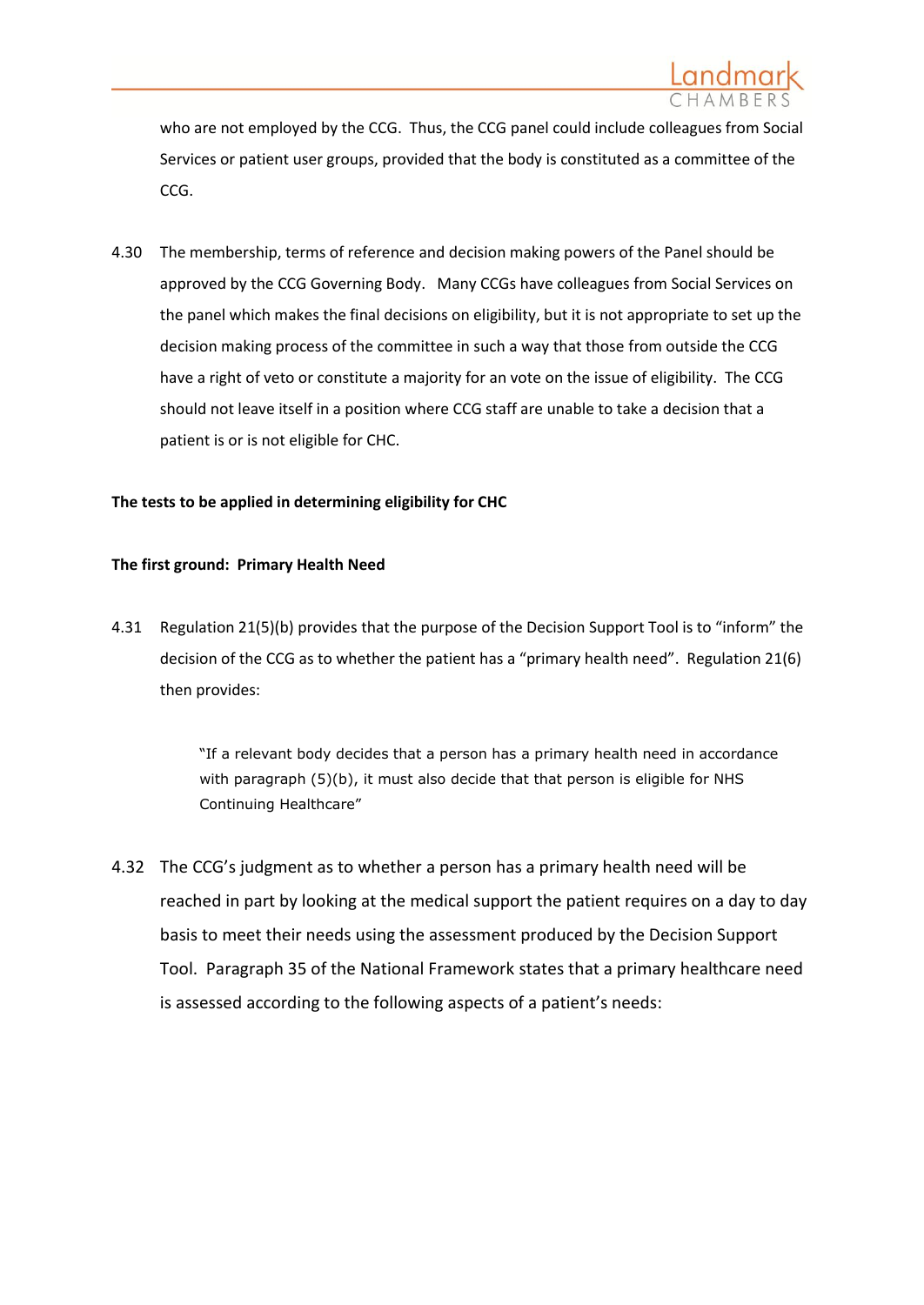- **Nature**: the type of needs, and the overall effect of those needs on the individual, including the type ("quality") of interventions required to manage them;
- **Intensity**: both the extent ("quantity") and severity (degree) of the needs, including the need for sustained care ("continuity");
- **Complexity**: how the needs arise and interact to increase the skill needed to monitor and manage the care;
- **Unpredictability**: the degree to which needs fluctuate, creating difficulty in managing needs; and the level of risk to the person's health if adequate and timely care is not provided.

# 4.33 Paragraph 36 of the National Framework goes on to state that:

"Each of these characteristics may, in combination or alone, demonstrate a primary health need, because of the quality and/or quantity of care required to meet the individual's needs"

4.34 For the vast majority of cases, this is substantially the procedure that has been followed under the previous criteria for determining CHC eligibility. Panels should bear in mind that all sick and vulnerable adults require a level of social support and, if they cannot be cared for in their own homes or with relatives, have a need for suitable accommodation. Patients with complex medical conditions will inevitably need a measure of daily healthcare support as well. The panel must focus on what the patient needs at this time. For many patients there is a possibility that their condition will change in the near future. The patient may improve or his or her medical condition may deteriorate. If this happens then eligibility for CHC can be reconsidered when the changed facts are known. However, the panel needs to make a decision on the patient's clinical condition as it is at that date. A patient should not qualify for CHC because they have a medical condition which, if not managed properly, may be life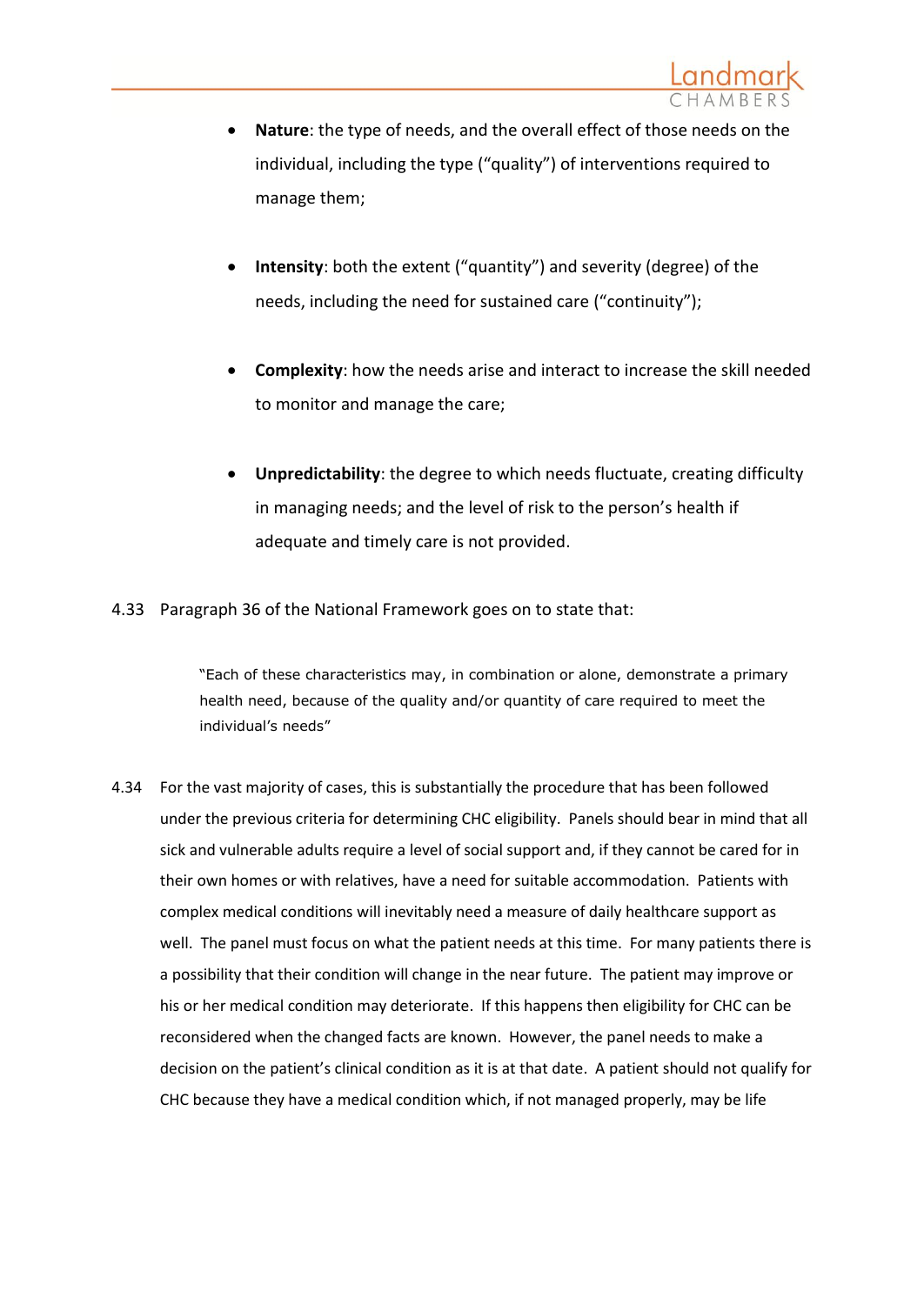

threatening or require intensive medical intervention. The panel should focus on the nature, intensity, complexity and unpredictability of the patient's condition at that point to determine eligibility for CHC.

4.35 There are particularly difficult issues where a patient is deteriorating. Paragraph 38 of the National Framework provides as follows:

> It is also important that deterioration is taken into account when considering eligibility, including circumstances where deterioration might reasonably be regarded as likely in the near future. This can be reflected in several ways:

- Where it is considered that deterioration can reasonably be anticipated to occur before the next planned review, this should be documented and taken into account. This could result in immediate eligibility for NHS continuing healthcare (i.e. before the deterioration has actually occurred). The anticipated deterioration could be indicative of complex or unpredictable needs.
- Where eligibility is not established at the present time, the likely deterioration could be reflected in a recommendation for an early review, in order to establish whether the individual then satisfies the eligibility criteria.
- If an individual has a rapidly deteriorating condition that may be entering a terminal phase, they may need NHS continuing healthcare funding to enable their needs to be met urgently (e.g. to allow them to go home to die or appropriate end of life support to be put in place). This would be a primary health need because of the rate of deterioration. In all cases where an individual has such needs, consideration should be given to use of the Fast Track Pathway Tool, as set out in paragraphs 97 – 107.
- Even when an individual does not satisfy the criteria for use of the Fast Track Pathway Tool, one or more of the characteristics listed in paragraph 35 may well apply to those people approaching the end of their lives, and eligibility should always be considered"
- 4.36 A balance of medical and non-medical needs need is probably not sufficient to lead to a conclusion that the patient has a primary health need. The issue for the CCG is whether the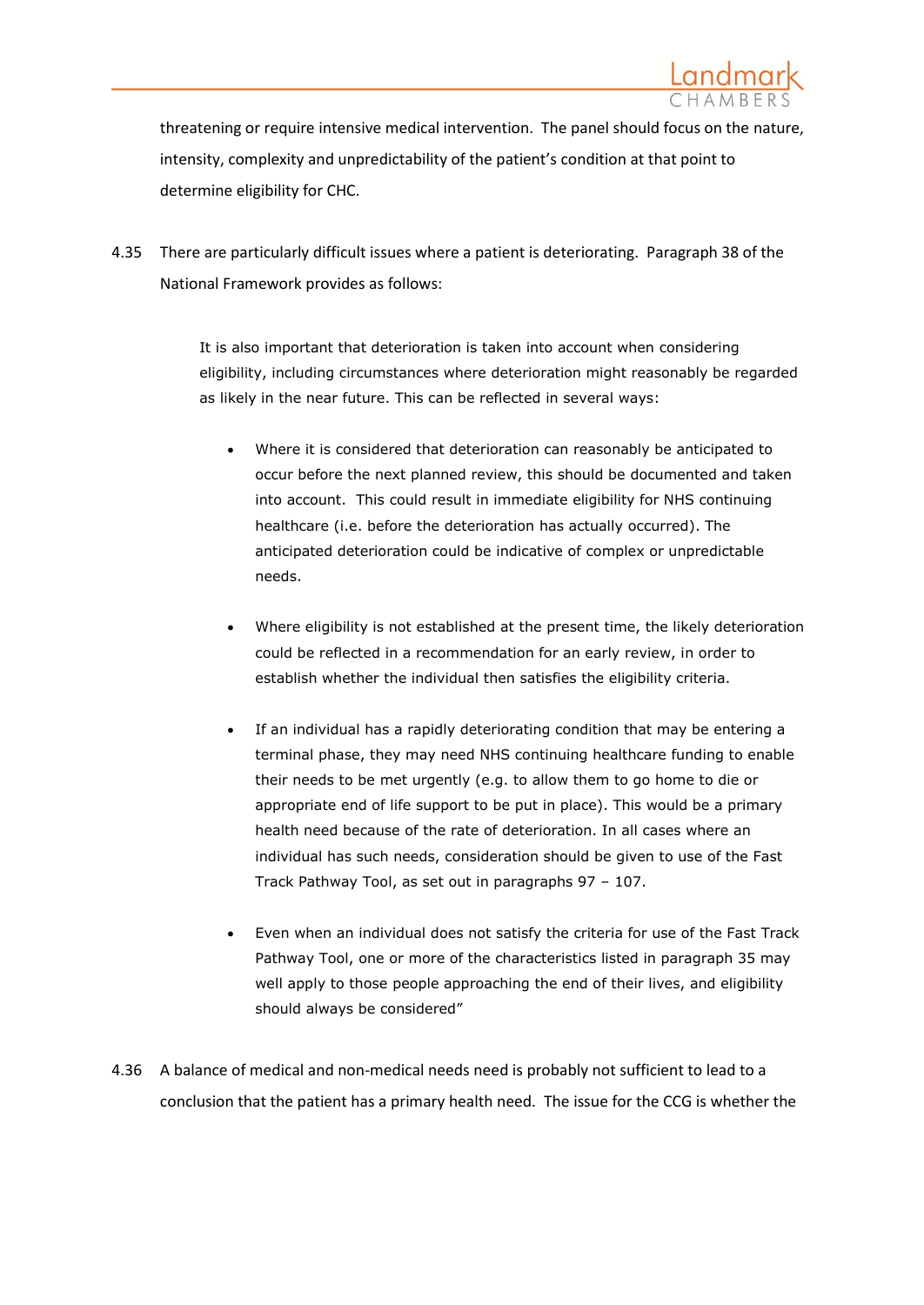above factors suggest that the patient's main or predominant need is for healthcare support, with a subsidiary need for accommodation and social care, or whether the patient has a main or predominant need for accommodation and social care, albeit that the patient also has a variety of healthcare needs. There will be cases where a patient with a complex medical condition is properly managed by staff who know the patient very well. This may lead to a situation where a previously unpredictable medical condition is now much less uncertain. It may mean that the intensity and severity of the patient's needs is less than it was a few months previously. Panels need to give proper recognition to carers who are able to bring about such benefits and should not underestimate the complexity of the patient's condition because it is managed predominantly by non-specialist staff. However it should give due weight to such improvements and may well conclude that, as a result, the patient no longer qualifies for CHC. The issue should always come back to the single issue as to whether the patient has a primary health need.

4.37 The setting in which the patient is provided with care is not usually relevant to a decision about CHC entitlement. CHC can be provided to patients in their own home or in a care home.

### **The second ground: Needs beyond what a Local Authority can be expected to provide**

4.38 Regulation 21(7) of the 2012 Regulations picks up the tests outlined in *Coughlan* and requires the CCG to apply them. It provides:

> "In deciding whether a person has a primary health need in accordance with paragraph (5)(b), a relevant body must consider whether the nursing or other health services required by that person are—

> > (a) where that person is, or is to be, accommodated in relevant premises, more than incidental or ancillary to the provision of accommodation which a social services authority is, or would be but for a person's means, under a duty to provide; or

> > (b) of a nature beyond which a social services authority whose primary responsibility is to provide social services could be expected to provide,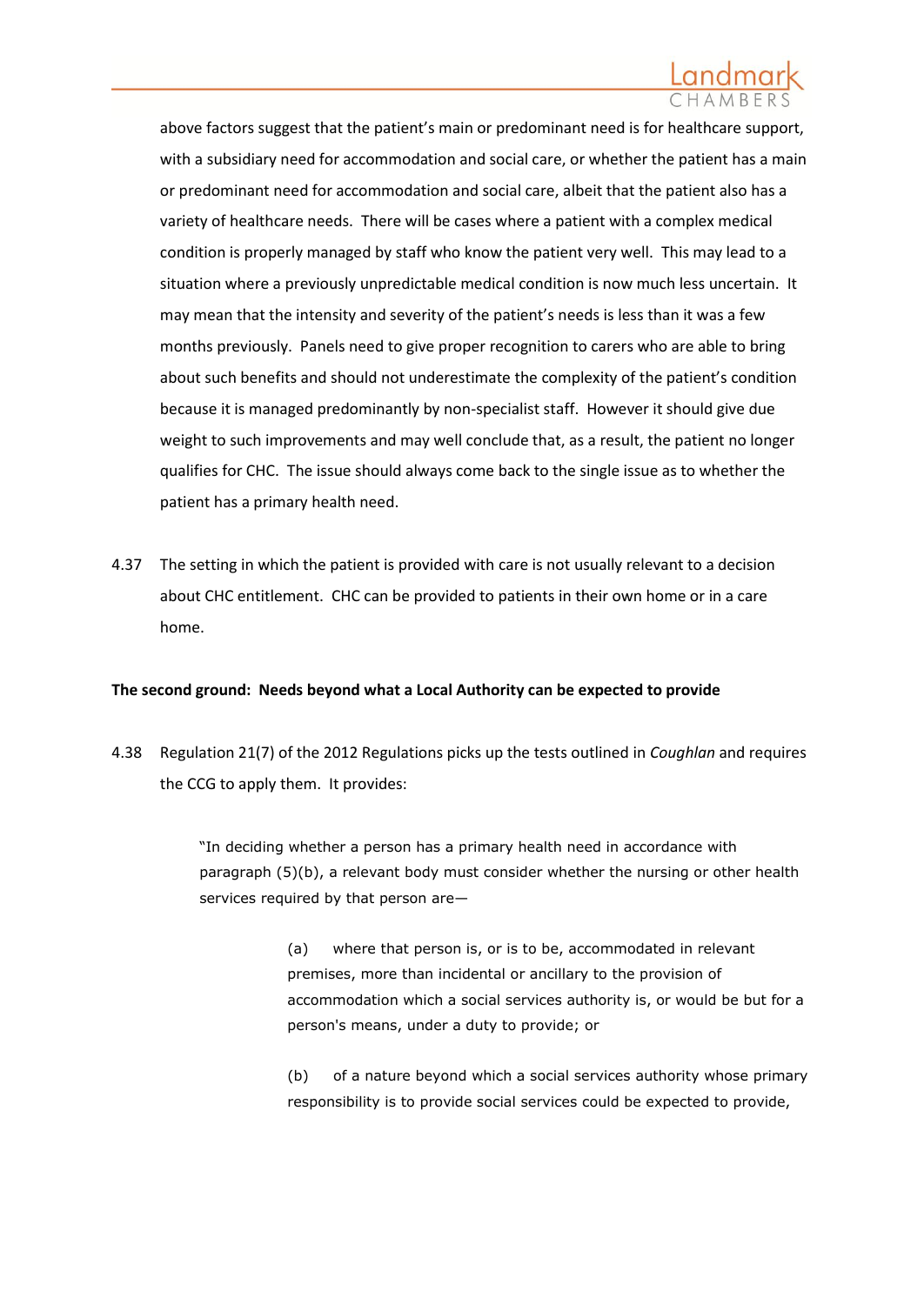

and, if it decides that the nursing or other health services required do, when considered in their totality, fall within sub-paragraph (a) or (b), it must decide that that person has a primary health need"

4.39 It follows that, in reaching the decision as to whether a patient has a primary health need, the CCG is required to take two further steps. The CCG is required to look at the "*nursing or other health services required by that person*" and then ask itself 2 questions. First, the CCG must ask itself if the person is in a care home or is required to be placed in a care home, the CCG needs to ask itself whether the individual's needs are:

> "more than incidental or ancillary to the provision of accommodation which a social services authority is, or would be but for a person's means, under a duty to provide"

- 4.40 If the patient does have a need for "*nursing or other health services"* which is more than is appropriate to be provided within social care accommodation, the CCG is required to reach the conclusion that the patient has a primary health need and hence is eligible for CHC.
- 4.41 If the patient is not in a care home (which will usually mean that the person is in their own home) the CCG is required to look at the "*nursing or other health services required by that person*" and ask whether these needs are of a nature beyond which a social services authority could be expected to provide, then the CCG must find that the patient is eligible for CHC.
- 4.42 It is good practice to have these questions set out on the form that those undertaking the assessment have to complete to ensure that the CCG addresses its mind to them as part of the assessment process. The thinking in this part of the Regulation (which is identical to the Directions which preceded the Regulations), emerges from the observations of the Court of Appeal in *R (ota Coughlan) v North and East Devon Health Authority<sup>12</sup> .* The wording means that if the CCG decides that, looking at the patient's needs as a whole, it is inappropriate to look to social services to provide day to day care for the person, the CCG is required to conclude that the patient qualifies for CHC.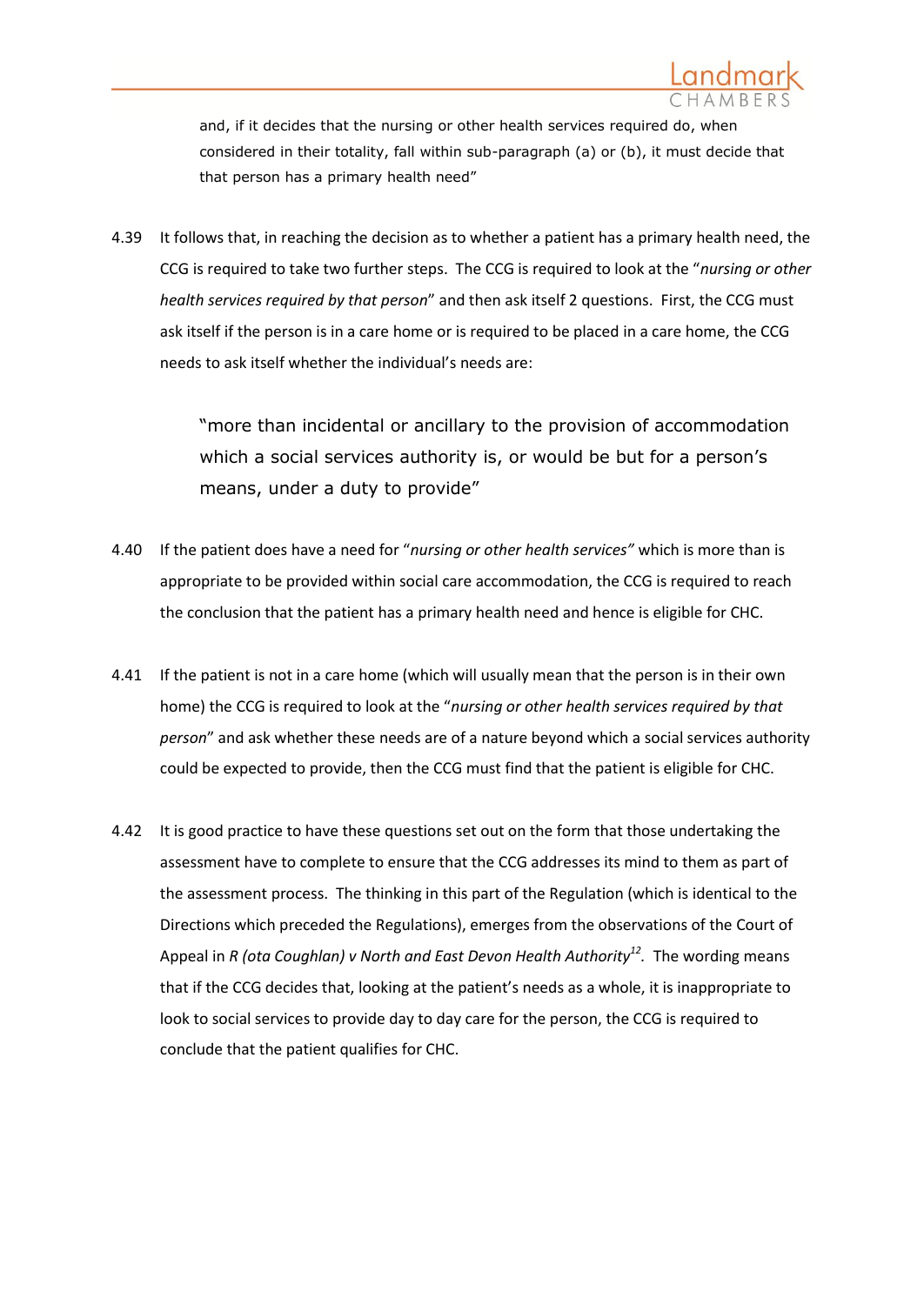- 4.43 These provisions exist to ensure that patients are not left in circumstances where their needs are not serious enough to satisfy for CHC but their nursing or other health service needs are too medically complex to be provided by a local authority. However CCG panels need to bear a number of points in mind when addressing this issue:
	- There are a wide range of health functions which local authorities are required to provide under a variety of statutes. The details are set out below. The range and quality of health and health related services that local authorities can provide appears to be far greater than some local authorities assume;
	- The test asks the CCG to focus on what the CCG considers it is reasonable to ask the local Social Services to provide. That may well be a higher or lower level of services than the local authority social services in fact provide. The range of service users supported by the social services department of a local authority may be more generous in their provision of services than the CCG considers is reasonable. In that case, a patient may qualify for CHC even if the local social services could have provided support for the patient. Equally, however local authority social services cannot cut back on social care provision and thereby seek to shift patients from social to health care by simply failing to provide classes of services. If the CCG considers that a patient's needs could properly be met by the local authority (even if the local authority social services may refuse to provide such services) it may be entirely appropriate for the CCG to decline to provide CHC support for the patient.
	- The NHS does not walk away from a patient if the patient is not eligible for CHC. CCGs provide a wide range of medical support services to a patient in a nursing home or in the community who do not qualify for CHC, including NHS funded nursing care.

# **5 NHS Funded Nursing Care**

5.1 NHS Funded Nursing care is covered by Part 6 of the 2012 Regulations. Regulation 20 defines "nursing care" as follows:

<sup>-</sup> $12$  [2001] QC 213.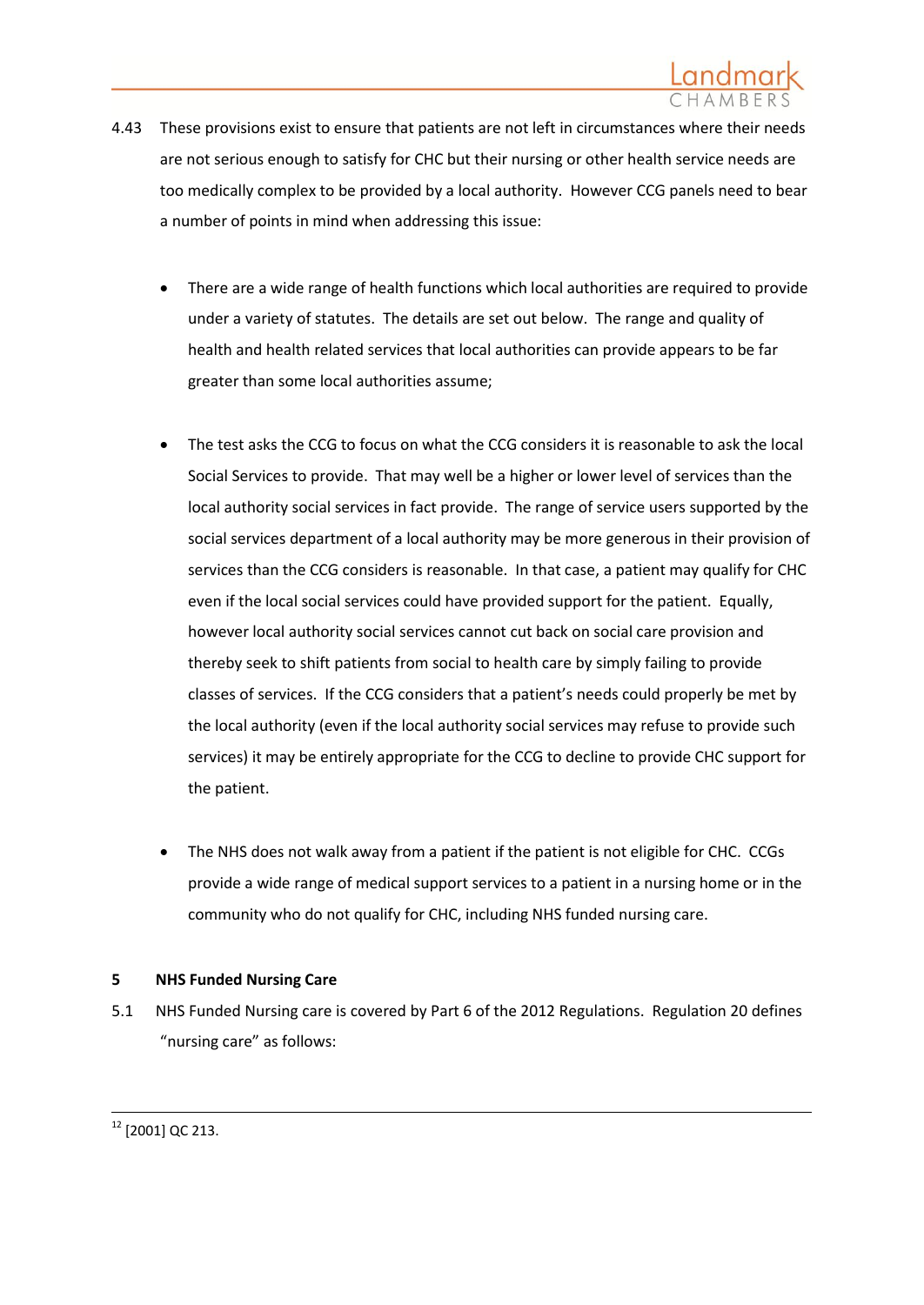

""nursing care" means nursing care by a registered nurse and "nursing care by a registered nurse" has the same meaning as in section 49(2) of the Health and Social Care Act 2001"

5.2 The definition of "nursing care" in section 49 of the 2001 Act is:

"In this section "nursing care by a registered nurse" means any services provided by a registered nurse and involving–

- (a) the provision of care, or
- (b) the planning, supervision or delegation of the provision of care,

other than any services which, having regard to their nature and the circumstances in which they are provided, do not need to be provided by a registered nurse"

5.3 Regulation 28 defines the decision making process for determining if a patient is eligible for NHS funded nursing care as follows:

> "28. $-(1)$  Subject to paragraphs (2) and (3), where it appears to a relevant body in respect of a person for whom it has responsibility that that person—

- (a) is resident in relevant premises or may need to become resident in such premises; and
- (b) may be in need of nursing care,

that body must carry out an assessment of the need for nursing care.

(2) Before carrying out an assessment under paragraph (1), the relevant body must consider whether its duty under regulation 21(2) is engaged, and if so, it must comply with the requirements of regulation 21 prior to carrying out any assessment under this regulation.

(3) Paragraph (1) does not apply if a relevant body has made arrangements for providing the person with NHS Continuing Healthcare.

(4) Where—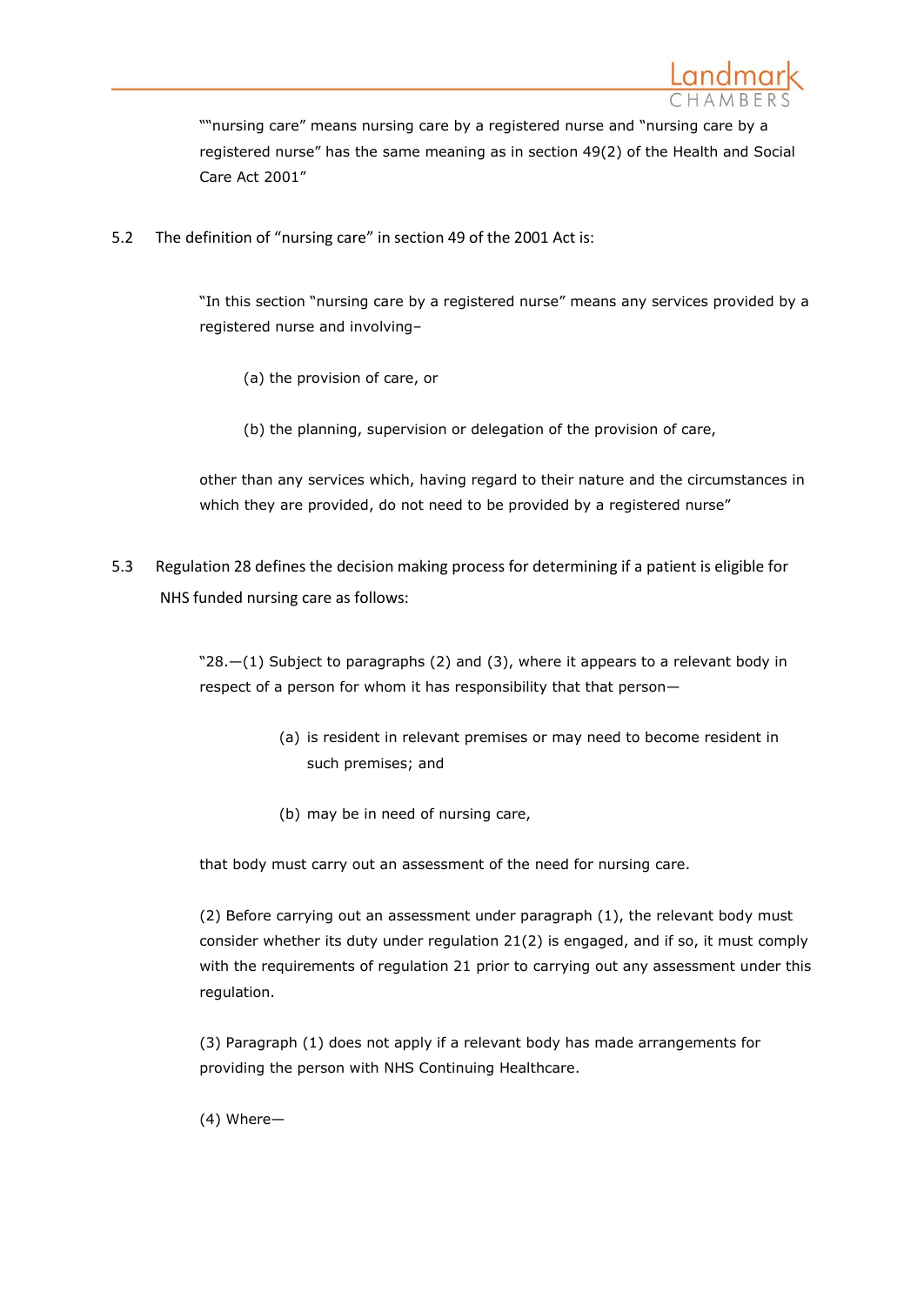

- (a) the relevant body has carried out an assessment pursuant to regulation 21(2); but
- (b) paragraph (3) does not apply because a decision has been made that the person is not eligible for NHS Continuing Healthcare,

that body must nevertheless use that assessment, wherever reasonably practicable, in making its assessment under paragraph (1).

(5) Where—

- (a) the relevant body determines that a person has a need for nursing care pursuant to this regulation; and
- (b) the person has agreed with that body that that person does want to be provided with such nursing care,

paragraph (6) applies.

(6) The relevant body must pay to a registered person for the relevant premises the flat rate in respect of that person's nursing care unless or until that person—

- (a) has their need for nursing care assessed and it is determined that that person no longer has any need for nursing care;
- (c) is no longer resident in the relevant premises;
- (d) becomes eligible for NHS Continuing Healthcare pursuant to this Part; or
- (e) dies"
- 5.4 This Regulation makes it clear that NHS funded nursing care is an NHS contribution towards the cost of care home fees for patient that are not eligible for fully funded CHC. Patients cannot qualify both for CHC and NHS funded nursing care: see Regulation 28(3). Patients who have a need for nursing services but live at home do not qualify for the payment. This provision assumes that a patient living in their own home who needs nursing services will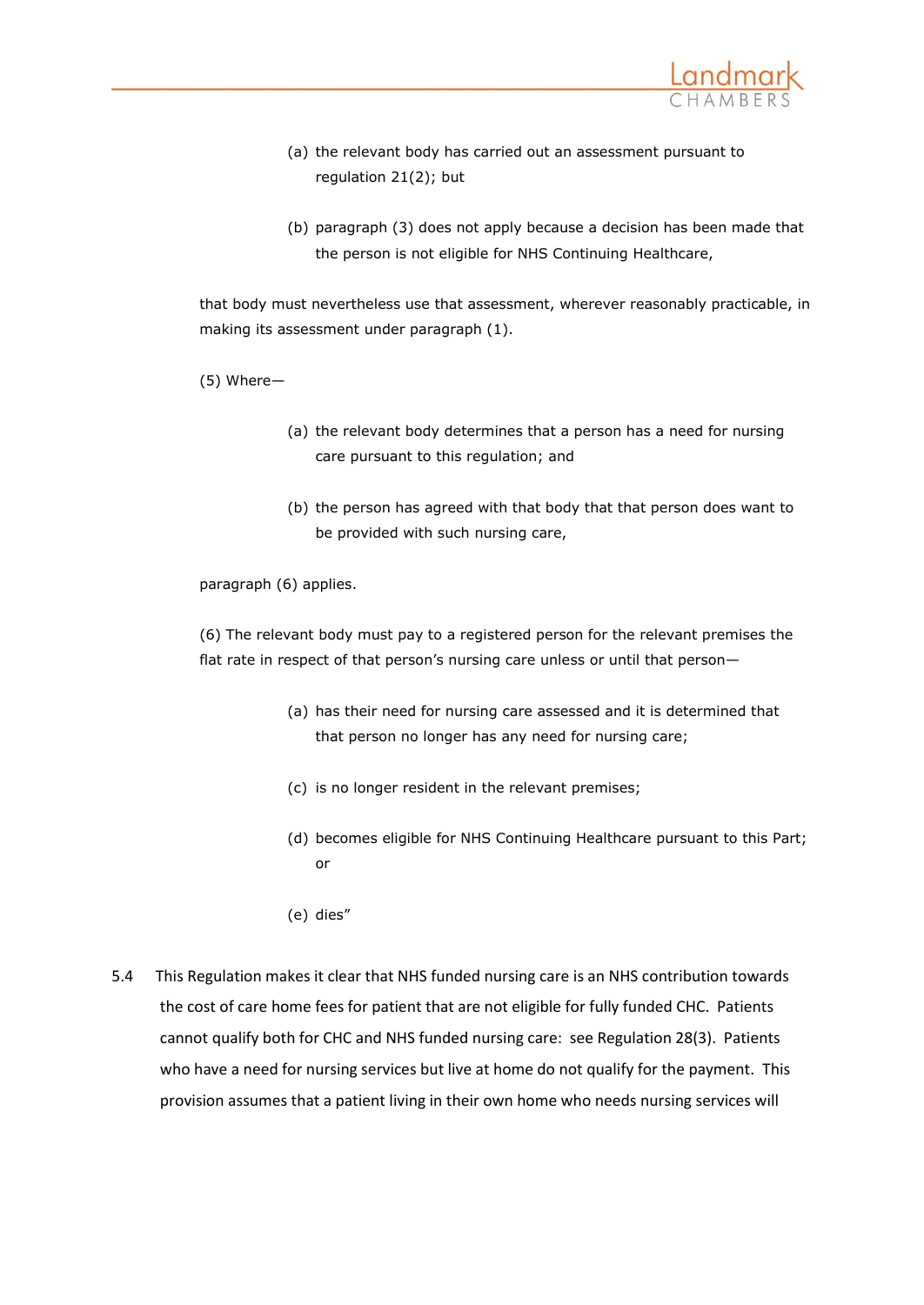

have those provided by district nurses or by a domiciliary care agency which is contracted by the relevant CCG to provide this service.

- 5.5 Regulation 28 imposes a duty on the CCG (or possibly NHS England) to carry out an assessment of the patient's need for nursing care. However Regulation 28(4) provides that where a patient is found not to be eligible for CHC, the CHC assessment or the CHC Checklist should be used to determine the patient's eligibility for NHS funded nursing care.
- 5.6 The level of payment in November 2016 is £156.25 per week (supposedly on an "interim basis"). allege. Before October 1 2007, there were three different levels or bands of payment for NHS-funded nursing care – low, medium and high. If a patient moved into a care home before October 1 2007, and was awarded the low or medium bands, the patient should have been transferred to the standard rate from that date. If the patient moved into a care home before October 1 2007 and was awarded the high band, NHS-funded nursing care continues to be paid at the higher rate. For 2015/16, the higher rate is £154.14 a week. Patients are entitled $^{13}$  to continue on this rate unless:
	- a) The patient no longer has nursing needs;
	- b) The patient no longer lives in a care home that provides nursing;
	- c) The patient's nursing needs have reduced and, applying the previous tests, he or she is would no longer be eligible for the high band. In that case the patient will drop to the standard rate of £112.00 a week, or
	- d) The patient becomes entitled to CHC.

-

# **6 The relationship between NHS and local authority funded services.**

6.1 Aside from care delivered to a patient by a registered nurse (which cannot be delivered by the local authority) or care by a doctor, there is a very wide range of both general and, on

<sup>&</sup>lt;sup>13</sup> The entitlement is set out on the NHS Choice website at [http://www.nhs.uk/chq/Pages/what-is-nhs-funded](http://www.nhs.uk/chq/Pages/what-is-nhs-funded-nursing-care.aspx)[nursing-care.aspx](http://www.nhs.uk/chq/Pages/what-is-nhs-funded-nursing-care.aspx)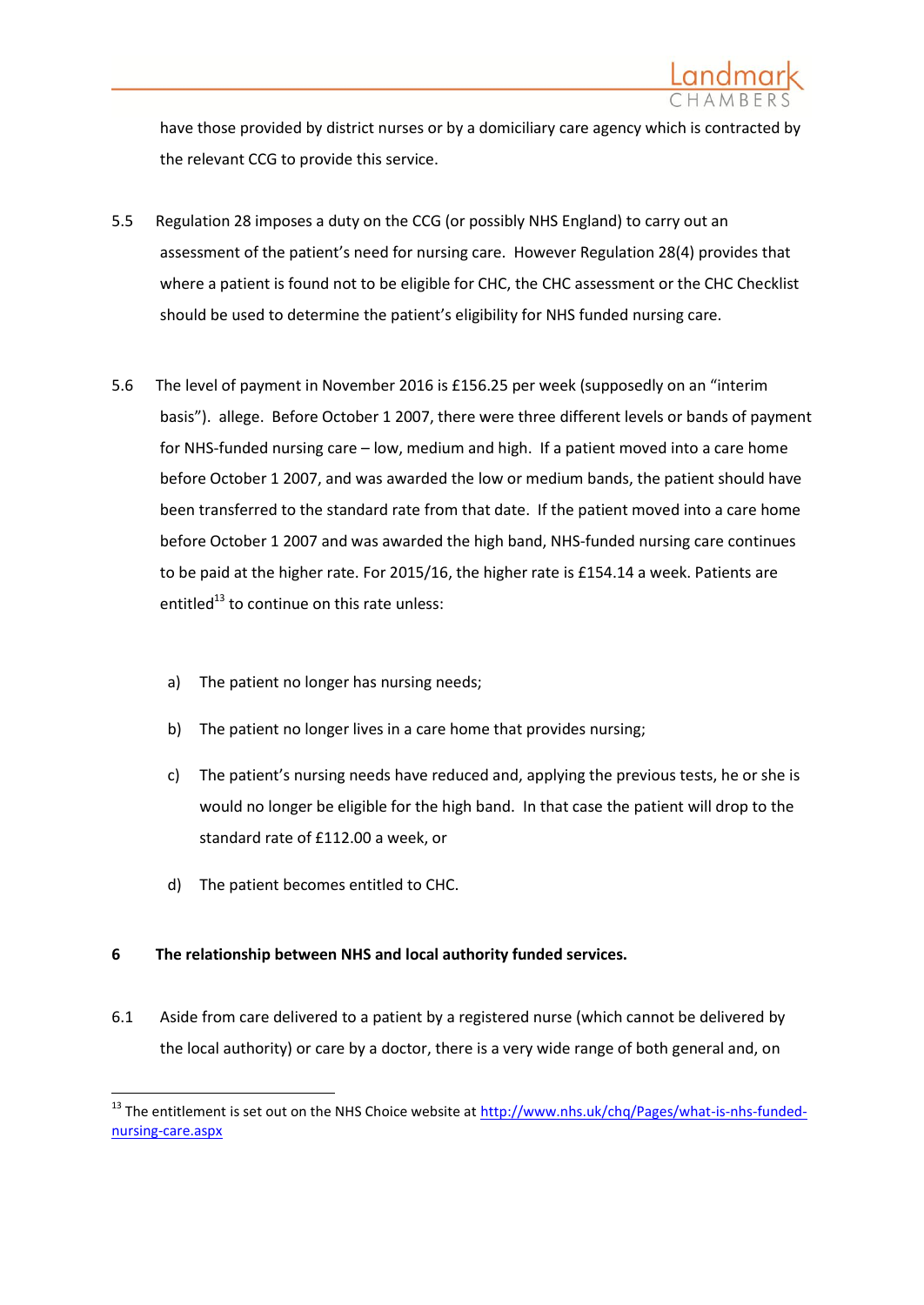

occasions, highly specialised community care services that a CCG can expect to be provided to sick and disabled people by a local authority, whether in a community or in a care home setting. The wide description of services that a local authority can provide was previously in Schedule 20 to the National Health Service Act 2006 which provided that community care services to be provided by local authorities include:

"the provision, for persons whose care is undertaken with a view to preventing them from becoming ill, persons suffering from illness and persons who have been suffering from illness, of centres or other facilities for training them or keeping them suitably occupied and the equipment and maintenance of such centres"

- 6.2 This Schedule has been repealed following the implementation of the Care Act 2014 but the wide duties under the Care Act 2014 substantially replicate the duties set out in the NHS Act.
- 6.3 It is sometimes suggested that the care of people who are sick or develop chronic conditions falls exclusively on the NHS. However, this is not the statutory position. There is a long history of the care of the vulnerable, including those with chronic illnesses or disabilities, falling on the local authority. The NHS was, to a great extent, formed out of local authority organised services in the 1940s and local authorities continued to play a key part in long term care of the sick and vulnerable. This is continued in the National Health Service 2006 Act and in legislation which provide that local authorities still play a crucial role in healthcare. In particular, local authorities provide public health services under the NHS Act.
- 6.4 If a package of care services is needed to support someone who is disabled or ill, or to prevent them getting ill, and the care is of such a nature that it does not require a substantial and regular care input by a registered nurse or doctor, the primary duty lies on the local authority. There is, for example, a wide range of duties to the sick and disabled on local authorities under the Care Act 2014.
- 6.5 However, where a patient is eligible for CHC, a local authority will generally decide that the patient has no "need" for community care services because a package of accommodation, social and health care service should be funded by the NHS to meet all of the service user's eligible needs.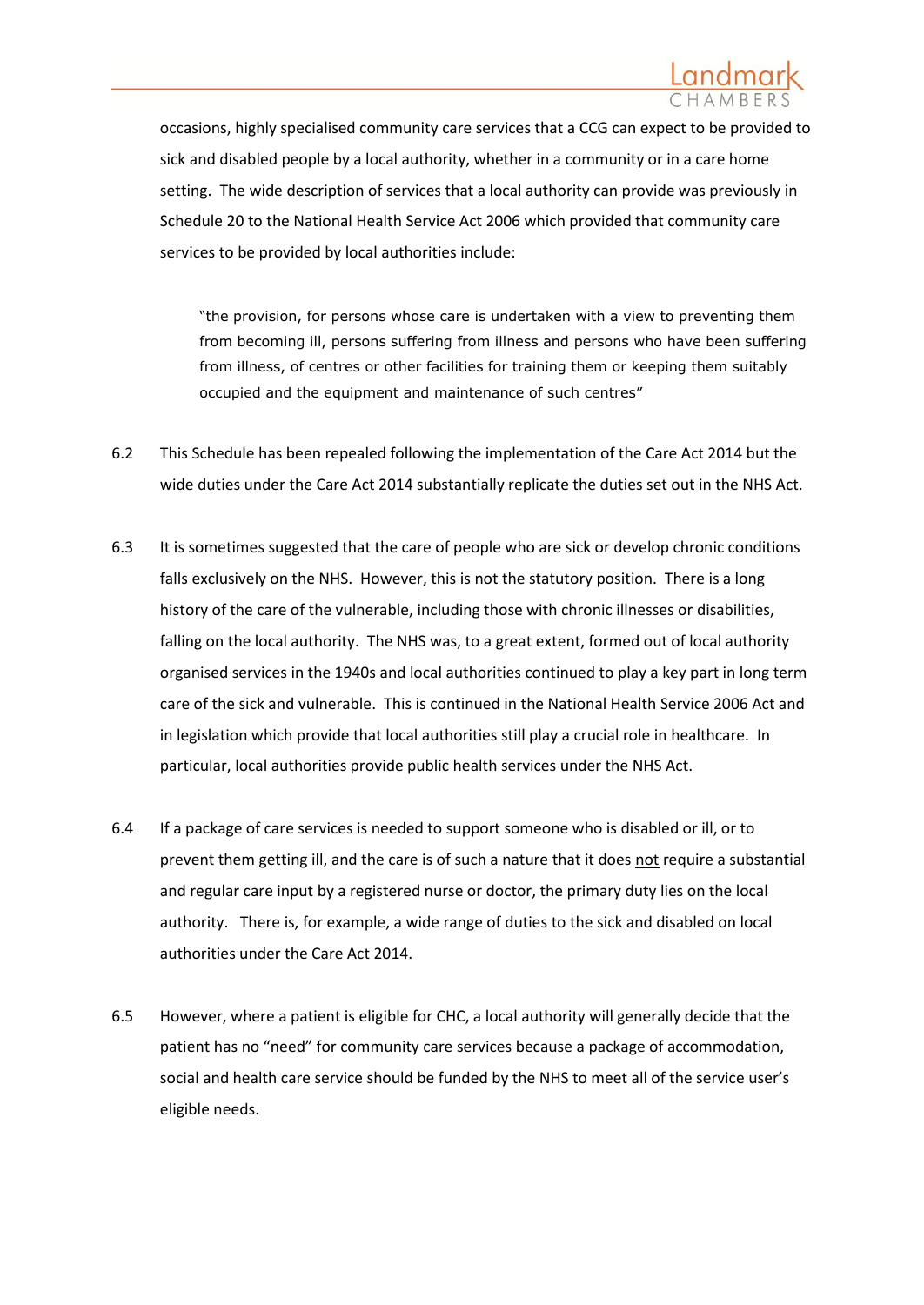

# **7 Reviews and appeals to NHS England by patients or relatives on eligibility grounds.**

7.1 Regulation 21(11) of the 2012 Regulations provides for the patient to be informed of the CHC decision as follows:

> "(11) Where a relevant body has decided that a person is not eligible for NHS Continuing Healthcare, it must inform the person (or someone acting on that person's behalf) of the circumstances and manner in which that person may apply for a review of the decision if they are dissatisfied with—

- (a) the procedure followed by the relevant body in reaching that decision; or
- (b) the primary health need decision made in accordance with paragraph  $(5)(b)''$
- 7.2 Unlike other provisions within the 2012 Regulations, Regulation 21(11) does not specifically require the CCG to give reasons for its decision. However paragraph 146 of the National Framework states:

"the CCG should give clear reasons for its decision"

The duty to have regard to the National Framework thus probably means that the CCG has a legal duty to give coherent reasons for its eligibility decision.

7.3 Regulation 21(11) provides that the patient must be told that he or she can seek a review of the decision. Para 151 of the National Framework provides

> Each CCG should agree a local review process. These review processes should include timescales and should be made publicly available, and a copy should be sent to anybody who requests a review of a decision"

7.4 The CCG should devise and operate a procedure to enable staff who were not involved in the original decision to review decisions on CHC eligibility. This should be undertaken as quickly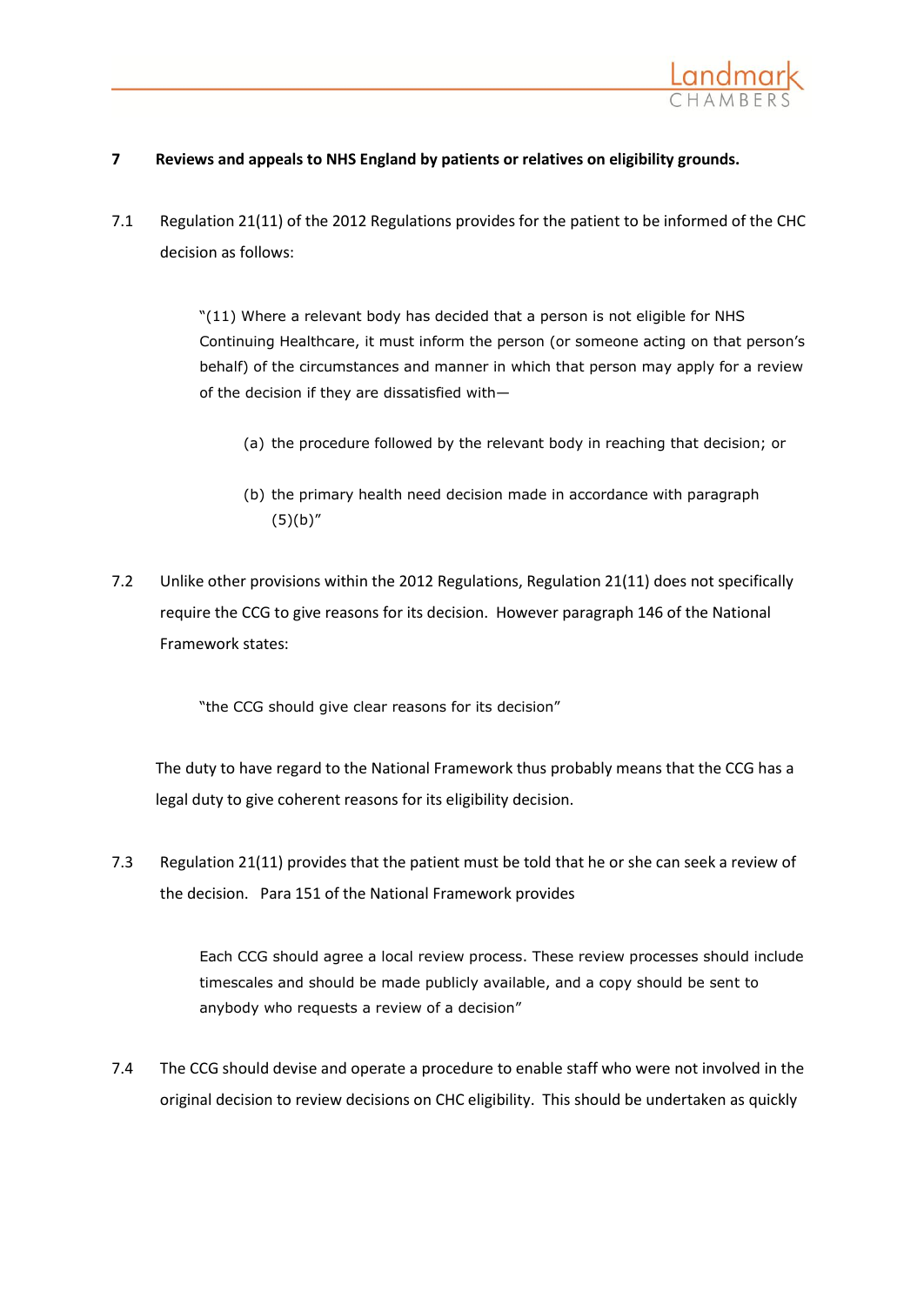and thoroughly as is possible in the circumstances. This will rarely require the CCG to repeat the multi-disciplinary assessment though, if there are areas of substantial concern identified in the review, this review process may lead to the CCG re-running the assessment process. Once the review is completed, the CCG should provide a response to the patient or their relatives explaining the decision that has been reached and the reasons for the decision.

- 7.5 If the patient or their relatives remain dissatisfied with the decision, they can appeal to a panel set up by NHS England (which replaces the SHA panels which have been in existence since 2001) which is under a duty to "review" the decision: see Regulation 23 of the 2012 Regulations. Regulations 23(8) and (9) provide that the CCG must follow the recommendation of the NHS England Review Panel unless it has exceptional reasons not to do so. Those "exceptional reasons" could be that the Review Panel has failed to apply the National Framework properly, has failed properly to understand the assessments that the CCG made of the patient's needs or has come to an irrational conclusion.
- 7.6 CCG staff should co-operate fully with the operation of such panels which will make final decisions on entitlement to CHC.
- 7.7 If the NHS England appeal panel decides that the patient is eligible for CHC and that decision is accepted by the CCG, the CCG has a liability to meet the costs from the date of the decision. If the decision making process has taken more than 28 days, the CCG should reimburse the patient or family members for relevant care and accommodation costs involved from 28 days after the date when an application was made to the CCG for CHC support. If the CCG turns down the patient for CHC and this decision is reversed by the NHS England panel, an ex-gratia payment should be made to cover the costs incurred by whoever has funded the care whilst the decision making process was continuing: see paragraph 18 of Annex F to the National Framework.
- 7.8 A CCG is highly unlikely to have any responsibility to have a duty to meet care costs incurred before the date when an application was made to the CCG for CHC support.

### **Support for the patient whilst the review or appeal procedure is continuing**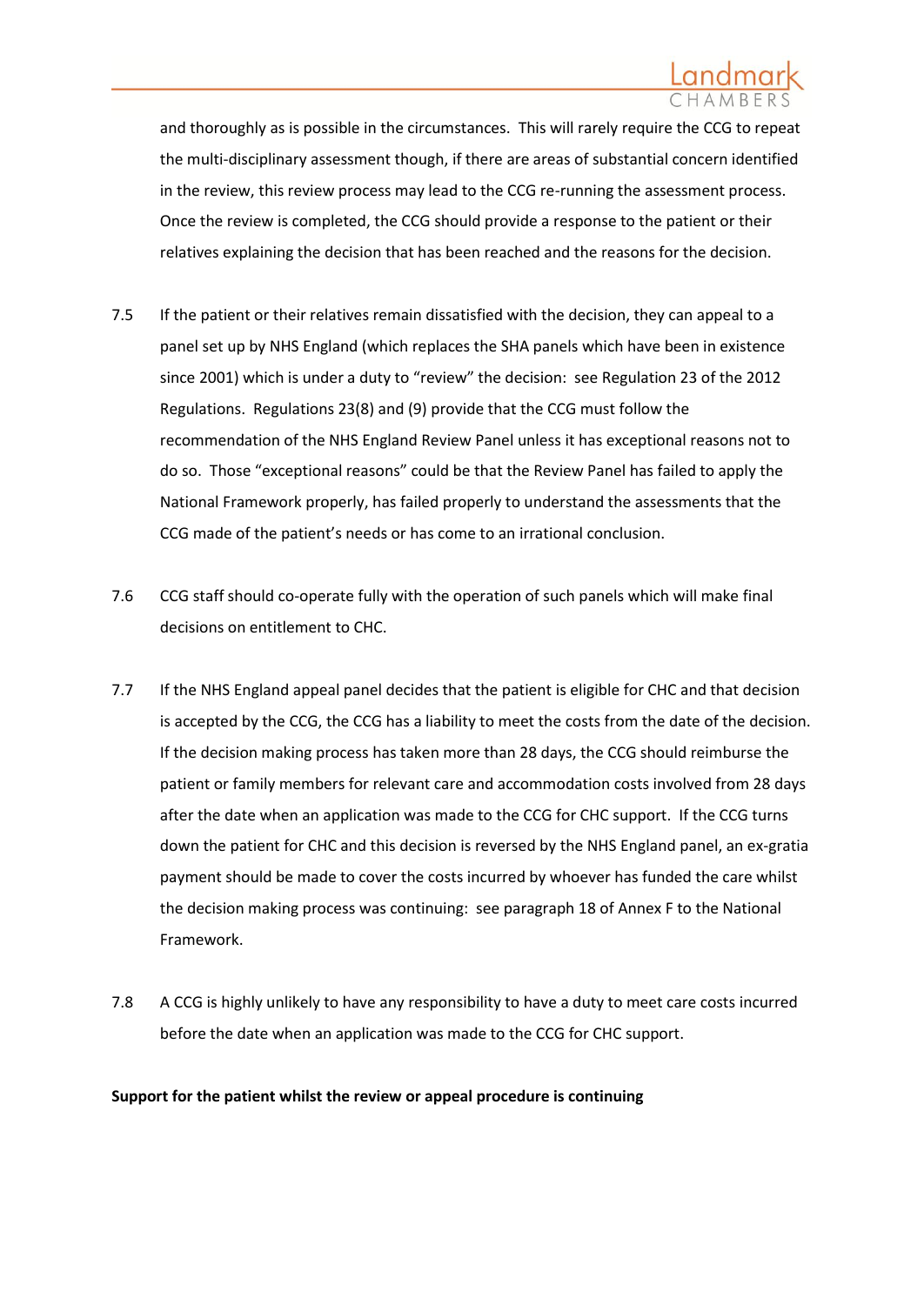

- 7.9 If the CCG makes the decision that a patient is not entitled to CHC, the CCG should nonetheless provide a package of appropriate health care for the patient but should refuse to enter into new agreements to fund accommodation or social care costs. There can be considerable difficulties if the patient is waiting to be discharged from hospital and there is a dispute with either the relatives or social services about a package of services at home or about meeting care home fees whilst the review procedures are being carried through.
- 7.10 There are a number of options that CCGs can consider in such circumstances:
	- a) It may be possible to agree with the local authority that the patient should go to a care home or have a package of domiciliary care at home to be funded by either the local authority or the CCG, and the paying party will be reimbursed by the CCG or local authority for the care home costs if the NHS England appeal is upheld; or
	- b) The same arrangement could be reached with the patient or with family members. Under such an arrangement the CCG could enter into a similar arrangement with the patient or relatives to meet the costs in short term, and for the CCG to be reimbursed if appeal is unsuccessful.
- 7.11 If agreement cannot be reached for any of the above options and this is preventing a patient being discharged from in-patient care, then the CCG should serve notices on Social Services under the Community Care (Delayed Discharges etc) Act 2003. The Guidance provided by the Department of Health<sup>14</sup> on serving notices makes it clear that notices must be withdrawn if it is later determined that a patient does qualify for CHC. However the existence of a dispute with either the local authority or with the patient (or their relatives) is not a good reason for holding back from serving notices.
- 7.12 If the patient or their relatives makes it clear to Social Services that they do not wish to seek support from social services then the local authority generally have no duty to arrange accommodation for the patient. In those circumstances the usual route is for the either the CCG or the Acute Trust to seek legal advice about evicting the patient from the in-patient bed.

 $\overline{\phantom{a}}$ 

<sup>14</sup> http://www.dh.gov.uk/en/Publicationsandstatistics/Lettersandcirculars/Healthservicecirculars/DH\_4064934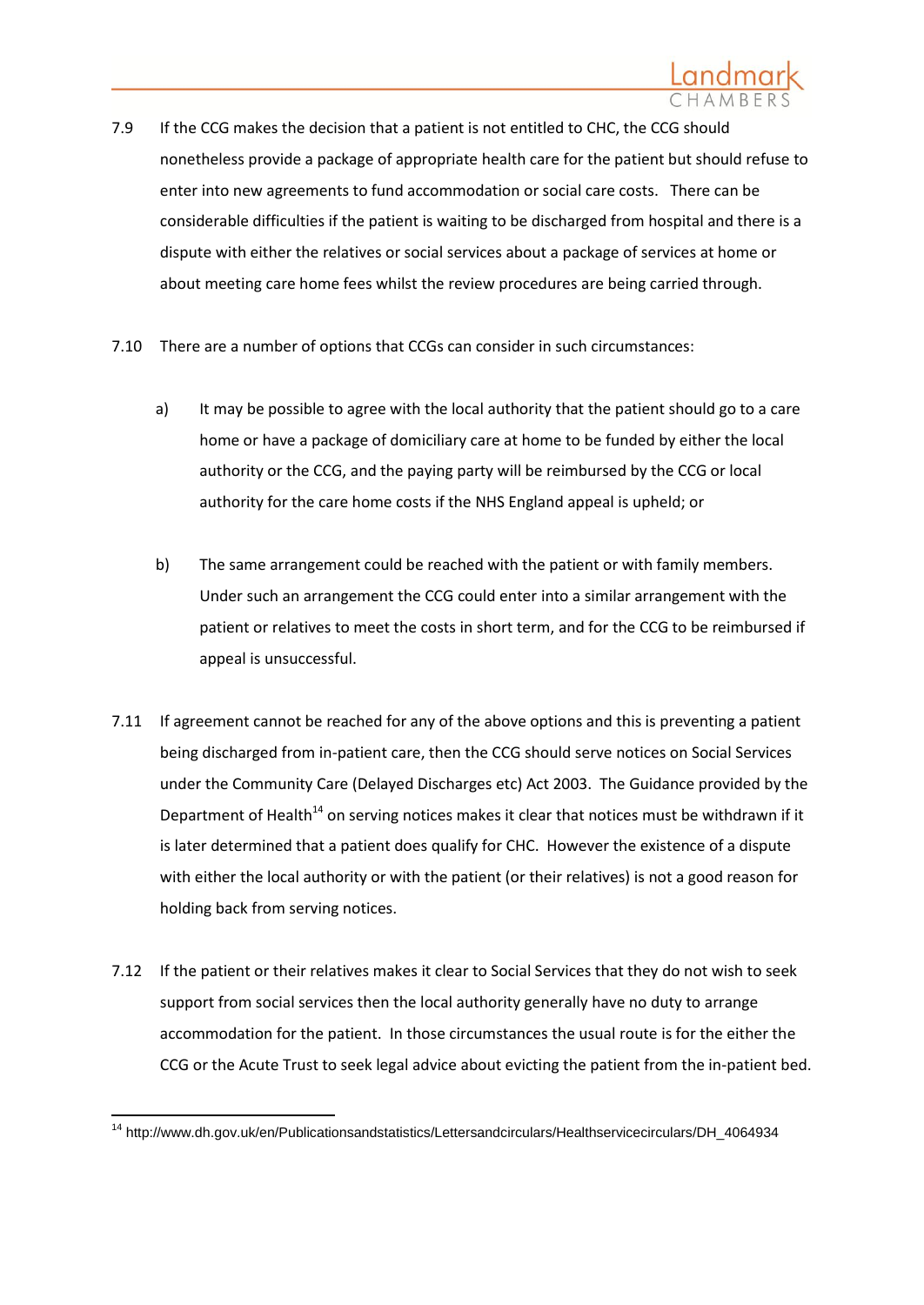

A patient who remains in an NHS hospital bed after the time when the NHS Trust has decided that the patient has clinical needs to justify the bed is a trespasser. If necessary, an eviction order can be obtained from the county court: see *Barnet PCT v X* [2006] EWHC 787 (QB).

# 8 **Resolving disputes with local authorities (including interim funding).**

8.1 Unlike patients or their relatives, local authorities are unable to appeal to NHS England panels. Disputes between local authorities and CCGs need to be resolved using dispute resolution procedures agreed between the two public bodies. Paragraph 159 of the National Framework provides:

> "CCGs and LAs in each local area should agree a local disputes resolution process to resolve cases where there is a dispute between them about eligibility for NHS continuing healthcare, about the apportionment of funding in joint funded care/support packages, or about the operation of refunds guidance (see Annex F). Disputes should not delay the provision of the care package, and the protocol should make clear how funding will be provided pending resolution of the dispute. Where disputes relate to LAs and CCGs in different geographical areas, the disputes resolution process of the responsible CCG should normally be used in order to ensure resolution in a robust and National Framework for NHS Continuing Healthcare and NHS-funded Nursing Care timely manner. This should include agreement on how funding will be provided during the dispute, and arrangements for reimbursement to the agencies involved once the dispute is resolved"

8.2 Annex F to the National contains Framework sets out the general statutory duties imposed on both NHS bodies and local authorities and urges them to comply with those duties until a CHC eligibility decision is made. It provides at paragraph 7:

> "No individual should be left without appropriate support because statutory bodies are unable to agree on respective responsibilities"

8.3 Regulation 22(2) of the 2102 Regulations provides:

"(2) Where there is a dispute between a relevant body and the relevant social services authority about—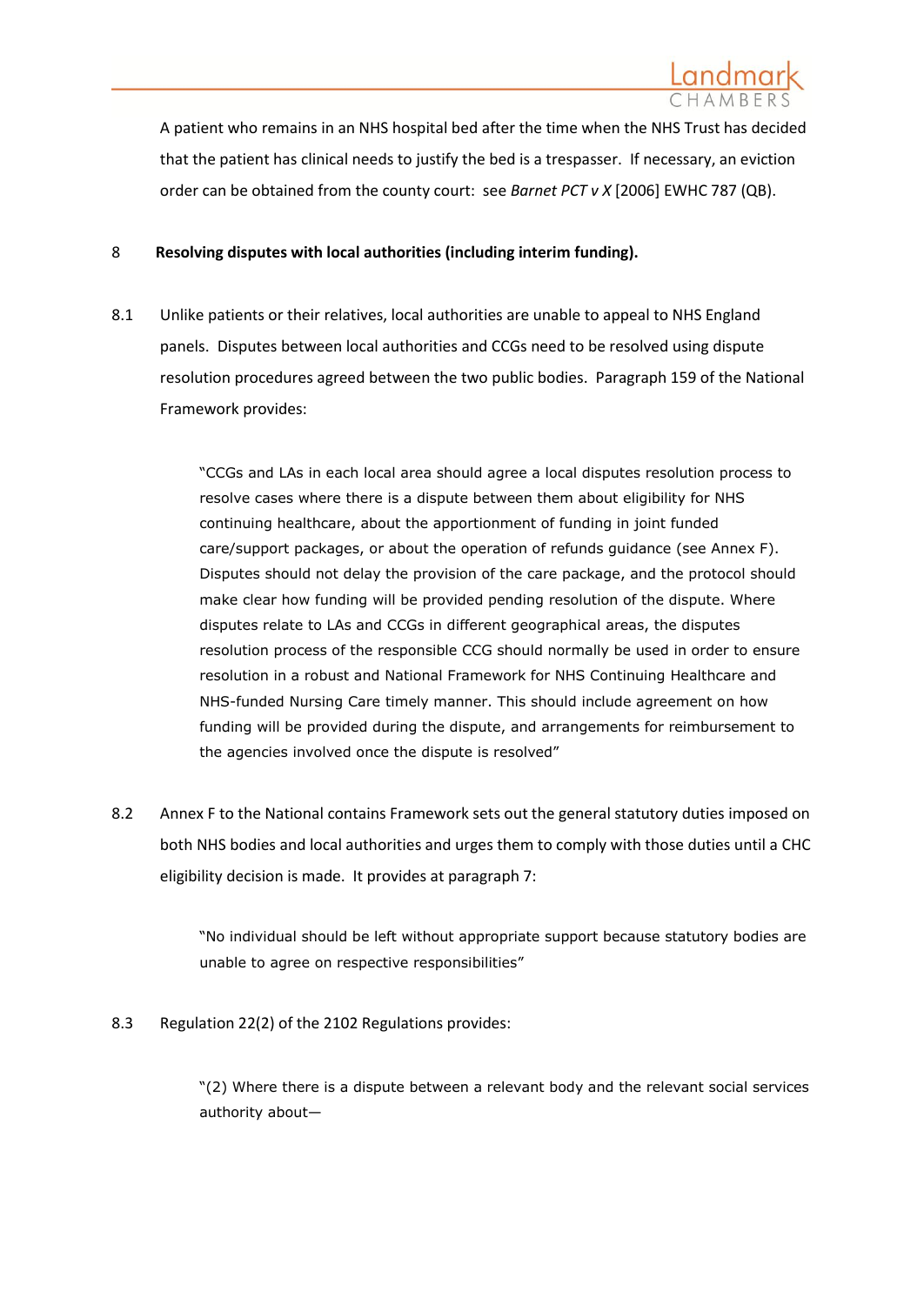

- (a) a decision as to eligibility for NHS Continuing Healthcare; or
- (b) where a person is not eligible for NHS Continuing Healthcare, the contribution of a relevant body or social services authority to a joint package of care for that person,

the relevant body must, having regard to the National Framework, agree a dispute resolution procedure with the relevant social services authority, and resolve the disagreement in accordance with that procedure"

8.4 Paragraph 19 of Annex F to the National Framework provides some more detail about dispute resolution procedures as follows:

> "It is important that the Board/ CCGs and LAs have clear jointly agreed local processes for resolving any disputes that arise between them on the issues covered in this guidance. The Standing Rules Regulations and Directions to LAs require the Board or CCGs and LAs to have an agreed local process for resolving disputes between them on issues relating to eligibility for NHS continuing healthcare and for the NHS elements of joint packages. The Board, CCGs and LAs could extend the remit of their local disputes process to include disputes over refunds. Whatever disputes process is selected, it is important that it should not simply be a forum for further discussion but includes an identified mechanism for final resolution, such as referring the case to another CCG and LA and agreeing to accept their recommendation"

- 8.5 However, the references to "dispute resolution procedures" are somewhat problematic because the CCG must remain as the ultimate decision maker throughout the process. They provide, in effect, a further opportunity for the local authority to require the CCG to examine its own decision. They should cover:
	- a) Who in the local authority and CCG should review the dispute in the first instance;
	- b) An agreed timetable for that review;
	- c) A set of principles to guide the review which should include a recognition that it is not the role of the CCG to take decisions which are the statutory responsibility of the local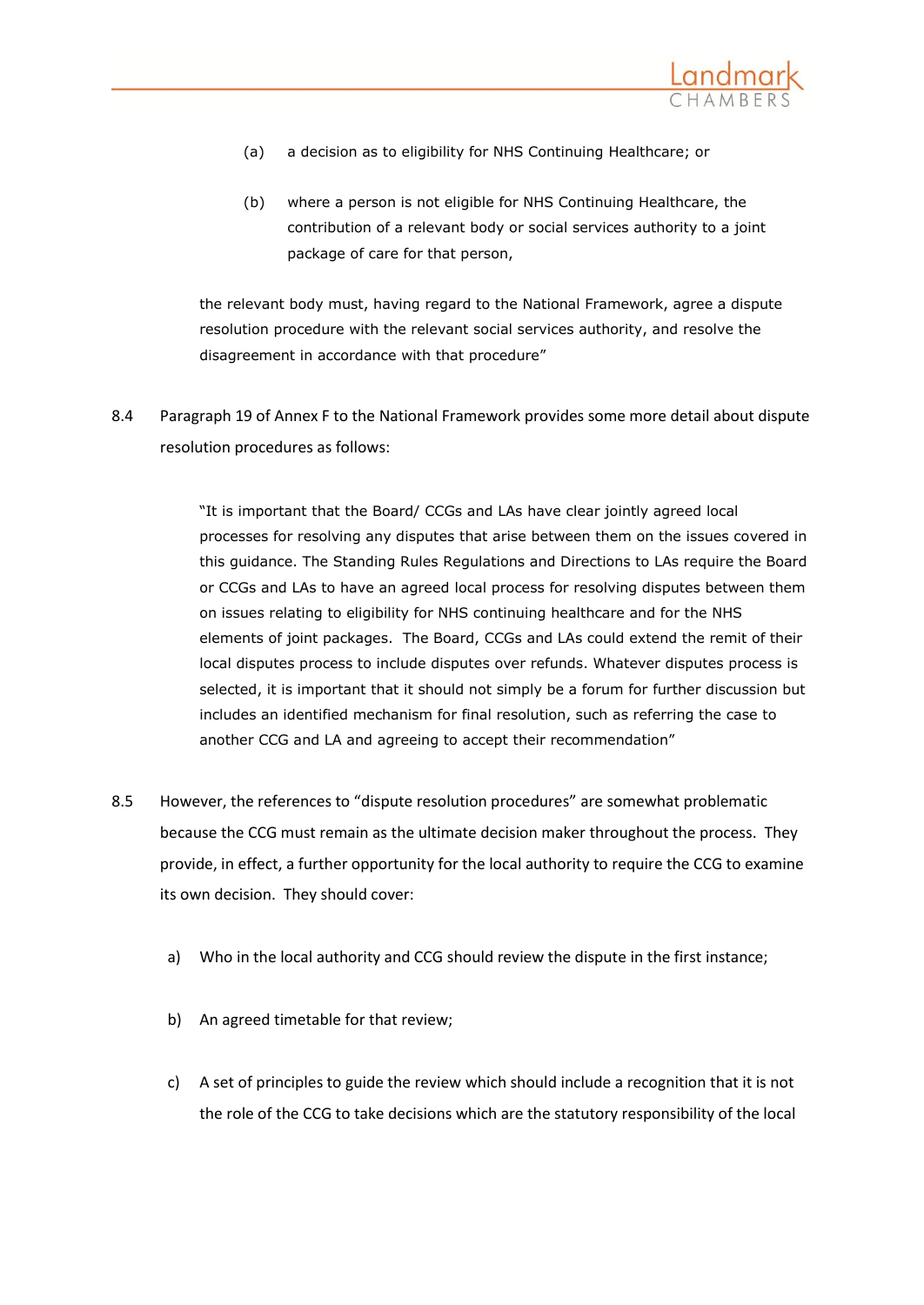

authority and that it is not the role of the local authority to take decisions which are the statutory responsibility of the CCG, but that either body can ask the other to review their decisions;

- d) An agreed process for the involvement of senior officers in the process;
- e) An agreement that, in the event that the review procedures changes or modifies a decision, one public body will provide full reimbursement to the other in an agreed form over the relevant period without the need to review the details of the expenditure or determine whether such expenditure would have been met by that body, together with interest;
- f) An agreement to refer disputes to mediation (possibly with an independent legal view being provided if that is needed) if the dispute cannot be resolved by this process.
- 8.6 However, the reality is that there are many CCGs and local authorities where protocols are not in place between CCGs and local authorities. There are many model policies in existence but the [Sheffield CCG policy](http://www.sheffieldccg.nhs.uk/Downloads/CHC%20documents/PDF%20Documents%2024th%20April/Disputes%20Policyfinalsignoffdec10.pdf) is an example of one which is straightforward and sensible.

# 9 **What package of services should be provided to a CHC eligible patient?**

- 9.1 The CCG has two different types of decision to make:
	- a) Does the patient qualify for CHC?; and
	- b) If the patient does qualify, what package of support should be provided by the CCG and others including the local authority to support the patient?
- 9.2 It is important to distinguish between these decisions. Eligibility for CHC is not a "blank cheque" which means that every one of the patient's social and healthcare needs are required to be met by the NHS. These services need to be subject to strict cost-effectiveness tests in the same way as the provision of all other NHS services are subject to such tests. Once a CCG has reached a decision that a patient is eligible for CHC, it is necessary for the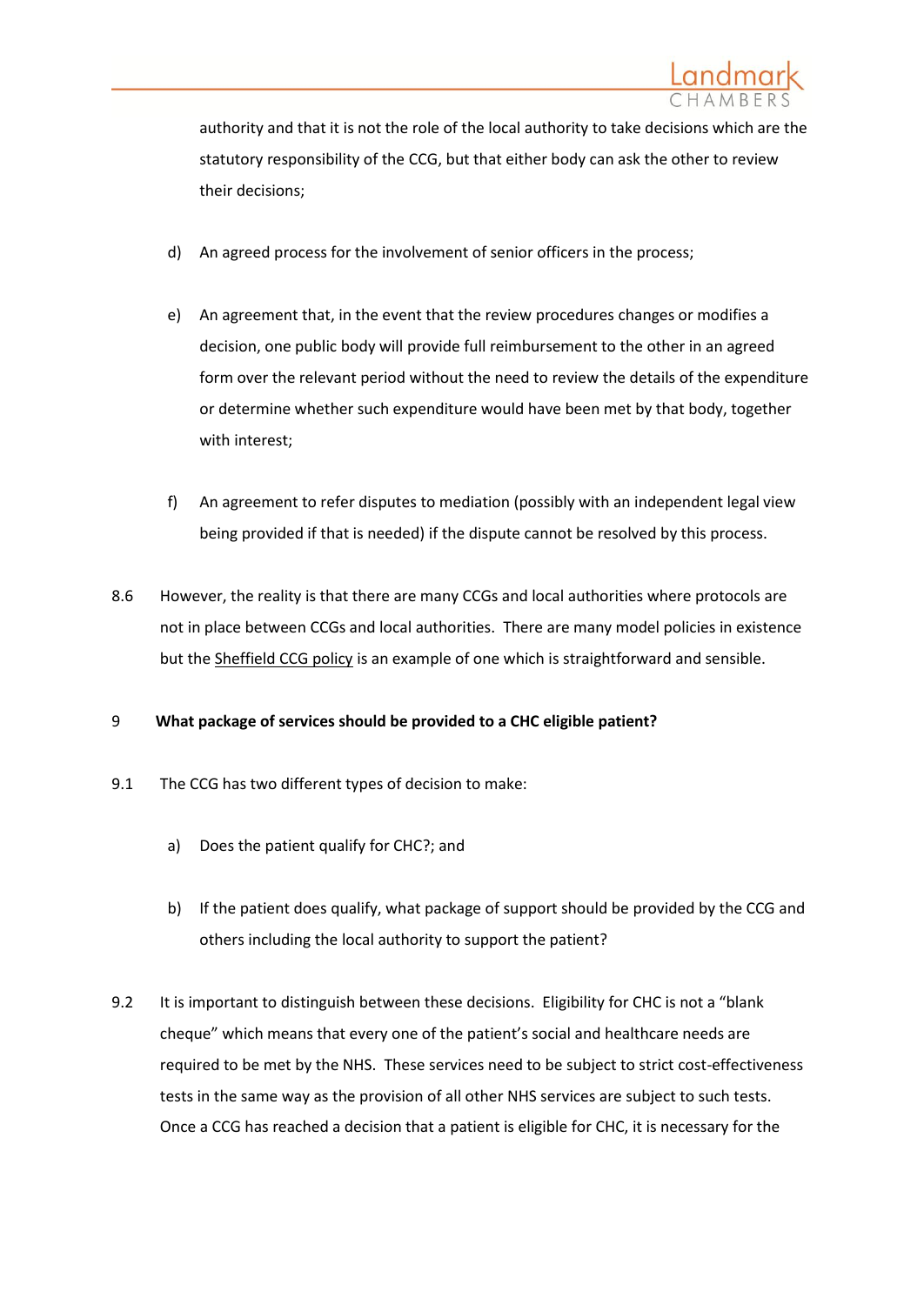

CCG to decide what services should be provided to support the patient. The fact that a patient is eligible for CHC means that the patient has an entitlement to a package of services from the CCG. That the package is likely to include a range of social care services as well as health services as explained above.

# **Choice of accommodation**

- 9.3 Although some patients who are eligible for CHC are supported in their own homes, many patients need to be provided with accommodation as part a package of services. It is good practice for CCG policies to cover the issue of choice of accommodation and some CCGs follow the scheme set out in Annex A to the Statutory Guidance under the Care Act 2014<sup>15</sup>. However, the patient's choice must be subject to certain conditions. A number of CCGs have policies which set up a series of conditions for considering choice of accommodation for CHC patients which CCGs may wish to adopt along the following lines:
	- a) Having regard to the CQC registration and inspection reports, does the preferred accommodation appear to the CCG to be suitable in relation to the patient's needs as assessed by the CCG?
	- b) Would the cost of making arrangements for the patient at the preferred accommodation require the CCG to pay more than they would usually expect to pay having regard to the patient's assessed needs?
	- c) Is the preferred accommodation available?
	- d) Are the persons in charge of the preferred accommodation willing and able to provide it to the patient subject to the CCG usual terms and conditions, having regard to the nature of the accommodation, for providing accommodation for such a person for NHS Continuing Healthcare?

<sup>-</sup> $15$  See

[https://www.gov.uk/government/uploads/system/uploads/attachment\\_data/file/366104/43380\\_23902777\\_C](https://www.gov.uk/government/uploads/system/uploads/attachment_data/file/366104/43380_23902777_Care_Act_Book.pdf) [are\\_Act\\_Book.pdf](https://www.gov.uk/government/uploads/system/uploads/attachment_data/file/366104/43380_23902777_Care_Act_Book.pdf)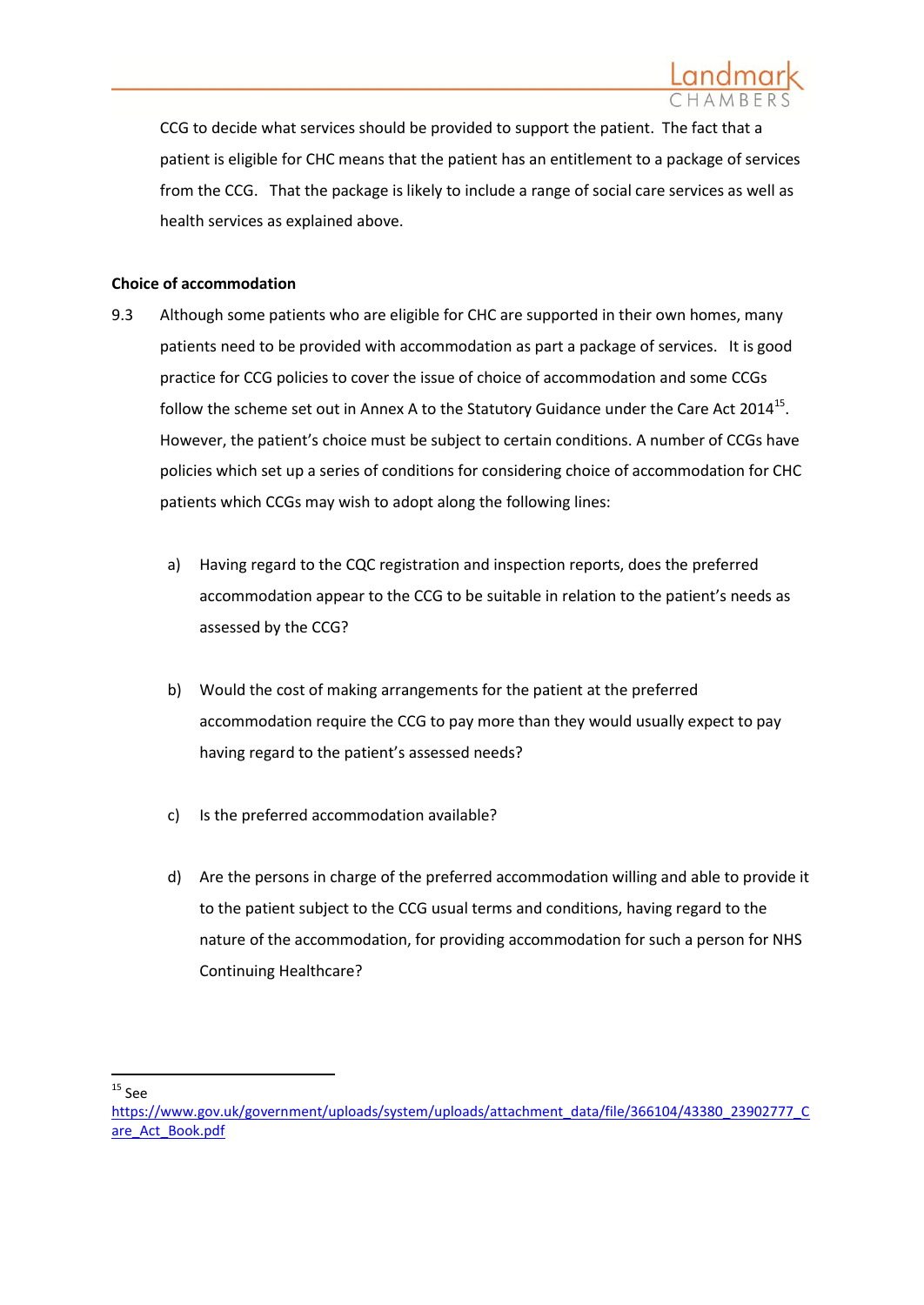

- 9.4 If the above approach is followed, CCG policies provide that the CCG usually place the patient in his or her preferred care home. This could be in another part of the UK if, for example, the patient has reached a stage in life where their priority is to live near a relative.
- 9.5 The patient's article 8 rights are engaged in any placement decision making process, and so the CCG would only be entitled to insist on being placed in another care home if the preferred care home failed the above tests. There is a particular problem where a patient is living in a care home where the fees are higher than the CCG considers that it ought to pay to provide services to the patient. The CCG may offer of a package of services for the patient at a different and less expensive home and thus discharge its statutory duty. Patients are not obliged to accept NHS services and the CCG discharges its duties to a patient if it makes an offer of a package of services, including accommodation, to a patient.
- 9.6 There is no presumption in the CHC scheme that the offer of a package of services is required to include supporting the patient in their present home and there is no absolute right under Article 8 ECHR to stay in the patient's own home. Whilst the preferences of the patient are an important factor which the CCG needs to take into account in making the overall decision, cost is also a key factor: see *Gunter v. South Western Staffordshire PCT* [2005] EWHC 1894 (Admin) $^{16}$ .
- 9.7 This is a complex and contentious area, and it would be helpful if CCG policies, endorsed by the CCG Governing Body, made this policy position clear from the outset. CCGs need to ensure that there is a measure of equity in the levels investment provided by the CCG in supporting different groups of patients. This can therefore mean that:
	- a) The CCG offers to discharge its duty by providing a package of services for a patient in a care or nursing home which is not their preferred home. The CCG offers to discharge its duty to a patient who, to date, has had a package of services in their own home by moving the patient to a care home (since the costs of providing such care may be significantly less than providing care for an isolated individual patient); or

-

<sup>&</sup>lt;sup>16</sup> Se[e http://www.bailii.org/ew/cases/EWHC/Admin/2005/1894.html](http://www.bailii.org/ew/cases/EWHC/Admin/2005/1894.html)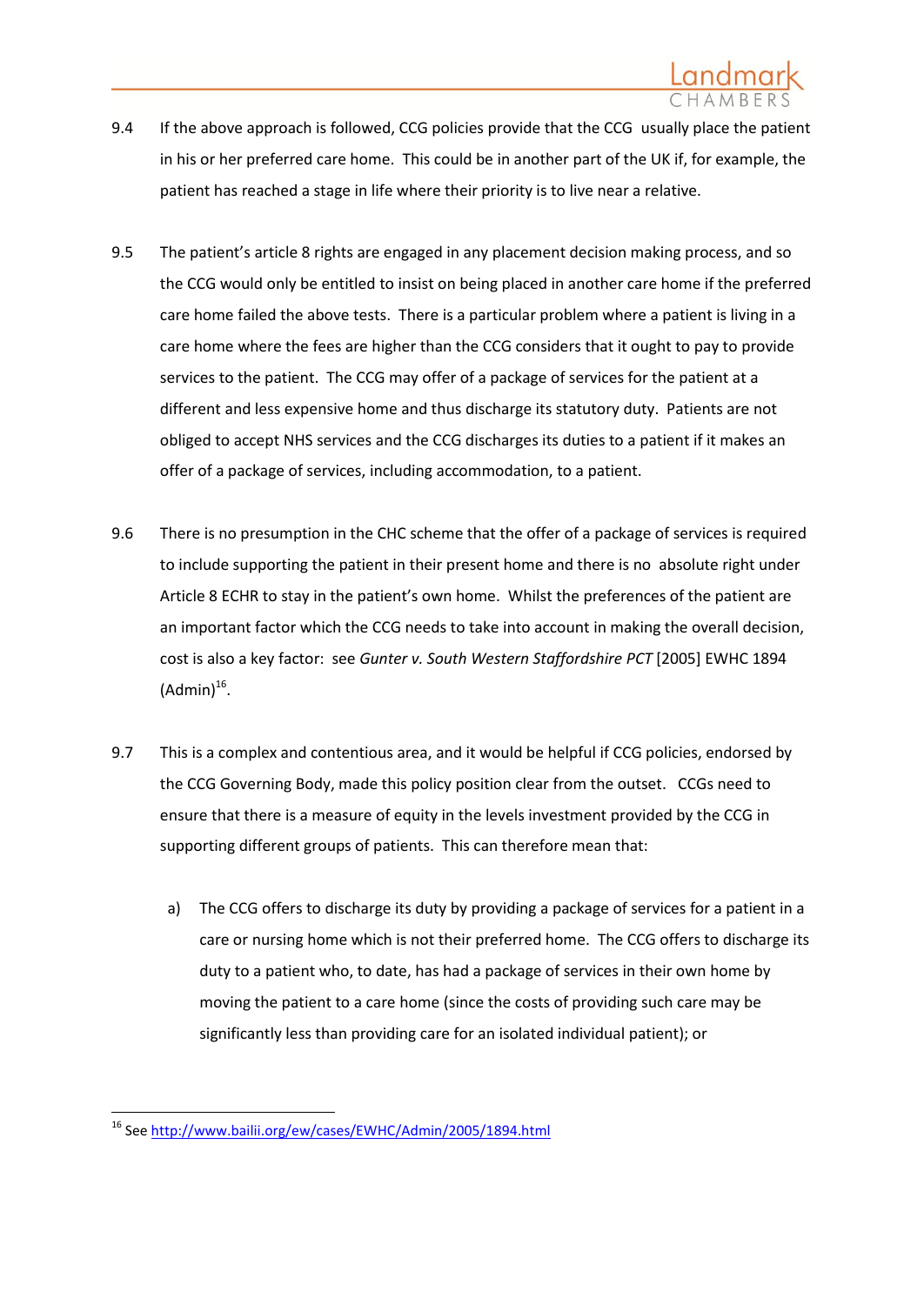

- b) The CCG offers to provide a package of domiciliary care services in the patient's own home which is the same broad cost of a package of services in a care home and either (i) the patient funds the provision of other services from his own resources, which can typically be a personal injury payout, (ii) relatives or family members agree to provide additional support to fill any gaps left by NHS provision which is not being provided or (iii) the patient is content to accept a service which is less than required to meet his assessed needs but prefers to accept such a package than move to a care home.
- 9.8 If agreement cannot be reached with the patient on a package of domiciliary care services in the patient's own home and the CCG continues to offer a care home placement that the patient refuses, the CCG will discharge its legal duties to the patient by offering the care home placement (albeit that this placement is refused). In such circumstances the CCG can lawfully withdraw an existing package of domiciliary care services in the patient's own home.

### **No top up fees or fee sharing for NHS services**

9.9 There is a key difference between NHS and social services care in that there is no provision within the NHS for cost sharing or for families to provide top up fees. NHS services must be provided free of charge and fee sharing is not permissible for core NHS services<sup>17</sup>. The NHS Choices website $18$  explains:

### **"Is it possible to pay top-up fees for NHS continuing healthcare?**

No, it is not possible to top up NHS continuing healthcare packages, like you can with local authority care packages.

The only way that NHS continuing healthcare packages can be topped up privately is if you pay for additional private services on top of the services you get from the NHS. These private services should be provided by different staff and preferably in a different setting"

9.10 It may be permissible for the patient or relatives to agree a package of additional services with the care home owners (such as a visits from a chiropodist, hairdresser or even to pay for

 $\overline{\phantom{a}}$  $17$  See section 1(3) of the National Health Service Act 2006.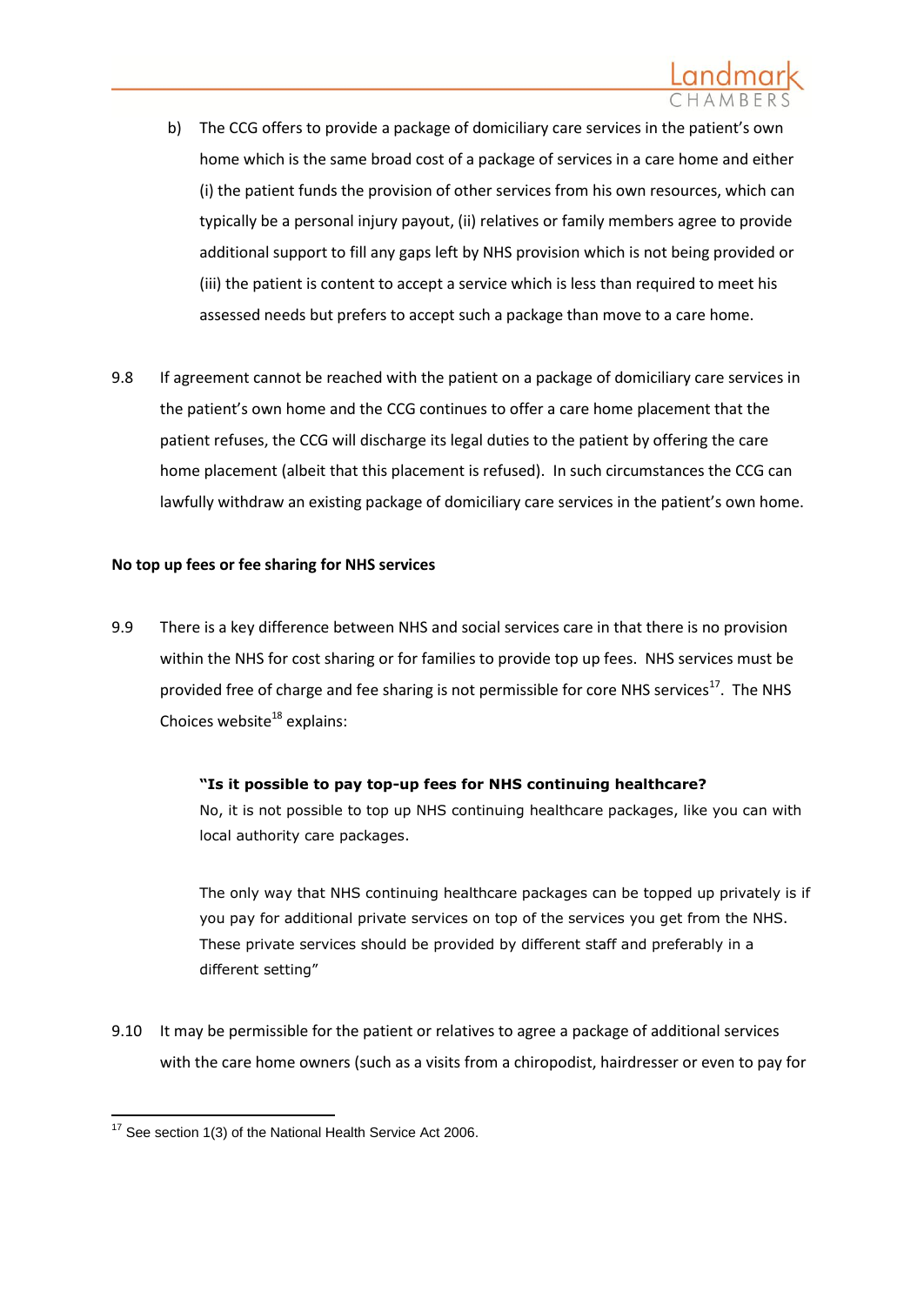

a larger room). See for example *S v Dudley PCT* [2009] EWHC 1780 (Admin)<sup>19</sup>. However, if the care home is to be used, the CCG should be able to enter into a contract with the home owners which is capable of standing on its own without the support of others.

# 10 **Contracting with care homes and other providers of care under CHC**

- 10.1 If the CCG agrees to provide care to a patient at a care home, a written contract in the form of an NHS Standard Contract should be entered into between care home and the CCG. CCGs are under a statutory duty to use the NHS Standard Contract: see part 5 of the 2012 Regulations and the NHS England Technical Guidance<sup>20</sup>.
- 10.2 The contract should set out the level of service that the home agrees to provide, define clinical governance regimes, review mechanisms and the price to be paid. It should limit the extent to which the care home can increase the fees and require the care home to report to the CCG if the patient's medical condition changes.
- 10.3 From April 2016, CCGs have been permitted to use the Shorter Form Contract<sup>21</sup>. However, this contract is still 70 pages long and so is only "shorter" than the full contract that runs to over 200 pages.

# **11 Direct Payments for CHC patients.**

-

11.1 Patients who have long term conditions which require support from either the NHS or social services are entitled to have sums paid to them and then, in effect, to purchase and arrange their own care under a system of direct payments. The system for NHS direct payments is now governed by the National Health Service (Direct Payments) Regulations 2013 (as amended by the National Health Service (Direct Payments) (Amendment) Regulations 2013). There will be a separate chapter about direct payments and the inter-relationship between CHC and direct payments is considered in that chapter.

<sup>&</sup>lt;sup>18</sup> Se[e http://www.nhs.uk/conditions/social-care-and-support-guide/pages/nhs-continuing-care.aspx](http://www.nhs.uk/conditions/social-care-and-support-guide/pages/nhs-continuing-care.aspx)

 $19$  This case is reported on Lawtel and LexisNexis but not in any open source website.

<sup>&</sup>lt;sup>20</sup> Se[e https://www.england.nhs.uk/nhs-standard-contract/16-17/](https://www.england.nhs.uk/nhs-standard-contract/16-17/)

<sup>&</sup>lt;sup>21</sup> Se[e https://www.england.nhs.uk/wp-content/uploads/2016/04/nhse-contrcts-shrt-frm-guid.pdf](https://www.england.nhs.uk/wp-content/uploads/2016/04/nhse-contrcts-shrt-frm-guid.pdf)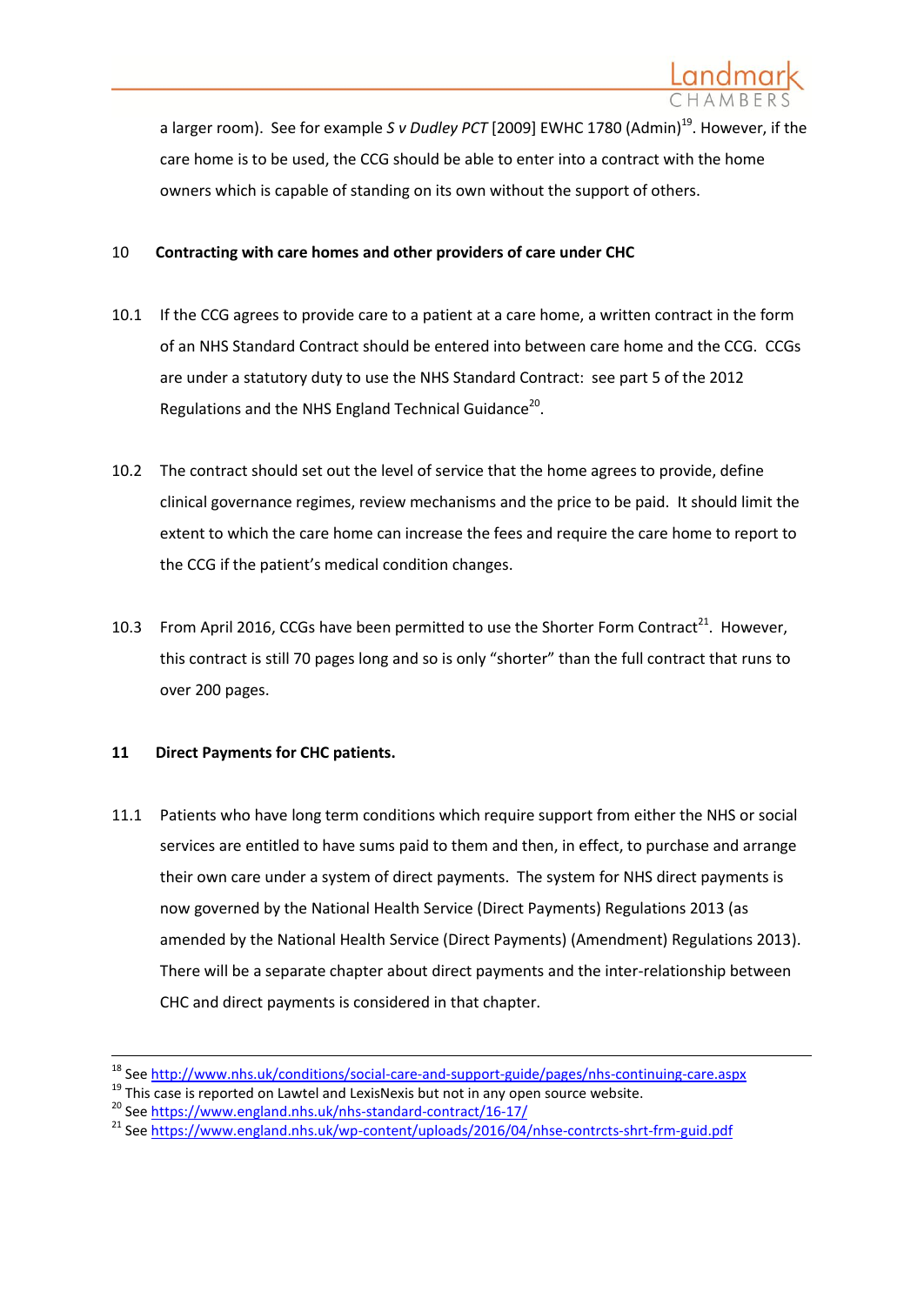

11.2 Direct payments can often deliver value for money to the local authority, properly reward members of the family who provide voluntary care and give control to patients and their families. It can result in carers being directly employed by the service user. Patients who are entitled to CHC are entitled to seek a direct payment from April 2014 $^{22}$ . The amount of the direct payment must be:

"sufficient to provide for the full cost of each of the services specified in the care plan"

11.3 It is hard to see how a direct payment can be appropriate where a CHC patient is accommodated in a care home. However direct payments can be used by CHC eligible patients who live in their own homes or in supported living.

# 12 **Providing a care package into a patient's home.**

-

- 12.1 If the patient is to be provided with a care package in his own home, the details of the care to be provided should be set out clearly in a care plan which describes the level of service to be provided to the patient and how it is to be delivered. CCGs are entitled to contract out such care packages to domiciliary care providers. If this happens, the CCG should ensure there is an NHS Standard Contract (possibly in the shorter form) between the domiciliary care provider and the CCG which covers the same areas as a contract with a care home (See above).
- 12.2 Where the CCG delivers care using its own staff, it needs a clear policy about the approach to be taken by its staff in designing packages to support patients in their own homes. Whilst there can be enormous merit for both the patient and the CCG in maintaining the patient at home (and the CCG does not need to pay for accommodation costs) as patients with chronic conditions require an increasing level of services there can come a time when the overall cost of the package is substantially higher than providing services to patients in a nursing home.

 $22$  This is explained in the statutory guidance which is at [https://www.gov.uk/government/uploads/system/uploads/attachment\\_data/file/366104/43380\\_23902777\\_C](https://www.gov.uk/government/uploads/system/uploads/attachment_data/file/366104/43380_23902777_Care_Act_Book.pdf) [are\\_Act\\_Book.pdf](https://www.gov.uk/government/uploads/system/uploads/attachment_data/file/366104/43380_23902777_Care_Act_Book.pdf)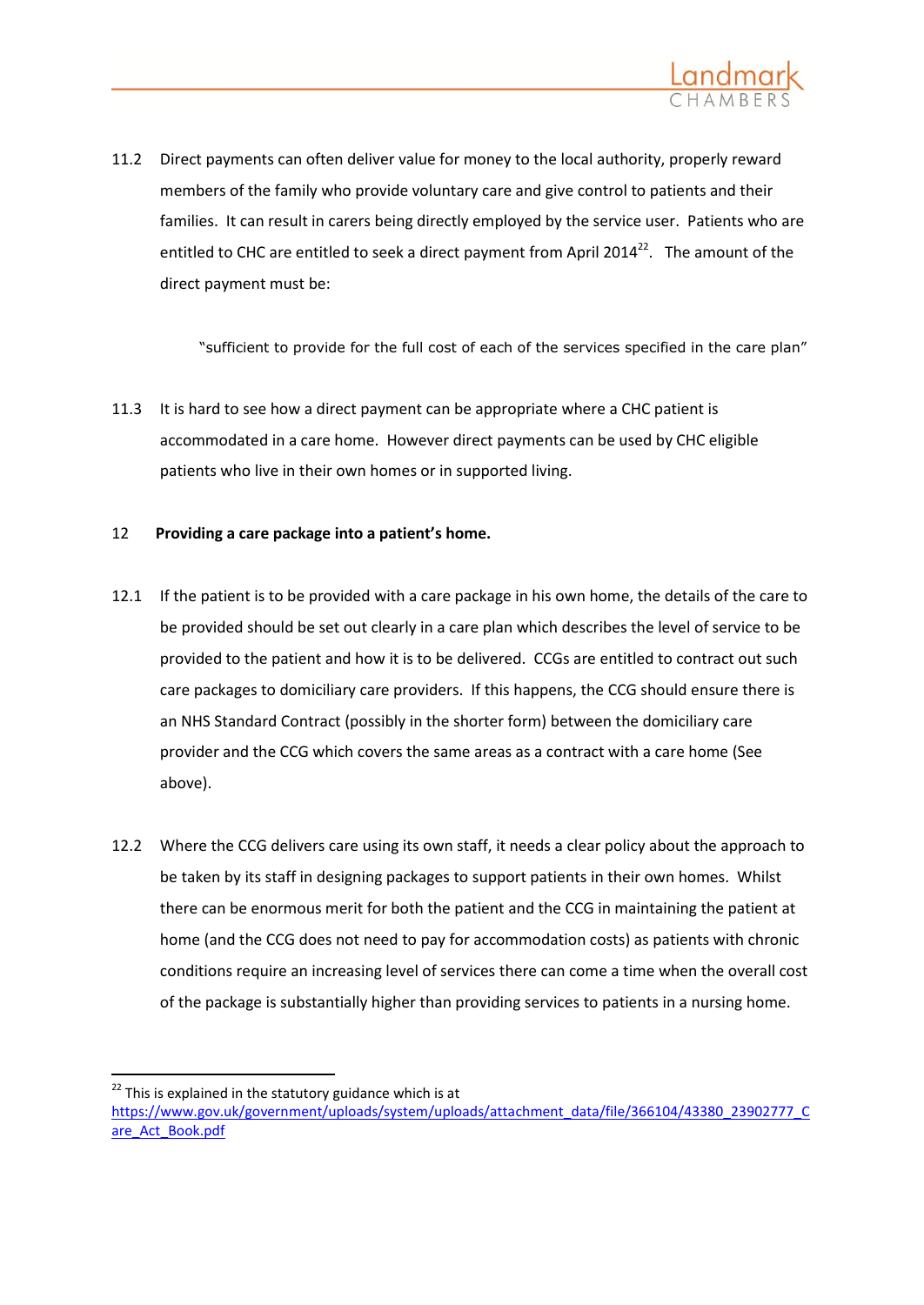

There can also be significant problems with sustaining staff in a home if there are continuous disagreements between carers and the patient and/or their family.

- 12.3 The CCG needs to be mindful that, if it is using its own staff to deliver services in the patient's own home this means that the patient's home is the CCG employee's place of work. The CCG should be mindful of the need to balance its duties to the patient with the duty to provide the member of staff with a reasonably safe place of work.
- 12.4 Problems can arise if the CCG uses staff to deliver care in a patient's own home. The patient's home is the staff's place of work and the CCG therefore has a duty to deliver a reasonably safe place of work for its staff. The duties to staff are not defined by the best interest of the patient but exist independently of such obligations. There are a series of issues that CCG managers should consider:
	- a) **The interests and rights of other occupants of the home**: A CHC package can only be delivered to a patient in their own home if the legal owners of the home agree to staff coming into the home to deliver care. Where the patient is not the legal owner of the property, clear agreement is needed from the property owner to enable care to be delivered. The CCG should ensure that it is not left in the position where care staff do not have unimpeded access to the property;
	- b) **Health and Safety issues:** The CCG must consider whether the patient's home is a reasonably safe environment for staff to work in. Whilst some allowance can be made for the fact that the home environment does not need to be maintained to the same standard as a hospital, a risk assessment should be carried out and action taken to avoid any very obvious risks. The patient's home needs to be a reasonably safe place of work for that particular member of staff. So if, for example, a member of staff is allergic to dog hair and the patient has a dog, it would be unreasonable to expect that member of staff to work in the patient's home even if would be fine for others.
	- c) **Harassment Issues:** Predictable and/or repeated harassment from the patient, members of the patient's family or visitors could leave the CCG or a domiciliary care provider in breach of its duty to its own staff. Whilst some allowance must be made to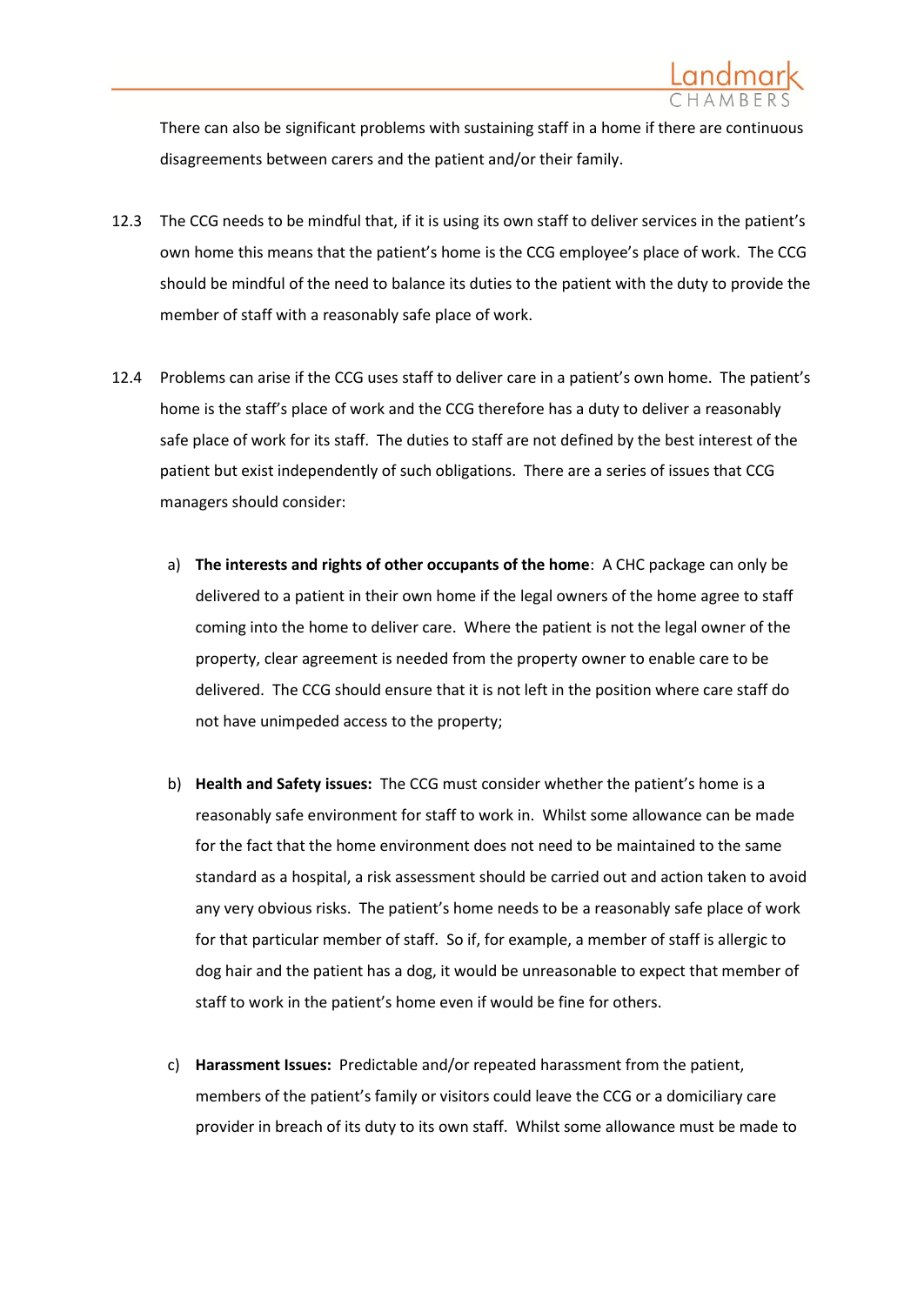permit the patient to live life in their own way, verbal or physical abuse, racially or sexually improper comments or any other action which is designed or likely to impede staff in their ability to deliver care must be addressed by the CCG. In extreme cases, this can arise where members of the patient's family (who may be expert in managing the patient's medical condition) are so insistent on their own ways of doing things and/or can be so directing that they impede the ability of staff to do their job. These problems require balancing duties to staff with duties to patients. If CCG staff are aware of these types of problems they should report them and seek advice and support without delay.

12.5 Whilst CCG decision makers obviously wish to do the best for individual patients, they should also bear in mind that the CCG has a statutory duty under the NHS Act to break even financially. This means that the services that the CCG is able to provide under section 3 are inevitably subject to a degree or rationing or prioritisation (as is the case with all NHS provided health services and indeed virtually all health services across the world). Thus if the CCG has reached the point where it would be able to provide an appropriate package of care for a patient in a care home at a significantly lower cost, CCG staff should look very carefully to decide whether it is justifiable under their own policies to pay a higher sum to the maintain the patient in his or her own home. This is an area where specialist legal advice is often sought.

# **The extent of services (other than accommodation) that are required to be provided as part of the CHC package.**

12.6 Patients often require a wide range of nursing and other services as part of a package of CHC. Whilst this needs to be considered on a case by case basis, CCGs should be mindful that they have a duty to act fairly between different classes of patients and there are many patients whose healthcare needs cannot be fulfilled by the NHS, either in part or in whole. An assessment may, for example, indicate that a patient has a need for 10 hours nursing support a week. That assessment does not lead to a statutory duty to provide 10 hours support a week. The CCG has a statutory duty to break even financially each year and is entitled to apply its policies fairly and to provide a package of support which is consistent with the level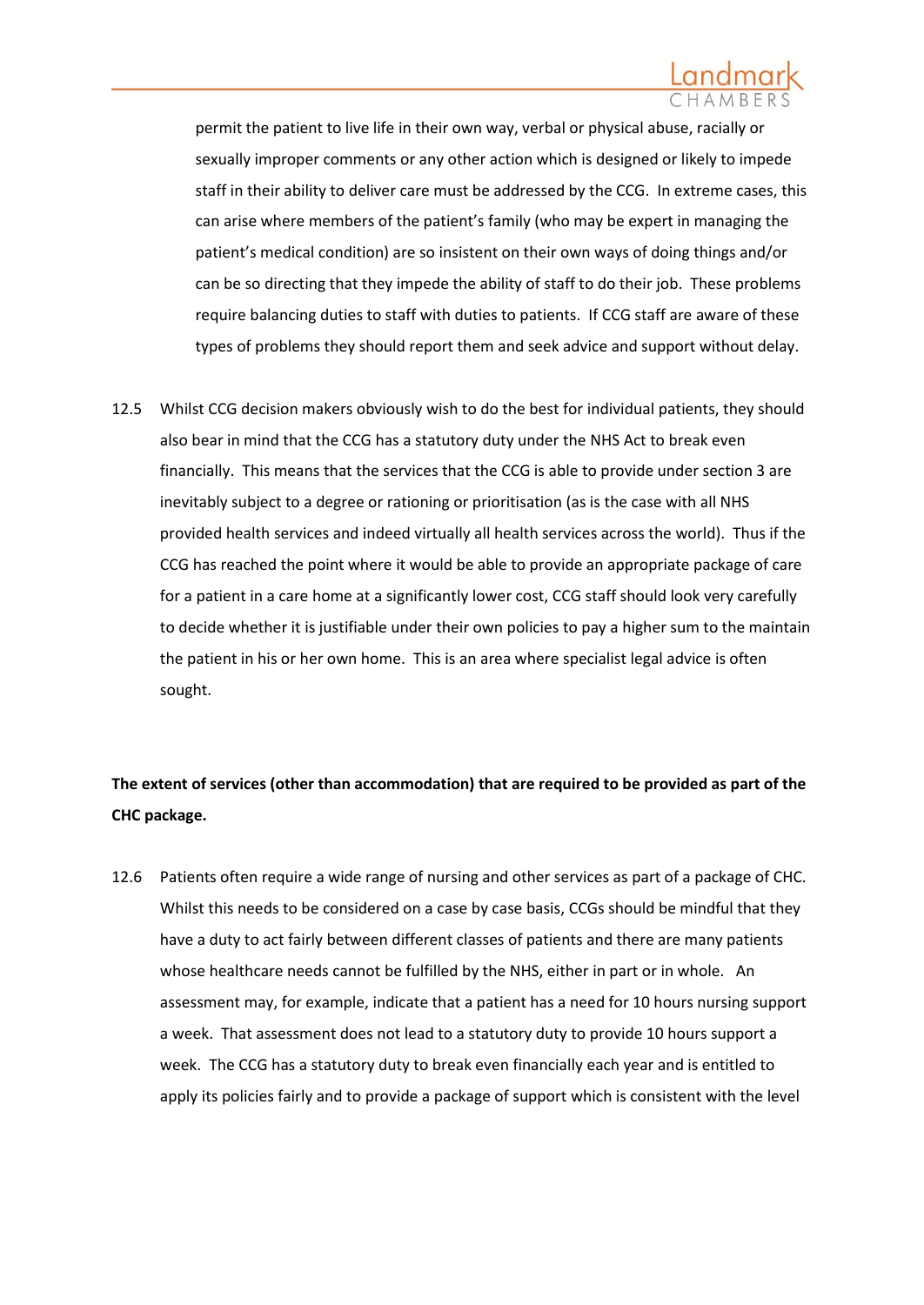

of support provided to other patients<sup>23</sup>. That may, in the above example, mean that the CCG is only able to offer 5 hours nursing support a week. Provided the CCG has followed its own procedures it is highly unlikely that such a decision could be challenged in the courts. As Mr. Justice Ousley said in T & *Ors, R (on the application of) v London Borough of Haringey<sup>24</sup>:* 

"If [*the CCG*] is providing the resources, it is entitled to decide how they should be used"

12.7 CCGs should have policies to assist officers making decisions about what level of support should be provided to patients who qualify for CHC. In reaching these decisions it is entirely proper and probably inevitable that the CCG will take into account the cost of services. The courts have consistently upheld the right of NHS bodies to ration services for patients so that the CCG can make a rational and fair allocation of services to the wide range of people that it needs to serve out of its limited budget.

# 13 **Support for patients who do not qualify for CHC or NHS funded care.**

- 13.1 If a patient does not qualify for CHC, the NHS is under no obligation to meet all or any part of the accommodation or social care costs of a patient who is not in hospital. However, the CCG may still be responsible for providing a broad range of healthcare services to the patient, including offering to provide primary care services from a GP practice. Thus, the CCG is obliged to consider how much of the healthcare needs it is able to meet, including meeting nursing needs and to balance those needs against the other demands on its budget.
- 13.2 The Guidance states that, for patients who do not qualify for CHC includes the following:

"The range of services which the NHS is expected to arrange and fund includes but is not limited to:

- Primary health care
- Assessment involving doctors and registered nurses

 $\overline{\phantom{a}}$ 

<sup>&</sup>lt;sup>23</sup> See the observations of Mr. Justice Ouseley in T & Ors, R (on the application of) v London Borough of Haringey [2005] EWHC 2235 (Admin).

See footnote 13.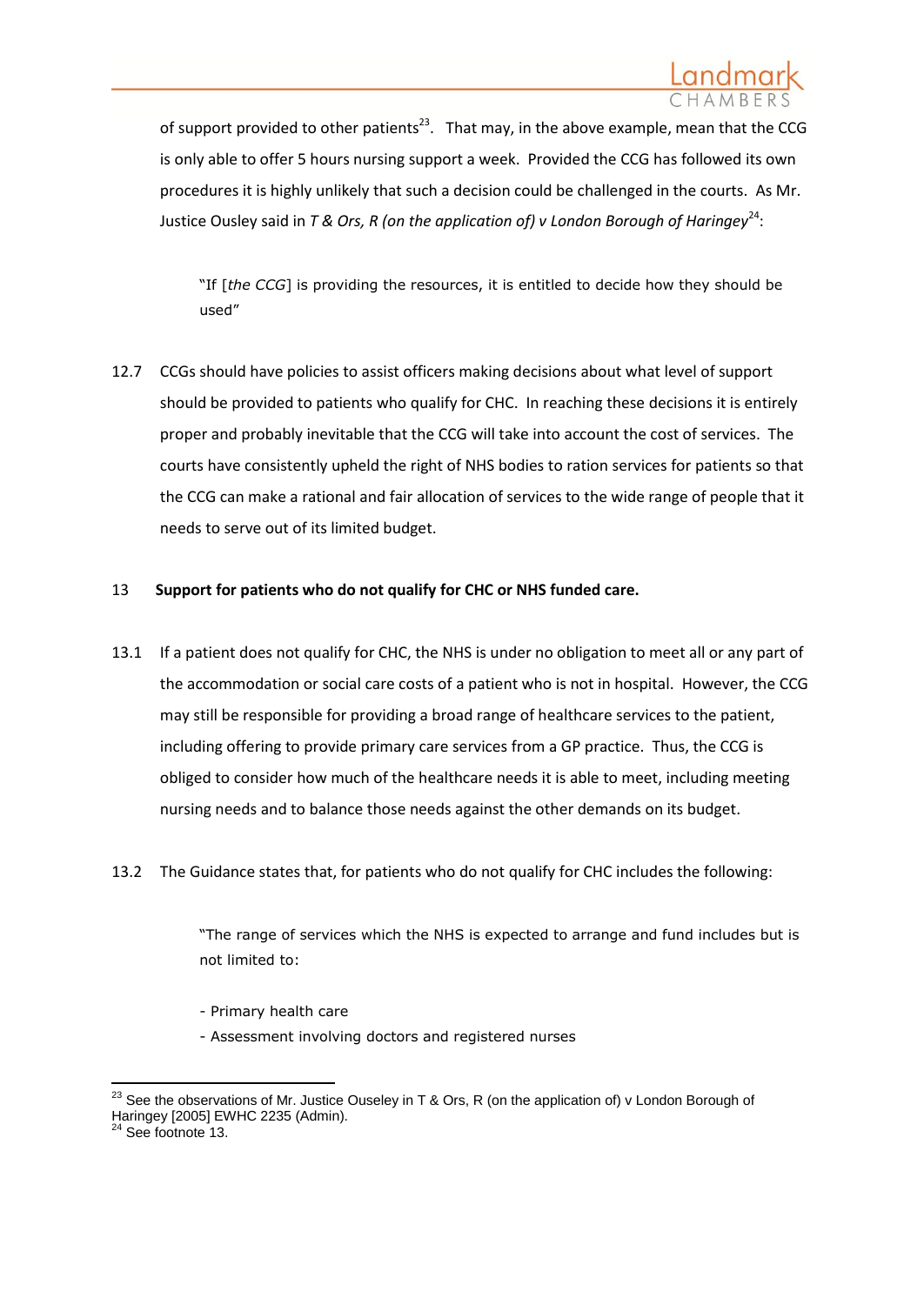- Rehabilitation and recovery (where this forms part of an overall package of NHS care as distinct from intermediate care)

- Respite health care
- Community health services
- Specialist health care support
- Palliative care"
- 13.3 If a patient does not qualify for CHC, the local authority may have a responsibility for providing such social care, including personal care, to the patient (depending on the patient's circumstances and the local authority's policies). The local authority cannot be expected to provide specialist NHS care (either in quantity or quality). However, if the CCG has properly followed the Responsibilities Directions as set out in paragraphs 9 to 10 above, the issue as to whether the patient needs specialist care which is beyond that able to be provided by a local authority will already have been considered as part of the CHC process. Hence, as long as the process is followed correctly, by the time the CCG has got to the point of deciding that a patient does not qualify for CHC, the overall level of social care needed by the patient should not be beyond that which a local authority is entitled to provide. The range of social care and personal support services to be provided by the local authority will be determined by the local authority applying their own policies. This may well not meet all the social and personal care needs of the patient but that decision does not impose any duty on the CCG to plug the gaps.
- 13.4 There may, of course, be elements in the overall care package which comes out of the care planning process which need to be provided by a doctor or nurse or other NHS specialist. Those elements, if they are to be provided (and the CCG does not of course need to meet every healthcare need), will have to be provided by CCG staff or otherwise funded by the CCG. The core accommodation and social care costs however should not be met by the CCG.

#### 14 **Cost sharing arrangements with local authorities outside CHC.**

14.1 There is a widespread practice or dividing up the costs of meeting services for patients outside hospital who have significant health needs but do not qualify for CHC between the NHS and local authorities, often on a 50/50 basis. These arrangements result in NHS funds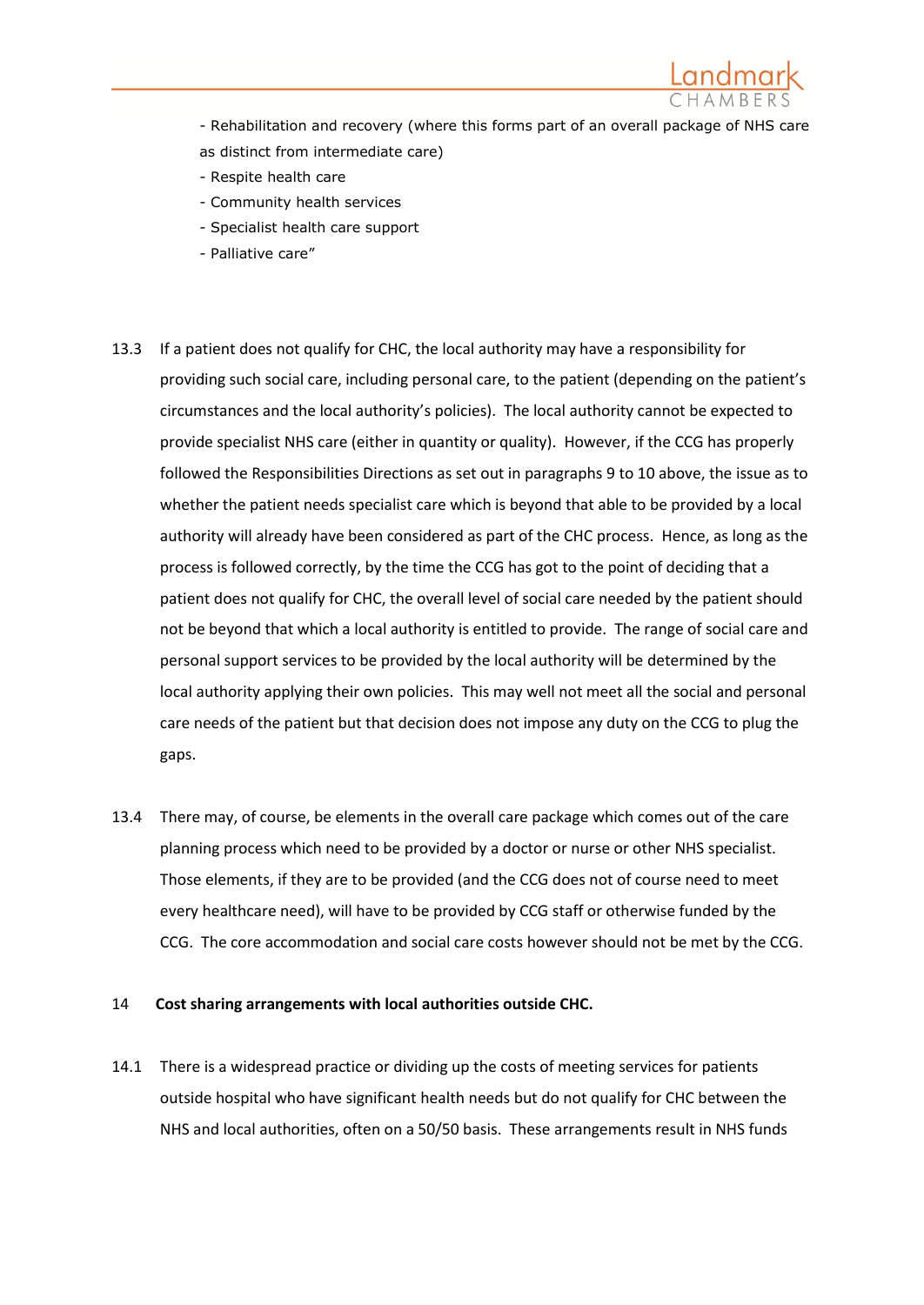

being used to meet part of the costs of accommodation and social care services for non-CHC patients. There is no legal basis for making such payments.

14.2 The National Framework Guidance states at paragraph 108:

"It is the responsibility of the CCG to plan strategically, specify outcomes and procure services, to manage demand and provider performance for all services that are required to meet the needs of all individuals who qualify for NHS continuing healthcare, and for the healthcare part of a joint care package"

14.3 That Guidance accurately identifies that, where a patient is not eligible for CHC, CCGs should only fund the "healthcare part of a joint care package". That means the cost of services of those healthcare professionals who are needed to provide support to a community based patient. This duty is made clearer at paragraph 114 which provides:

> "There will be some individuals who, although they are not entitled to NHS continuing healthcare (because 'taken as a whole' their needs are not beyond the powers of a local authority to meet), but nonetheless have some specific needs identified through the Decision Support Tool that are not of a nature that an LA can solely meet or are beyond the powers of an LA to solely meet. CCGs should work in partnership with their LA colleagues to agree their respective responsibilities in a joint package of care, including which party will take the lead commissioning role"

- 14.4 However the duty to fund services to meet "specific needs" will not generally (if ever) extend to a duty to contribute to the costs of accommodation or social care services for the patient. Outside CHC arrangements it would generally be beyond the powers of the  $CCG<sup>25</sup>$  to expend monies to support social and personal care services because they are likely to be outside the range of services that the CCG has a statutory power to deliver under section 3 of the National Health Service Act 2006.
- 14.5 The scope and limits on the duties of the NHS to provide accommodation as part of its overall responsibilities are not always fully understood. The correct position was set out by HHJ

 $\overline{\phantom{a}}$ 

 $^{25}$  The CCG's powers are limited by statute and it would be ultra vires for the CCG to act beyond these powers.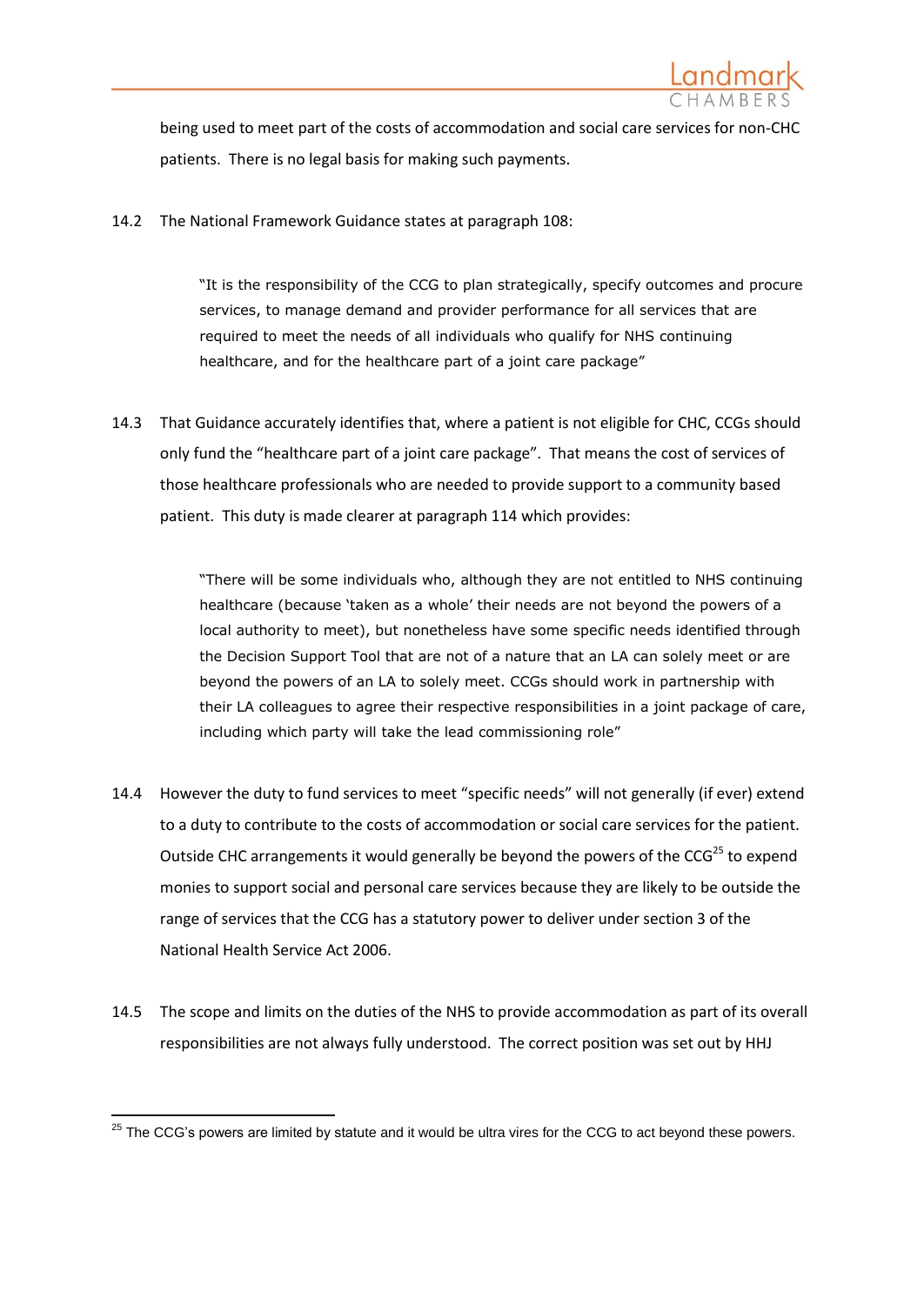

Hickinbottom (now Hickinbottom LJ) in *Secretary of State for Work and Pensions v Vale and others* (CDLA/3161/2003 dated 27 July 2005) where the Judge said:

"Perhaps because it appears not to be mentioned in circulars issued by the Department of Health, it seems often to be overlooked that, where a person requires accommodation because of his or her need for nursing services (rather than because of a need for "care and attention" to which any nursing services required are merely incidental or ancillary), it is the duty of the National Health Service to make such accommodation available under section 3 of the 1977 Act, either directly or by making arrangements under section 23 to place a person in a nursing home. That is because the implication of *Coughlan, White* and *Botchett* is that the accommodation that is required in those circumstances falls within the scope of section  $3(1)(a)$  or (b) of the 1977 Act. A local authority has no power to provide such accommodation due to the effect of section 21(8) of the 1948 Act. Of course, a person who is entitled to services may choose not to take advantage of the National Health Service and instead to pay for his accommodation and nursing from his own resources or with help from a relative or friend. However, that must be a matter of choice, exercised by someone competent to make the relevant decision.

This is probably still good law despite the Court of Appeal's decision in *Whapples* (see paragraph [3.2](#page-15-0) above) but legal advice should be sought if needed.

- 14.6 Thus if the CCG enters into a 50/50 cost sharing arrangement for a patient who does not qualify for CHC, the CCG may well be contributing to the cost of the patient's accommodation in circumstances where the CCG has not power to meet any part of the patient's accommodation costs. The better approach is for the CCG to work out the (approximate) cost of the healthcare inputs into the package which the CCG is prepared to fund, and then to make a contribution to the overall package which is consistent with the level of its commitment. If there are disputes about the right division of costs between the local authority and the CCG this can be resolved using the dispute resolution process set out above.
- 15 **Review of CHC eligibility decisions.**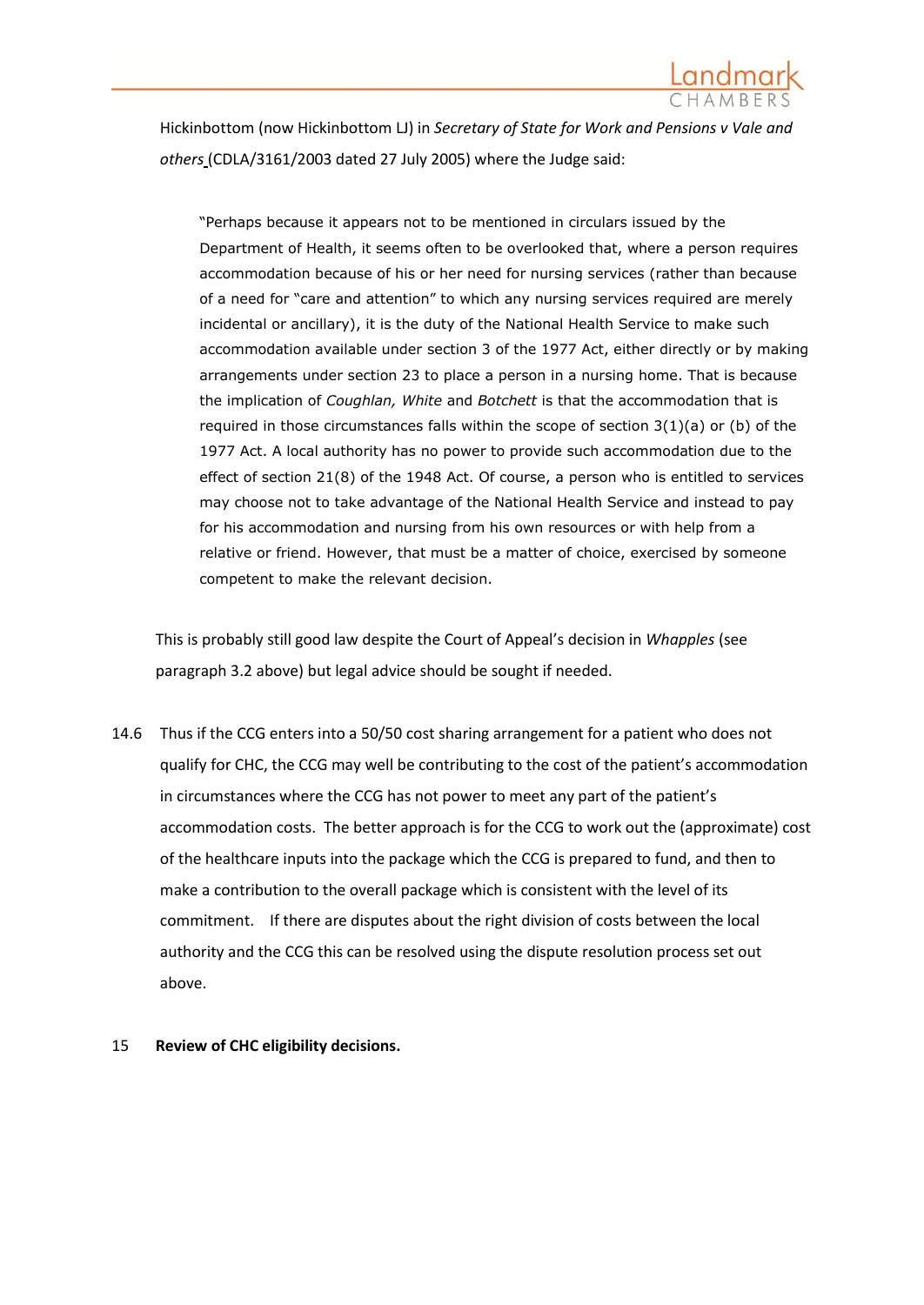

15.1 When a decision is made that a patient is eligible for CHC, the panel should fix a date for reviewing that decision. The initial review should be after 3 months and then the review should happen at least annually. However if a patient's medical condition is expected to change (for the better or worse) within the year a review after less than a year may well be appropriate.

# 16 **Special categories of patients**

- 16.1 There are some categories of patients whose special needs stand apart from the CHC process or who require special consideration. These include:
	- a) Children;
	- b) Palliative or near death care for patients who are in a terminal phase of life;
	- c) Patients with learning difficulties;
	- d) Former long stay patients;
	- e) Patients where there are section 28A agreements; and
	- f) Patients leaving in-patient mental health care under section 117 of the Mental Health Act 1983.
- 16.2 **Children:** The National Framework for CHC only applies to adults. The National Framework for Children and Young People's Continuing Care<sup>26</sup> provides a framework for making decisions relating to children. The scheme is somewhat different to CHC for adults for a variety of reasons including the need for educational input for the child, the impact of special educational needs and the fact that the child will almost certainly be a "child in need" under section 17 of the Children Act 1989 and thus the duties on the local authority will be different to the local authority's duties to an adult who needs services under the Care Act 2014. Hence no assumption can be made that the legal framework set out above applies in the case of children.
- 16.3 **Palliative or near death care for patients who are in a terminal phase of life:** CHC has always been awarded on a more generous basis to patients who are in the final few months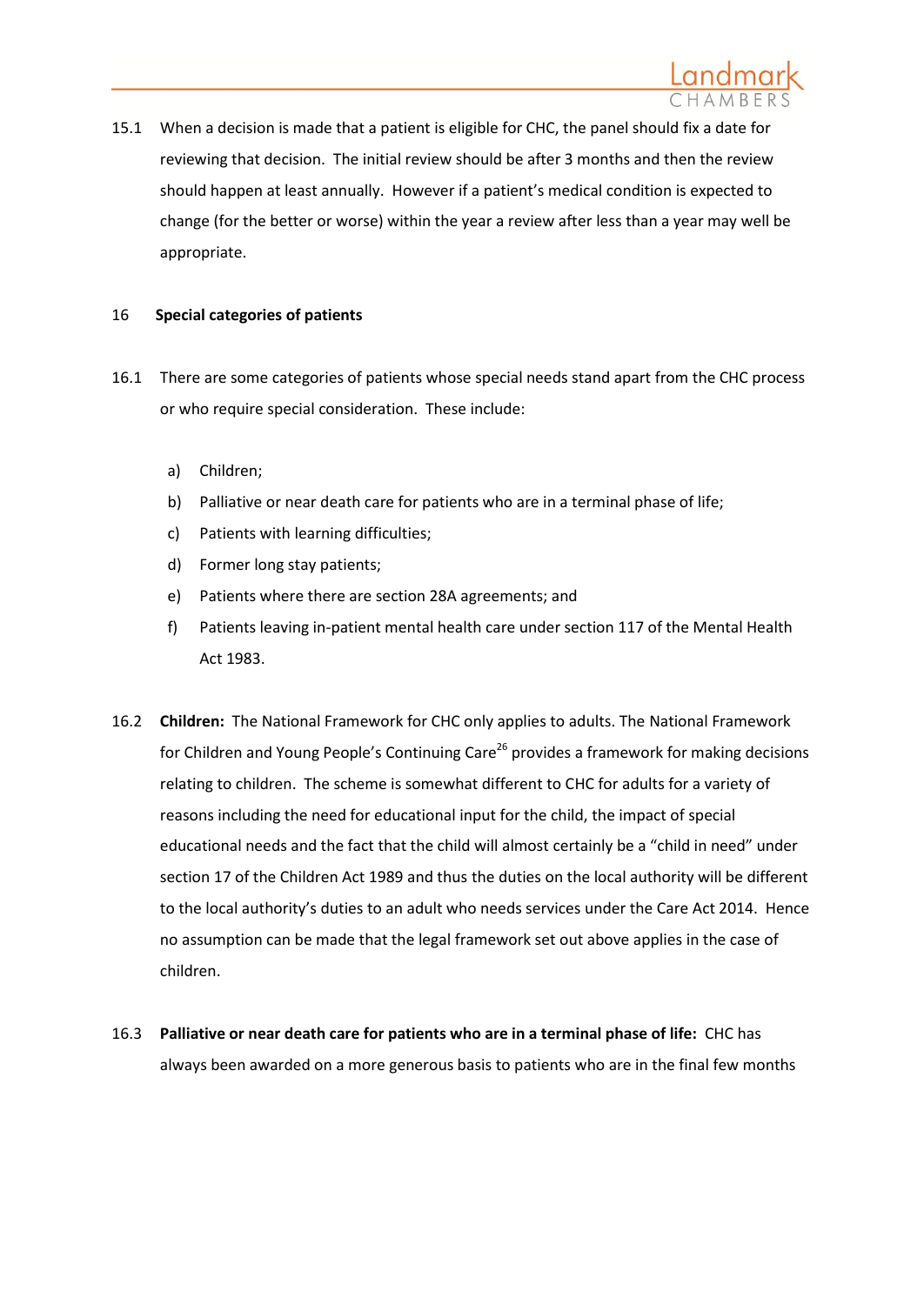

or weeks of their lives. Whilst the principles set out above continue to apply to those in a terminal phase, CCGs are expected to work swiftly to resolve applications where there is clear evidence that patients are in a terminal phase of life and to flexible about the nature of the package to be offered to such patients.

- 16.4 **Patients with learning disabilities:** There are no special rules for patients with learning disabilities in relation to CHC, although the inclusion of "challenging behaviour" as one of the domains in the Decision Support Tool which can lead to a "priority need" can often lead to such patients being treated in a separate way to other groups of patients.
- 16.5 The recognition that the vast majority of learning difficulty patients have a primary need for social care support rather than having a primary healthcare need has led to the transfer of responsibility for this group of patients from the NHS to community care over the last 30 years. However, there remain large numbers of learning disabled patients who continue to be funded by the NHS solely because they are assessed as having a high level of challenging behaviour. The Decision Support Tool indicates that patients with the highest level of challenging behaviour can qualify for CHC on this ground alone, provided the level of severity is at the very highest end of the spectrum. However even with such patients, the test under the 2012 Regulations is whether the highest level of challenging behaviour gives rise to a primary health need. If the challenging behaviour gives rise to hugely complex social care management without the direct input on a regular basis of healthcare professionals, the primary health need test is unlikely to be satisfied even if the Decision Support Tool points towards CHC eligibility.
- 16.6 Whilst cases are, of course, fact specific, a number of CCGs have undertaken review processes of patients who have been awarded CHC on the basis of challenging behaviour alone in order to determine whether this genuinely leads to a primary health need.
- 16.7 **Former long stay patients:** There are a limited group of former residents of long stay mental hospitals where the NHS has been provided with dowry funding to support the patient for the rest of their lives. If a patient falls into this category then, if they do not qualify for CHC under

-

<sup>&</sup>lt;sup>26</sup> See https://www.gov.uk/government/publications/children-and-young-peoples-continuing-care-national-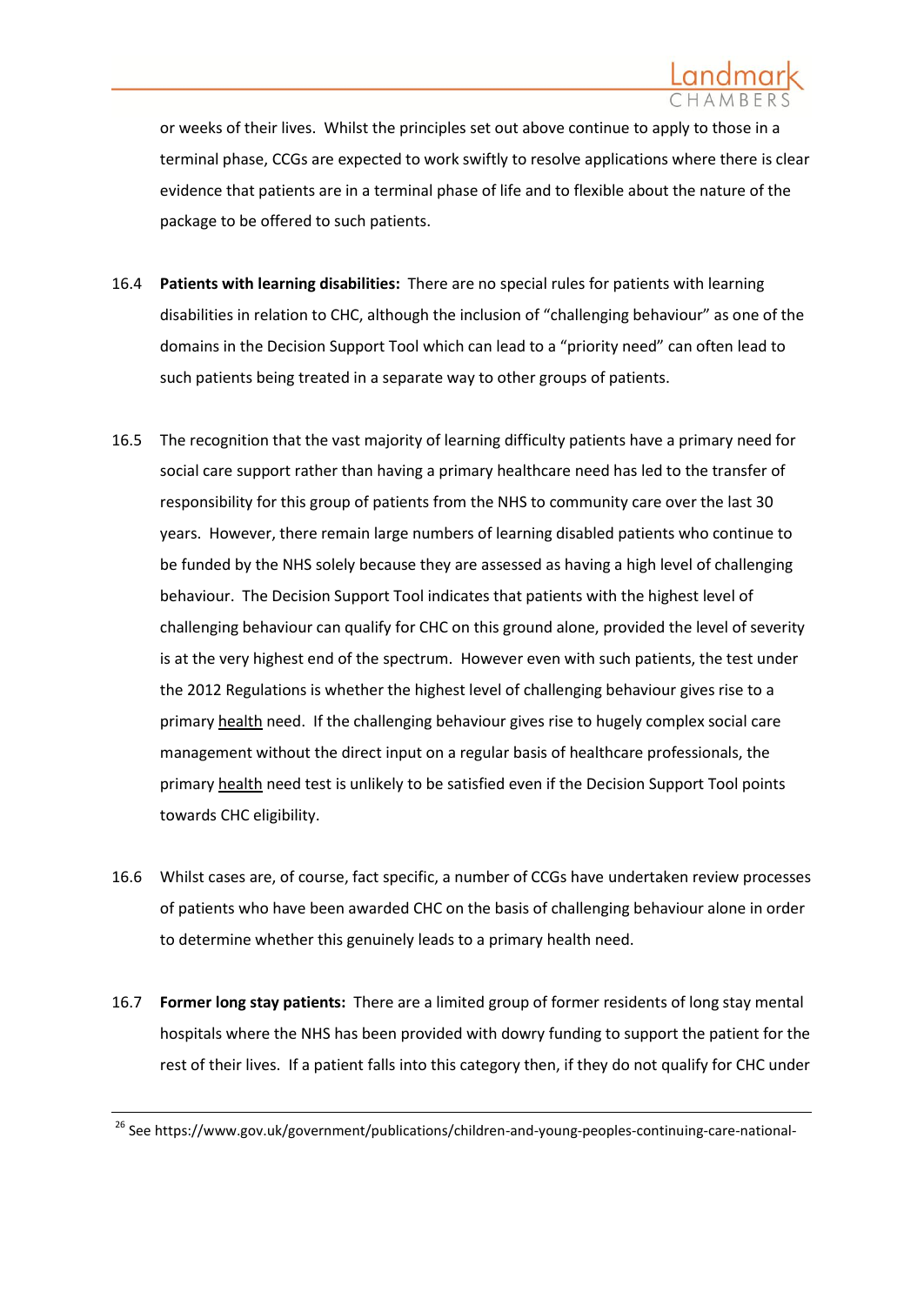the National Framework and are being supported by local authority provided social care, the money provided under the dowry should be passported through to the local authority under "section 28A" agreements – now agreements under section 256 of the National Health Service Act 2006. However these are payments by CCGs to support the discharge by local authority social services departments of social services functions – i.e. the provision of community care services by social services authorities and not services for which the CCG has statutory responsibility.

- 16.8 Otherwise there are no special rules for former long stay patients. Over the years this group of patients have been supported by the NHS, by the benefits system and are now, where appropriate, supported by local authorities. Large sums of government funding have been passed from one department to another as responsibility has moved. The fact that a patient, who does not have a dowry payment, was once supported in an NHS facility does not create a responsibility on the NHS to meet the costs of that patient for the rest of his or her life. However there may well be circumstances where the NHS chooses to provide some support for such patients even though under no legal obligation to do so. The details of such support are outside the scope of this chapter.
- 16.9 **Patients where there are section 28A/section 256 agreements:** There are some patients or groups of patients where the NHS has entered into long term agreements to meet or support the social care costs for those patients. This needs to be carefully distinguished from CHC. These agreements – formerly known as Section 28A agreements (now agreements under section 256 of the National Health Service Act 2006) are for a CCG to meet the costs of helping local authorities deliver on the duties owed by local authorities to patients or service users. They are designed to be used where the CCG is satisfied that the payment is likely to secure a more effective use of public funds than the deployment of an equivalent amount on the provision of health services delivered under section 3 (1) of the 2006 Act. It is possible for a patient who does not qualify for CHC to be able to benefit from a section 28A agreement.
- 16.10 However, there are few if any circumstances where a CCG is legally obliged to enter into this type of agreement to support the local authority. The CCG has a statutory discretion and

framework

-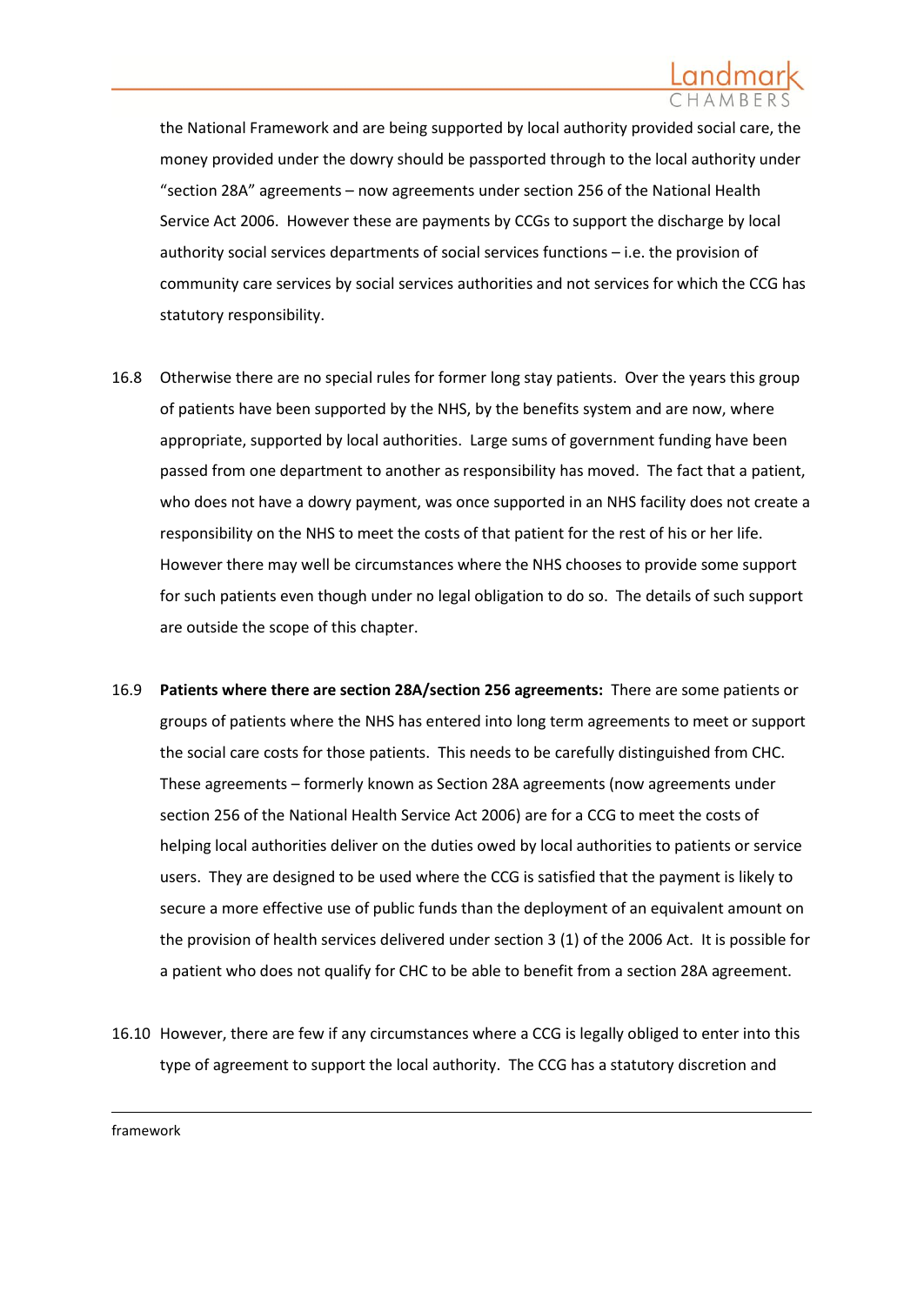

"may" enter into such agreements but is not obliged to do so. Any such agreements are legal documents which can place binding obligations on the CCG. Such agreements need to be drawn up very carefully and signed off at Director level. Staff who feel that such an agreement may assist in an individual case are invited to seek specific advice from within the CCG.

- 16.11 **Patients leaving mental health care – section 117 of the Mental Health Act 1983:** Patients who are leaving detention under the Mental Health Act 1983 have a separate legal right under section 117 of the 1983 Act to after care services. This is entirely separate from the CHC system and is a legal duty owed to such patients jointly by a CCG and the relevant local authority. Such patients are entitled to support for their mental health needs from both the CCG and the local authority without the need to be assessed under the CHC regime. The division of responsibility between health and social services should be set out in a local agreement and this is a rare occasion on which CCGs can agree to meet 50% of the costs of a care package.
- 16.12 It is possible for patients to have both profound physical and mental health needs. In that case a patient would fall to be assessed for their physical needs under the CHC system and would be entitled to support under section 117. Aside from such unusual circumstances, patients being discharged from compulsory in-patient mental health should not be assessed for CHC.

# 17 **Which CCG is the Responsible Commissioner for NHS Continuing Care?**

- 17.1 There will be a separate chapter on identifying the Responsible Commissioner, including looking at the "Who Pays" Guidance<sup>27</sup>. The rules are therefore only summarised here.
- 17.2 If a patient comes to a CCG to seek support, the first issue that the CCG is required to consider is whether the CCG has a statutory responsibility for that patient. Broadly the CCG provides services to:

<sup>27</sup> Se[e https://www.england.nhs.uk/wp-content/uploads/2014/05/who-pays.pdf](https://www.england.nhs.uk/wp-content/uploads/2014/05/who-pays.pdf)